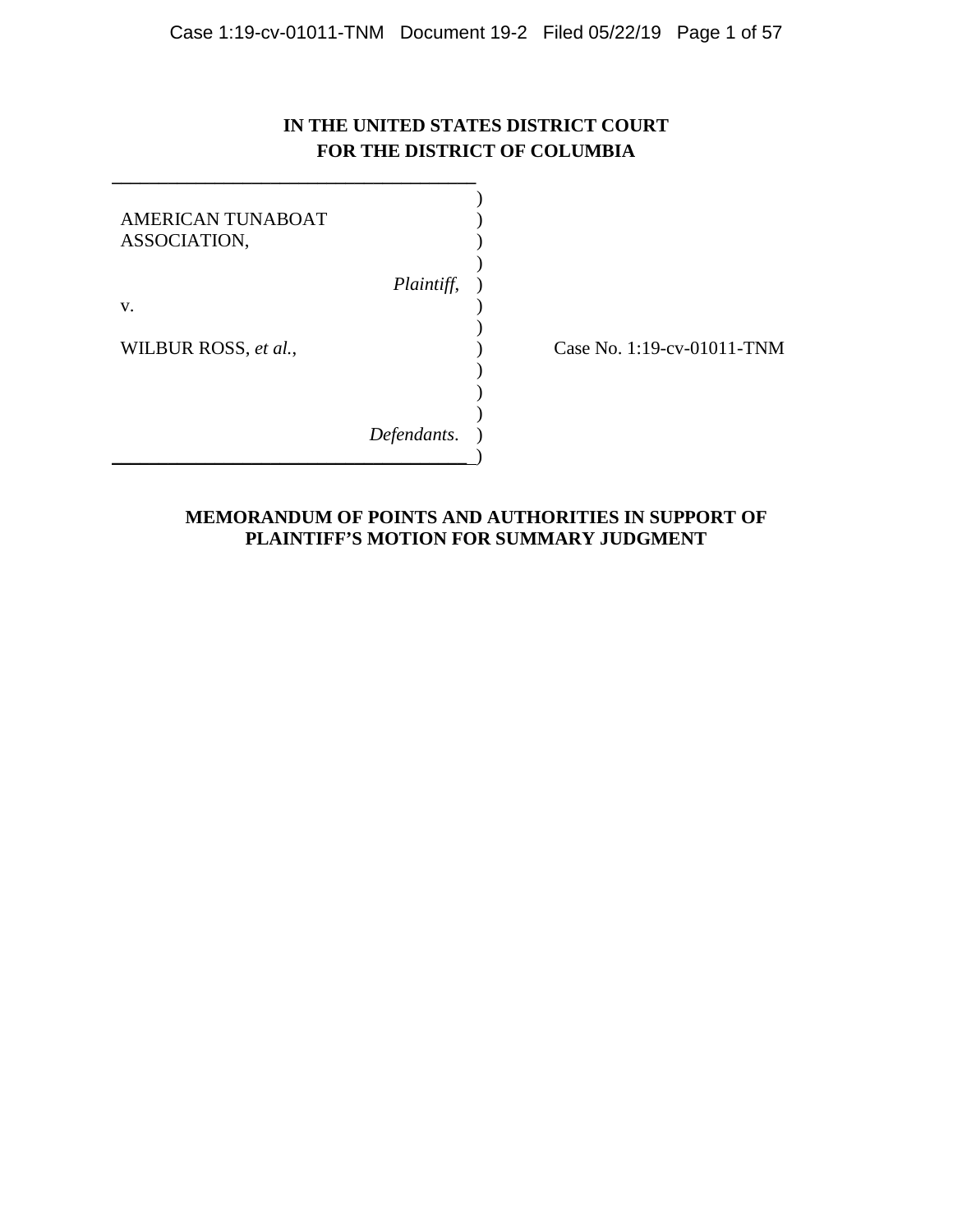# **TABLE OF CONTENTS**

# **Page**

| I.              |                                                                                                                                                |  |
|-----------------|------------------------------------------------------------------------------------------------------------------------------------------------|--|
| A.              |                                                                                                                                                |  |
| <b>B.</b>       |                                                                                                                                                |  |
| $\mathcal{C}$ . |                                                                                                                                                |  |
| II.             | The U.S. Purse Seine Fishery Operating in the Western and Central Pacific Ocean                                                                |  |
| Ш.              | The 2006 Biological Opinion ("BiOp") for the Fishery and the New BiOp for the                                                                  |  |
|                 |                                                                                                                                                |  |
| A.              | The National Marine Fisheries Service's ("NMFS's") Denial Decisions  11                                                                        |  |
| <b>B.</b>       |                                                                                                                                                |  |
|                 |                                                                                                                                                |  |
|                 |                                                                                                                                                |  |
| Ι.              |                                                                                                                                                |  |
| $A_{1}$         |                                                                                                                                                |  |
| 1.              | ATA Member South Pacific Tuna Corporation ("SPTC") Has Shown Injury<br>Traceable to NMFS's Refusal to Recognize the Company as An Applicant 16 |  |
| 2.              | SPTC Has Shown Injury from NMFS's Refusal to Recognize the Company                                                                             |  |
| <b>B.</b>       |                                                                                                                                                |  |
| II.             |                                                                                                                                                |  |
| A.              | NMFS's Interpretation of "Applicant" Is Wholly Disconnected from and                                                                           |  |
| <b>B.</b>       | NMFS's Interpretation of Applicant Unlawfully Circumvents the Plain                                                                            |  |
| 1.              | NMFS's Interpretation Erases the ESA's Applicant Provisions for All U.S.                                                                       |  |
| 2.              |                                                                                                                                                |  |
| 3.              | NMFS's Interpretation Undermines the ESA's Mandate to Use the Best                                                                             |  |
| $\mathsf{C}.$   | NMFS's Interpretation of Applicant Is Inconsistent with Its Consultation                                                                       |  |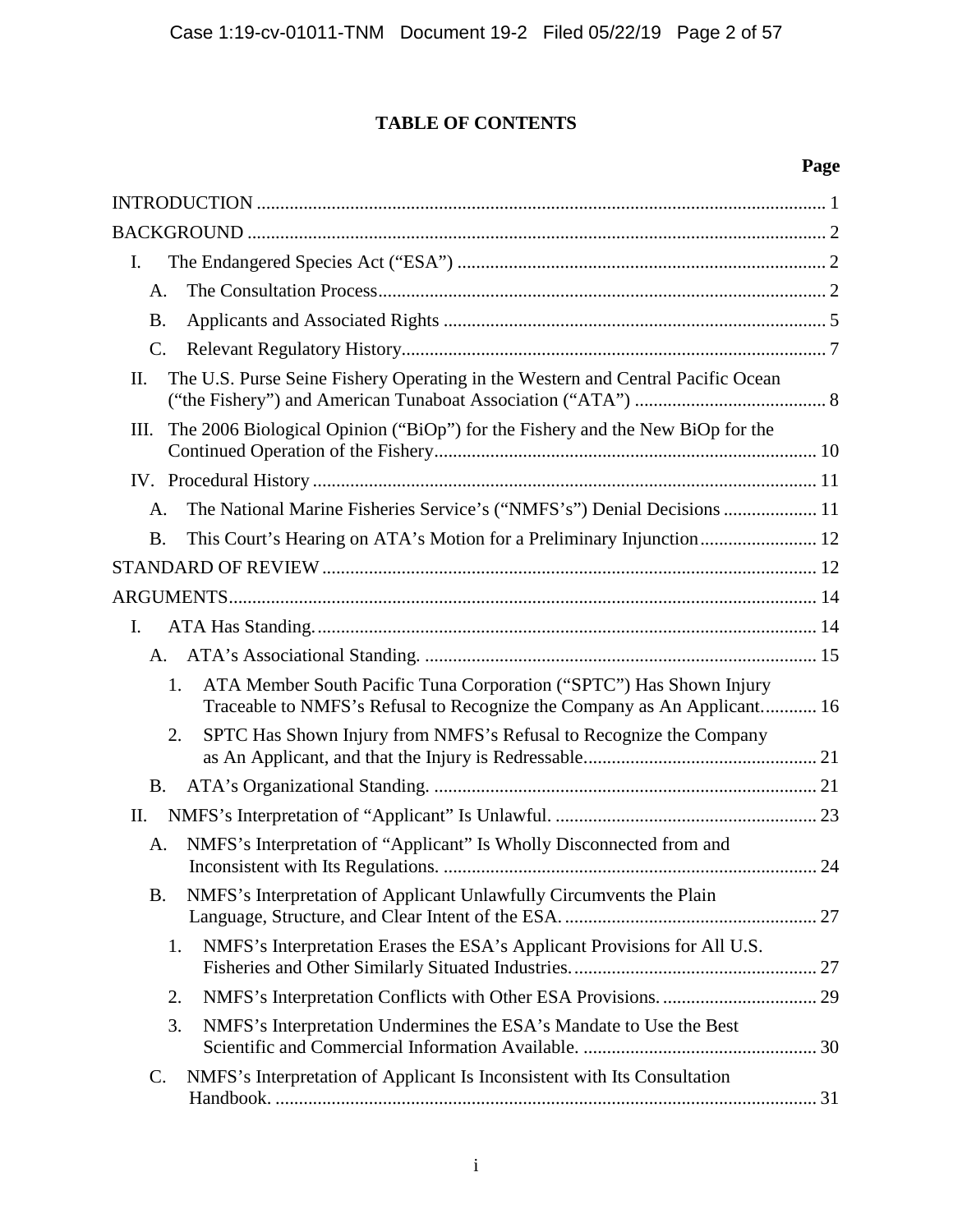| D. NMFS's Interpretation of Applicant Is Inconsistent with the Court Decisions                   |  |
|--------------------------------------------------------------------------------------------------|--|
| Е.                                                                                               |  |
|                                                                                                  |  |
| ATA and Its Members Are Applicants Under the Plain, Unambiguous<br>A.                            |  |
| B.                                                                                               |  |
| NMFS's Denial Decision Otherwise Does Not Constitute Reasoned Decision-<br>$\mathcal{C}_{\cdot}$ |  |
| IV. NMFS's Newfound Fear About Administrative Unworkability Is Easily Allayed 42                 |  |
|                                                                                                  |  |
|                                                                                                  |  |
|                                                                                                  |  |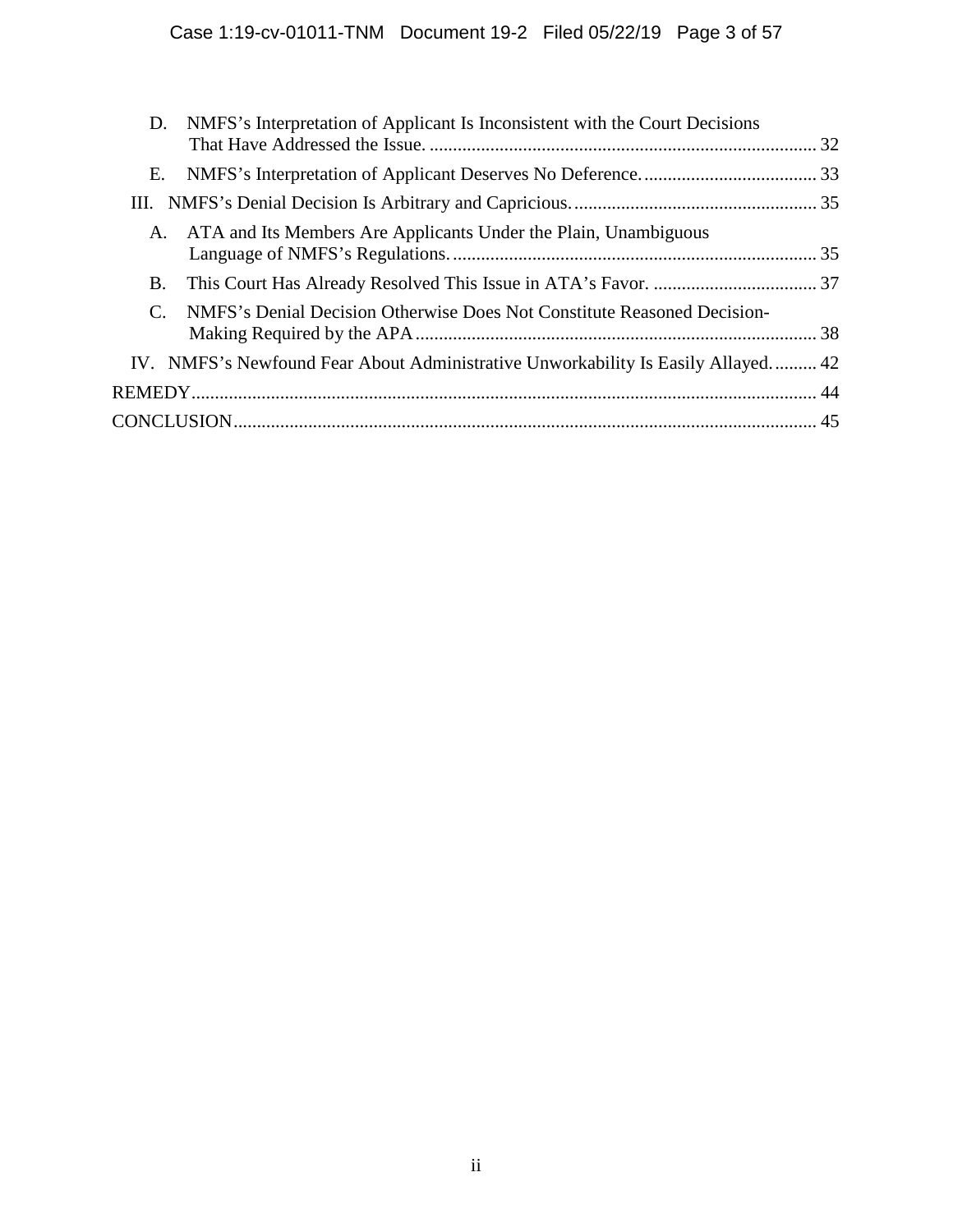# **TABLE OF AUTHORITIES**

# Page(s)

# **CASES**

| ACA Int'l v. FCC,                                            |
|--------------------------------------------------------------|
| Action All. of Senior Citizens of Greater Phila. v. Heckler, |
| Am. Gas Ass'n v. FERC,                                       |
| ANR Storage Co. v. FERC,                                     |
| Arent v. Shalala,                                            |
| AT&T Corp. v. FCC,                                           |
| Bayshore Cmty. Hosp. v. Azar,                                |
| Bennett v. Spear,                                            |
| Chevron, U.S.A., Inc. v. Nat. Res. Def. Council, Inc.,       |
| Christensen v. Harris Cty.,                                  |
| Citizens Bank v. Alafabco, Inc.,                             |
| City of Waukesha v. EPA,                                     |
| Comcast Corp. v. F.C.C.,                                     |
| Ctr. for Auto Safety v. Tiemann,                             |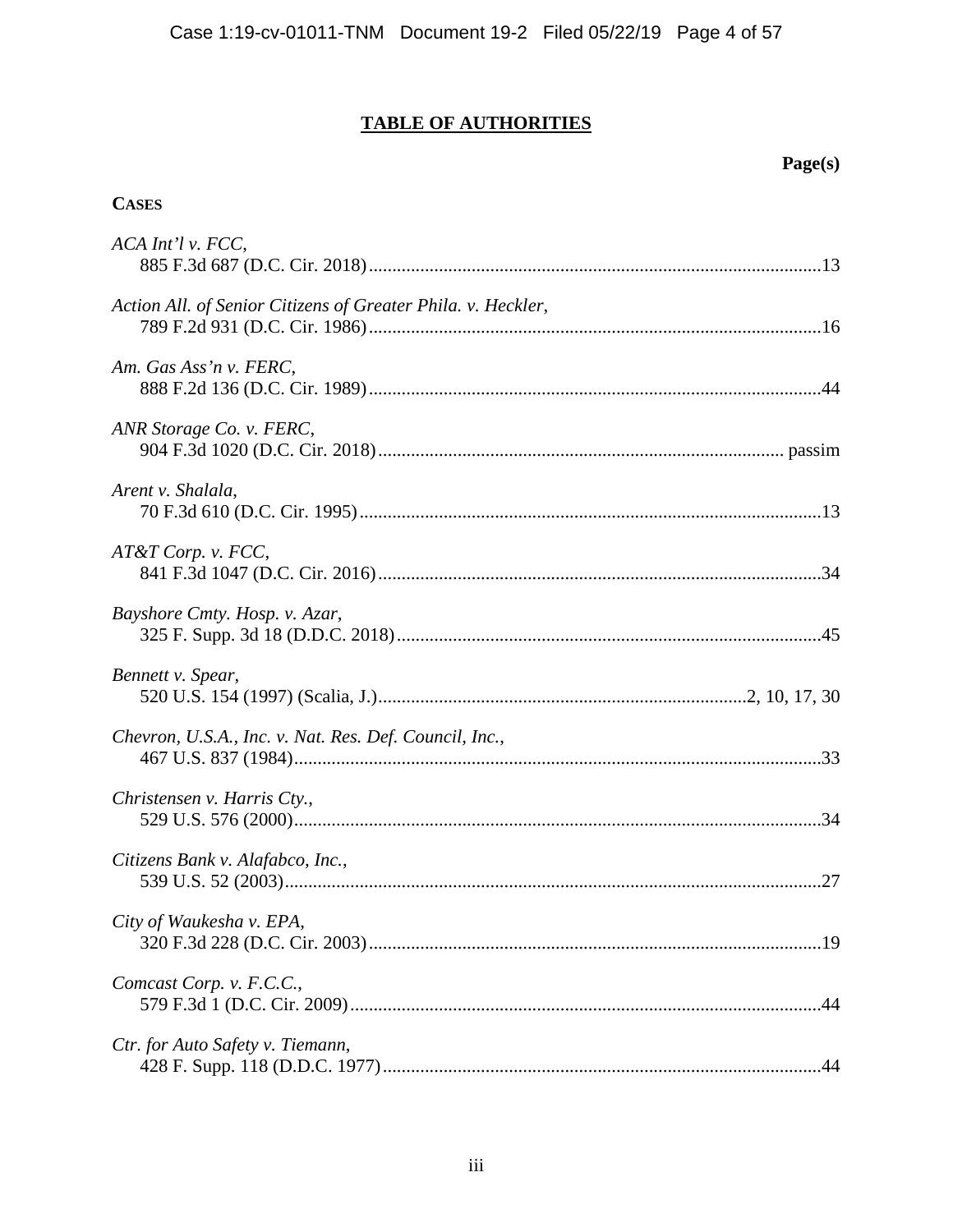| Ctr. for Biological Diversity v. EPA,                        |  |
|--------------------------------------------------------------|--|
| Cty. of Del. v. Dep't of Transp.,                            |  |
| Cty. of Los Angeles v. Shalala,                              |  |
| Delaware Riverkeeper Network v. FERC,                        |  |
| EEOC v. Associated Dry Goods Corp.,                          |  |
| Encino Motorcars, LLC v. Navarro,                            |  |
| Erie Boulevard Hydropower, LP v. FERC,                       |  |
| Fed. Election Comm'n v. Akins,                               |  |
| Fogo De Chao (Holdings) Inc. v. U.S. Dep't of Homeland Sec., |  |
| Found. on Econ. Trends v. Heckler,                           |  |
| Friends of Animals v. Jewel,                                 |  |
| Friends of Blackwater v. Salazar,                            |  |
| Genuine Parts Co. v. EPA,                                    |  |
| Gladstone, Realtors v. Vill. of Bellwood,                    |  |
| Haw. Longline Ass'n v. NMFS,                                 |  |
| <i>*Haw. Longline Ass'n v. NMFS,</i>                         |  |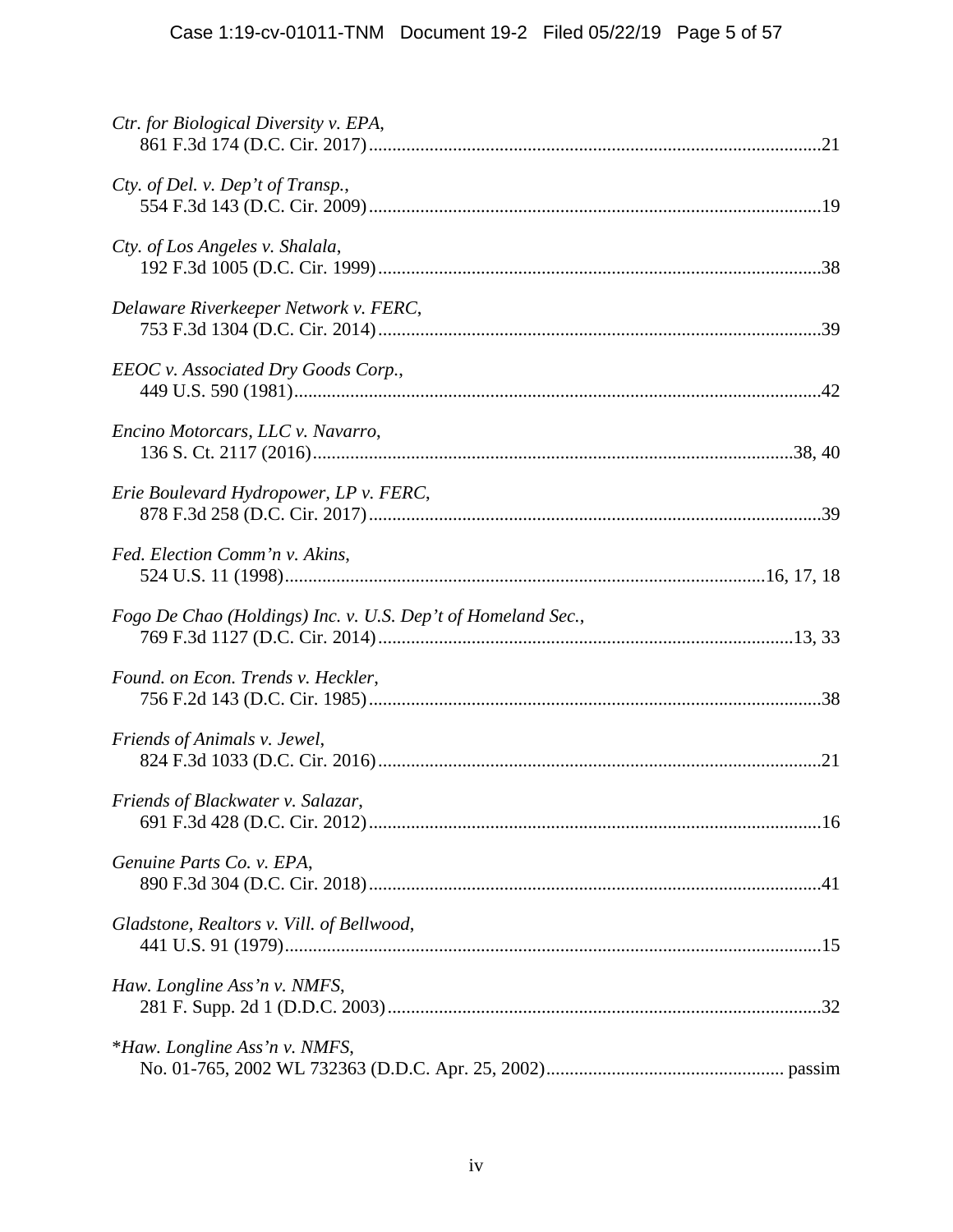| Hoopa Valley Tribe v. FERC,                                          |  |
|----------------------------------------------------------------------|--|
| Humane Soc'y of United States v. Zinke,                              |  |
| Iowa League of Cities v. EPA,                                        |  |
| Izaak Walton League of Am. v. Marsh,                                 |  |
| James Madison Ltd. by Hecht v. Ludwig,                               |  |
| League of Women Voters of U.S. v. Newby,                             |  |
| Lujan v. Defs. of Wildlife,                                          |  |
| Marshall Cty. Health Care Auth. v. Shalala,                          |  |
| Mellow Partners v. Comm'r of Internal Revenue Serv.,                 |  |
| Mendoza v. Perez,                                                    |  |
| Motor Vehicle Mfrs. Ass'n of U.S. v. State Farm Mut. Auto. Ins. Co., |  |
| Muwekma Ohlone Tribe v. Salazar,                                     |  |
| Nat'l Coal. Against the Misuse of Pesticides v. Thomas,              |  |
| Nat'l Educ. Ass'n v. DeVos,                                          |  |
| Nat'l Envtl. Dev. Ass'ns Clean Air Project v. EPA,                   |  |
| NRDC v. Houston,                                                     |  |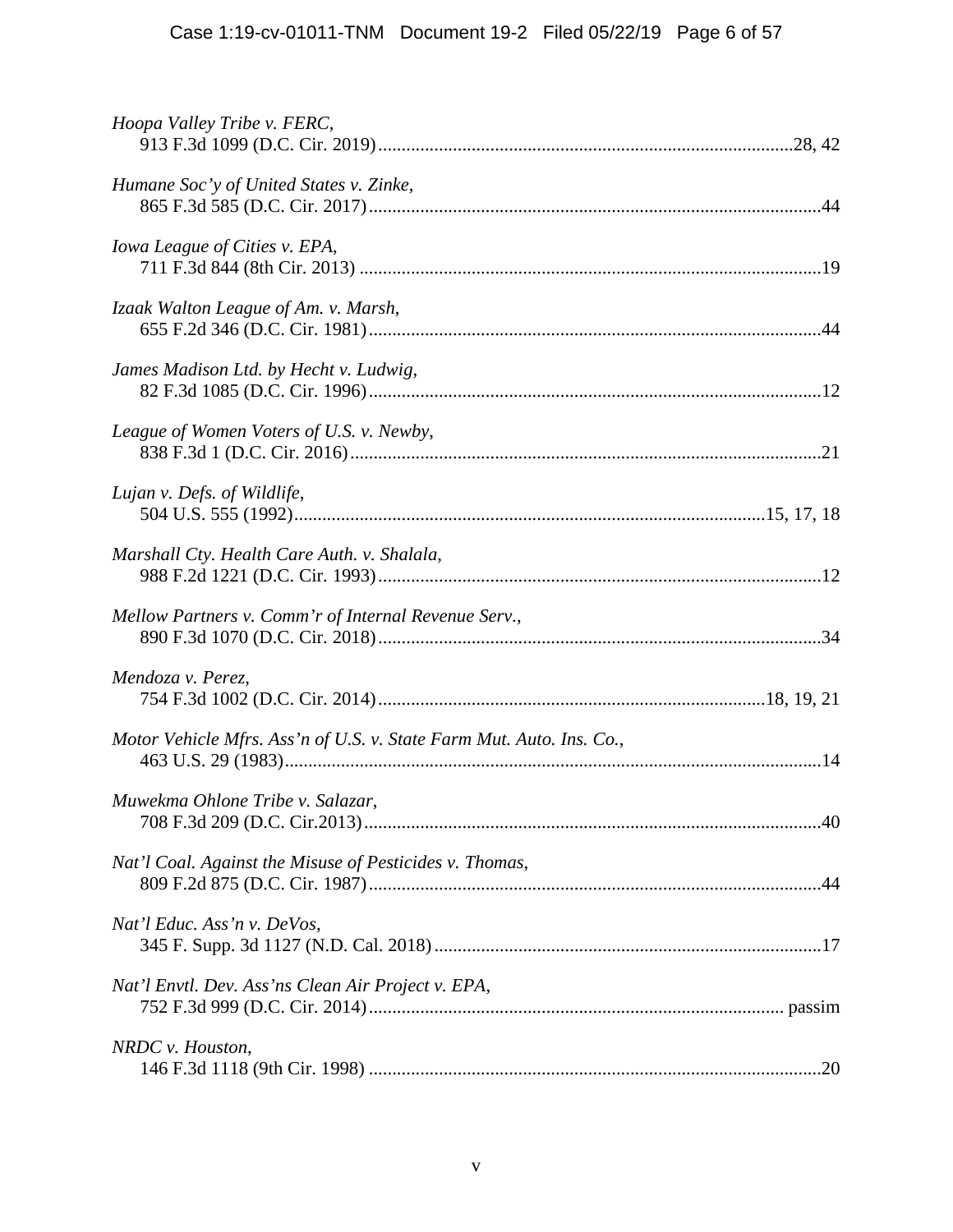| *Oregon Nat. Desert Ass'n v. Tidwell,                                          |  |
|--------------------------------------------------------------------------------|--|
| Orton Motor, Inc. v. U.S. Dep't of Health & Human Servs.,                      |  |
| Otay Mesa Prop., L.P. v. U.S. Dep't of Interior,                               |  |
| Panhandle Eastern Pipe Line Co. v. FERC,                                       |  |
| People for the Ethical Treatment of Animals v. U.S. Dep't of Agriculture,      |  |
| Perez v. Mortg. Bankers Ass'n,                                                 |  |
| Poett v. United States,                                                        |  |
| Public Citizen v. Department of Justice,                                       |  |
| Ridgely v. Lew,                                                                |  |
| SeaWorld of Fla., LLC v. Perez,                                                |  |
| Sentara-Hampton Gen. Hosp. v. Sullivan,                                        |  |
| Sierra Club v. Marsh,                                                          |  |
| Skidmore v. Swift & Co.,                                                       |  |
| Spokeo, Inc. v. Robins,                                                        |  |
| Stand Up for Cal.! v. U.S. Dep't of Interior, 298 F. Supp. 3d 136, 143 (D.D.C. |  |
| Stuart v. F.C.C.,                                                              |  |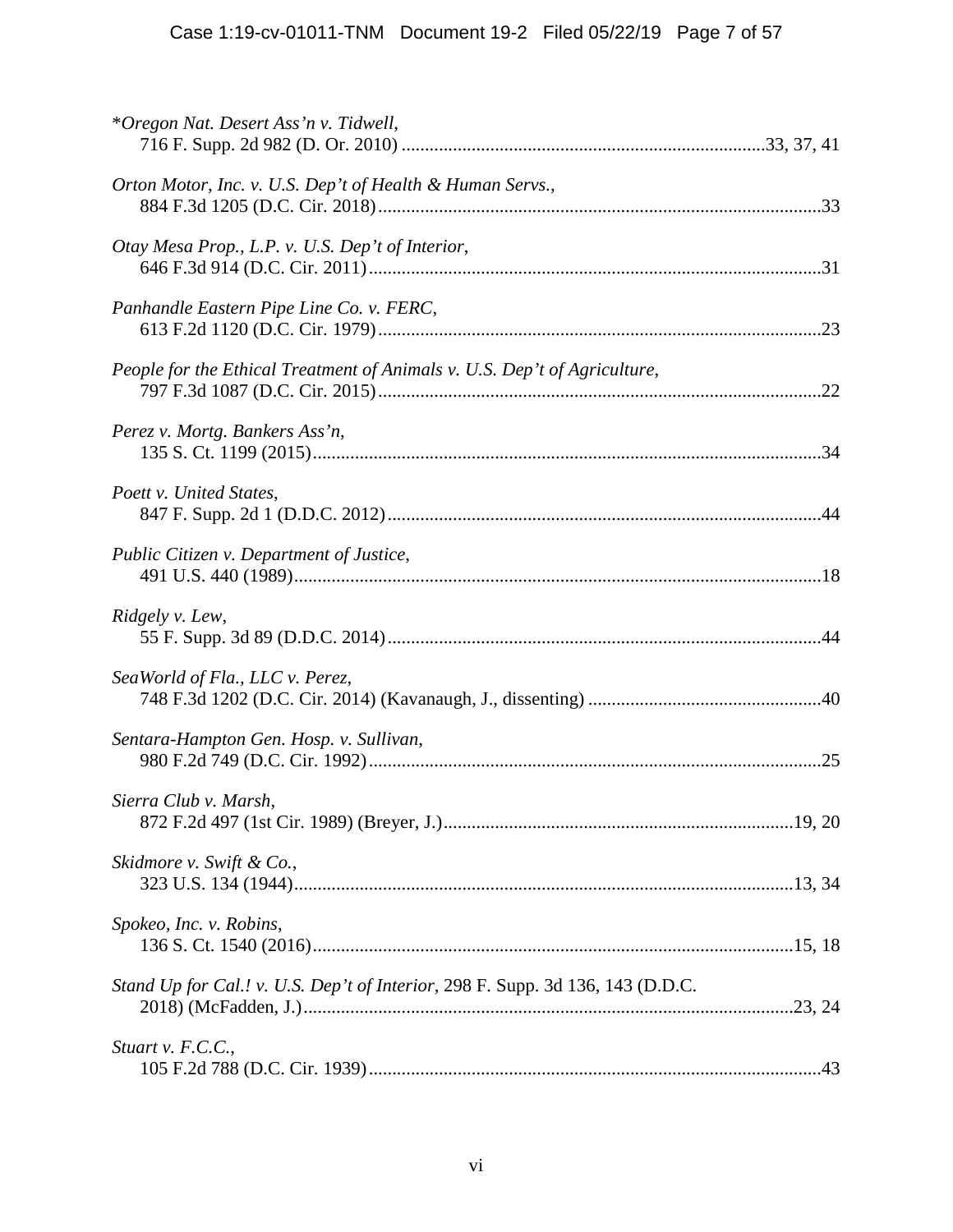| Thomas Jefferson Univ. v. Shalala,         |  |
|--------------------------------------------|--|
| Tilden Mining Co. v. Sec'y of Labor,       |  |
| Transactive Corp. v. United States,        |  |
| United States v. Mead Corp.,               |  |
| United States v. Nixon,                    |  |
| United States v. SCRAP,                    |  |
| WildEarth Guardians v. Jewell,             |  |
| WildEarth Guardians v. Salazar,            |  |
| Wyo. Outdoor Council v. U.S. Forest Serv., |  |
| Zevallos v. Obama,                         |  |
| <b>STATUTES</b>                            |  |
|                                            |  |
|                                            |  |
|                                            |  |
|                                            |  |
|                                            |  |
|                                            |  |
|                                            |  |
|                                            |  |
|                                            |  |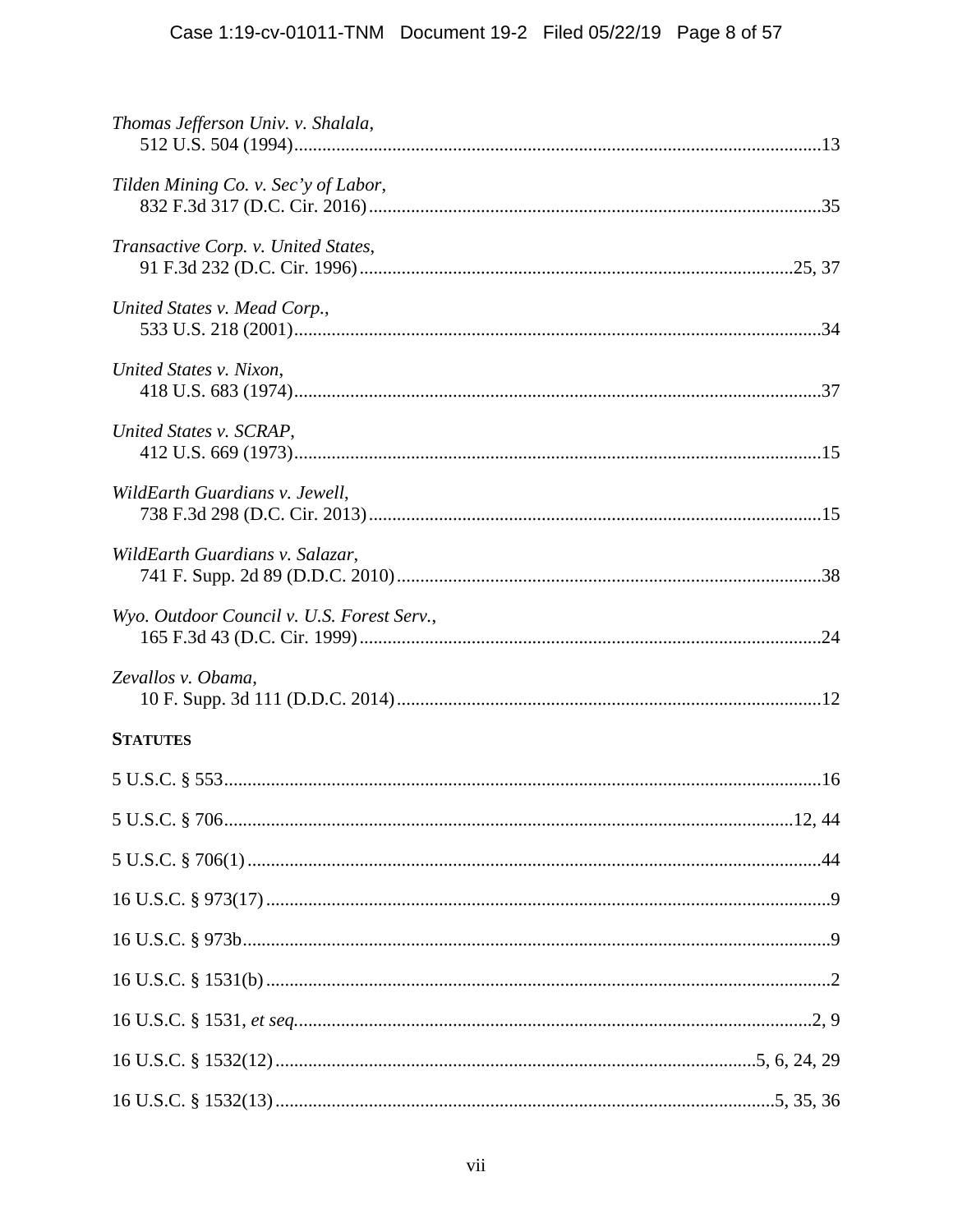| Magnuson-Stevens Fishery Conservation and Management Act, 16 U.S.C. § |                |
|-----------------------------------------------------------------------|----------------|
|                                                                       |                |
|                                                                       |                |
| <b>OTHER AUTHORITIES</b>                                              |                |
|                                                                       |                |
|                                                                       | $\overline{9}$ |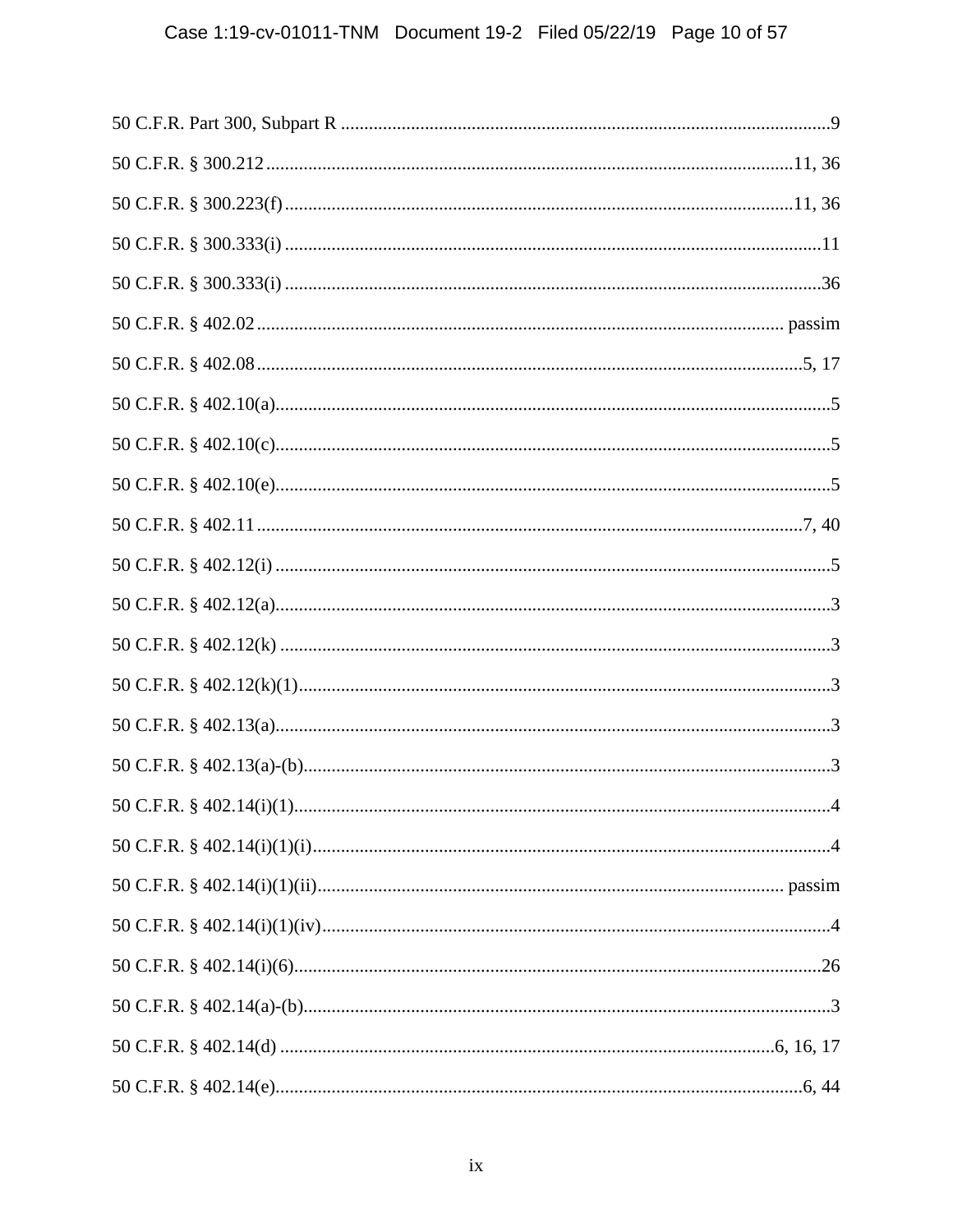| Administrative Docket for Removing the Gray Wolf from the List of Endangered<br>Species, https://www.regulations.gov/document?D=FWS-HQ-ES-2018-0097- |
|------------------------------------------------------------------------------------------------------------------------------------------------------|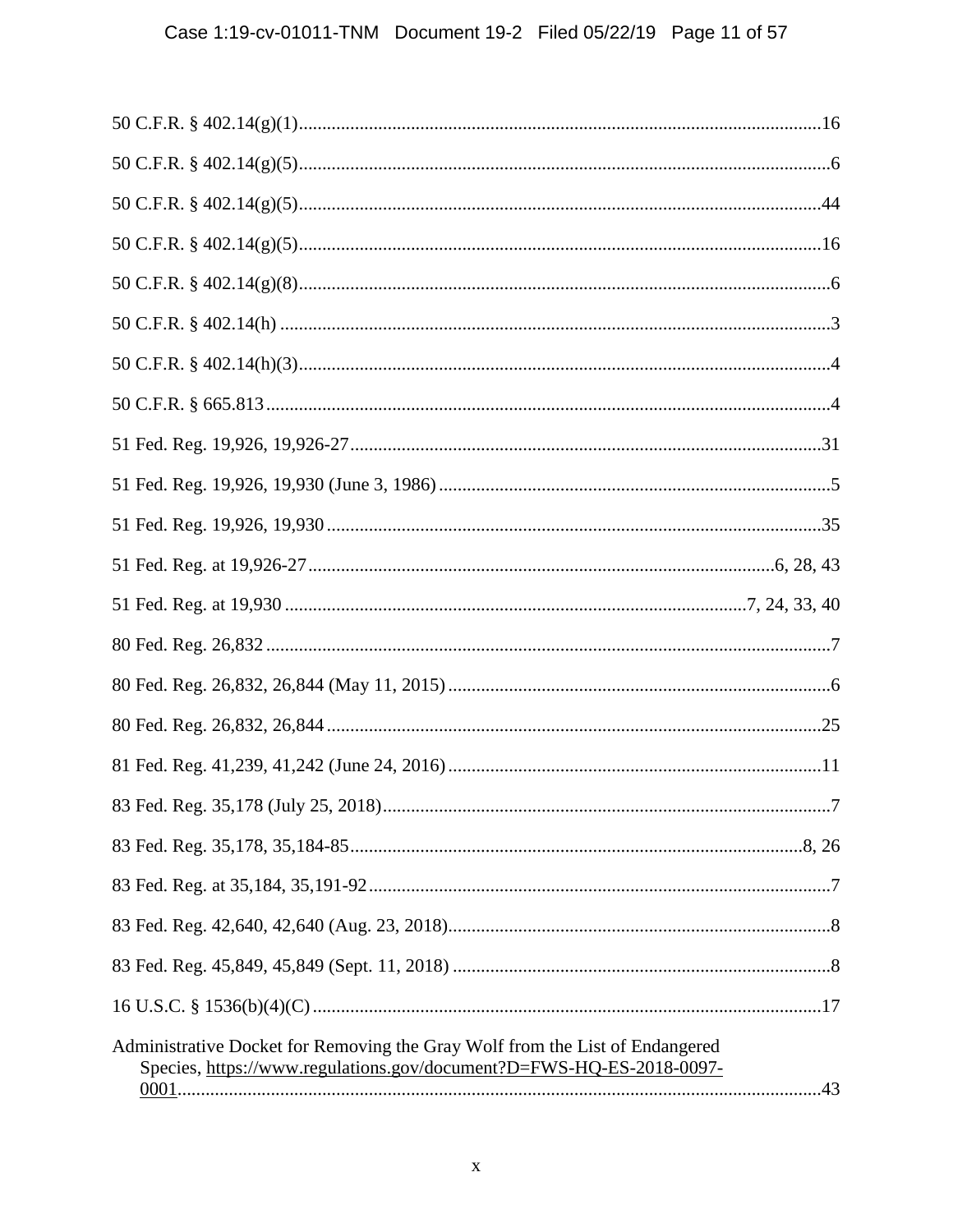| 13A CHARLES ALAN WRIGHT ET AL., FEDERAL PRACTICE AND PROCEDURE §                                                                                                  |  |
|-------------------------------------------------------------------------------------------------------------------------------------------------------------------|--|
|                                                                                                                                                                   |  |
| NMFS and FWS Consultation Handbook, <i>available at</i>                                                                                                           |  |
| Overview of Tuna Fisheries in the Western and Central Pacific Ocean, including<br>Economic Conditions $-2017$ , at iv, 4 n.3 (Aug. 5, 2018), <i>available for</i> |  |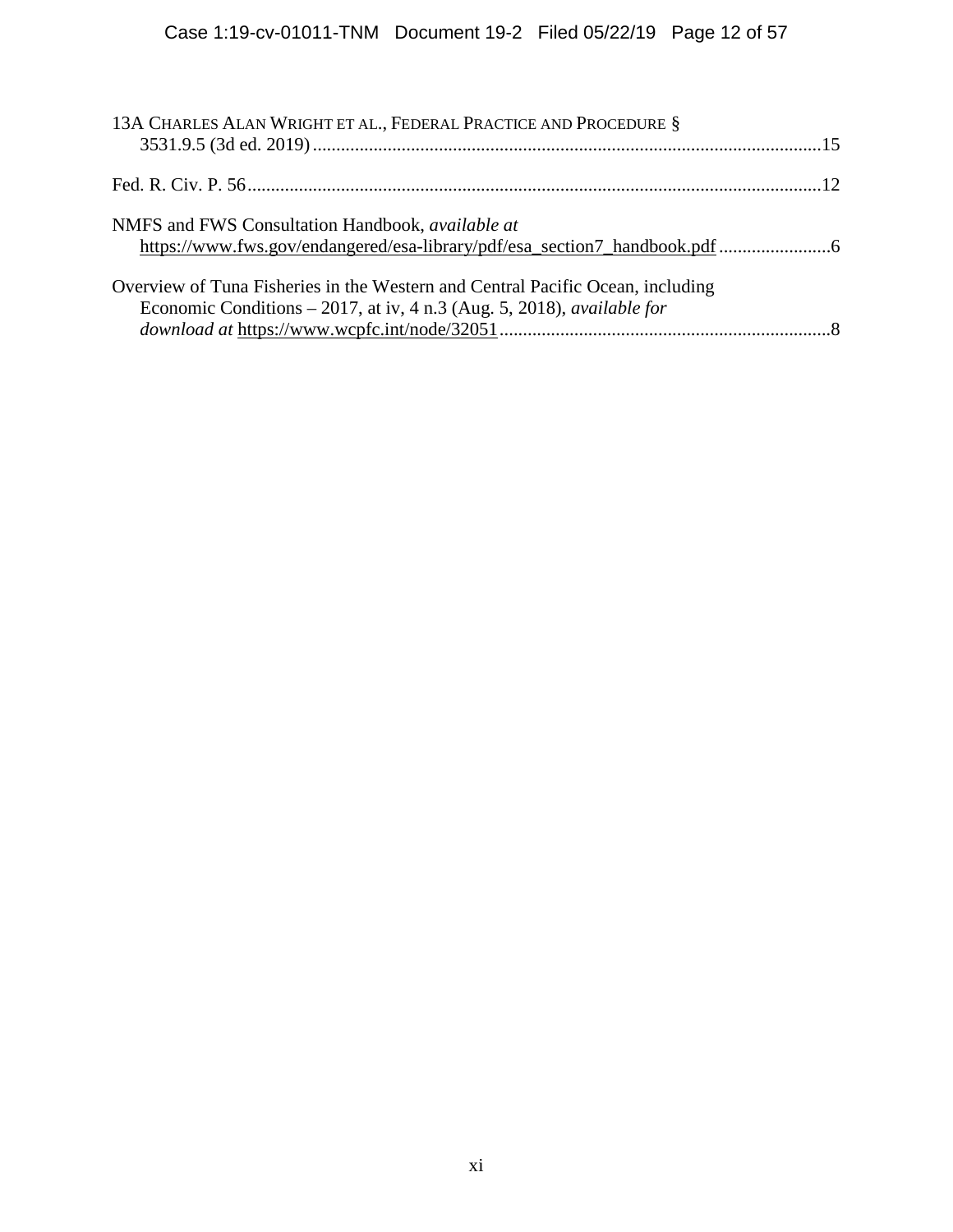#### **INTRODUCTION**

Although this controversy may seem narrow, filled with technical jargon, and animated by the parochial interests of one segment of the American fishing industry, its implications are broad and important. At issue is whether the National Marine Fisheries Service ("NMFS")<sup>1</sup>—one of the two federal agencies that administers the Endangered Species Act ("ESA")—can exclude from formal participation in the Section 7 consultation process an entire sector of permittees whose ability to pursue their livelihoods will be restricted through that process, simply by refusing to recognize them, or the association representing them, as "applicants" under the ESA. Here, NMFS has unlawfully refused to recognize the American Tunaboat Association ("ATA") and its members as applicants under the ESA. Underlying NMFS's unlawful decision is the agency's interpretation that applicants and their statutorily conferred rights vanish the moment NMFS says it will undertake a "programmatic consultation." NMFS's unfounded interpretation erases applicant rights for entire industries whose members operate under federal permits and licenses (*e.g.*, fisheries, geological and geophysical surveyors, offshore oil and gas development).

NMFS's interpretation violates the Administrative Procedure Act ("APA") because it conflicts with the ESA, NMFS's own regulations and Consultation Handbook, as well as every case to have addressed this issue. Tellingly, NMFS bases its crabbed interpretation—not on the ESA, applicable regulations, or caselaw—but on its reading of *two sentences* in the agency's nonbinding 315-page Consultation Handbook, a reading that no court to have addressed this issue has agreed with. NMFS's *post hoc* attempt to justify its failed interpretation with concerns about administrative workability crumbles because NMFS readily can respect applicant rights while maintaining efficiency during the consultation process.

<sup>&</sup>lt;sup>1</sup> This memorandum uses "NMFS" as shorthand for all Defendants in this action.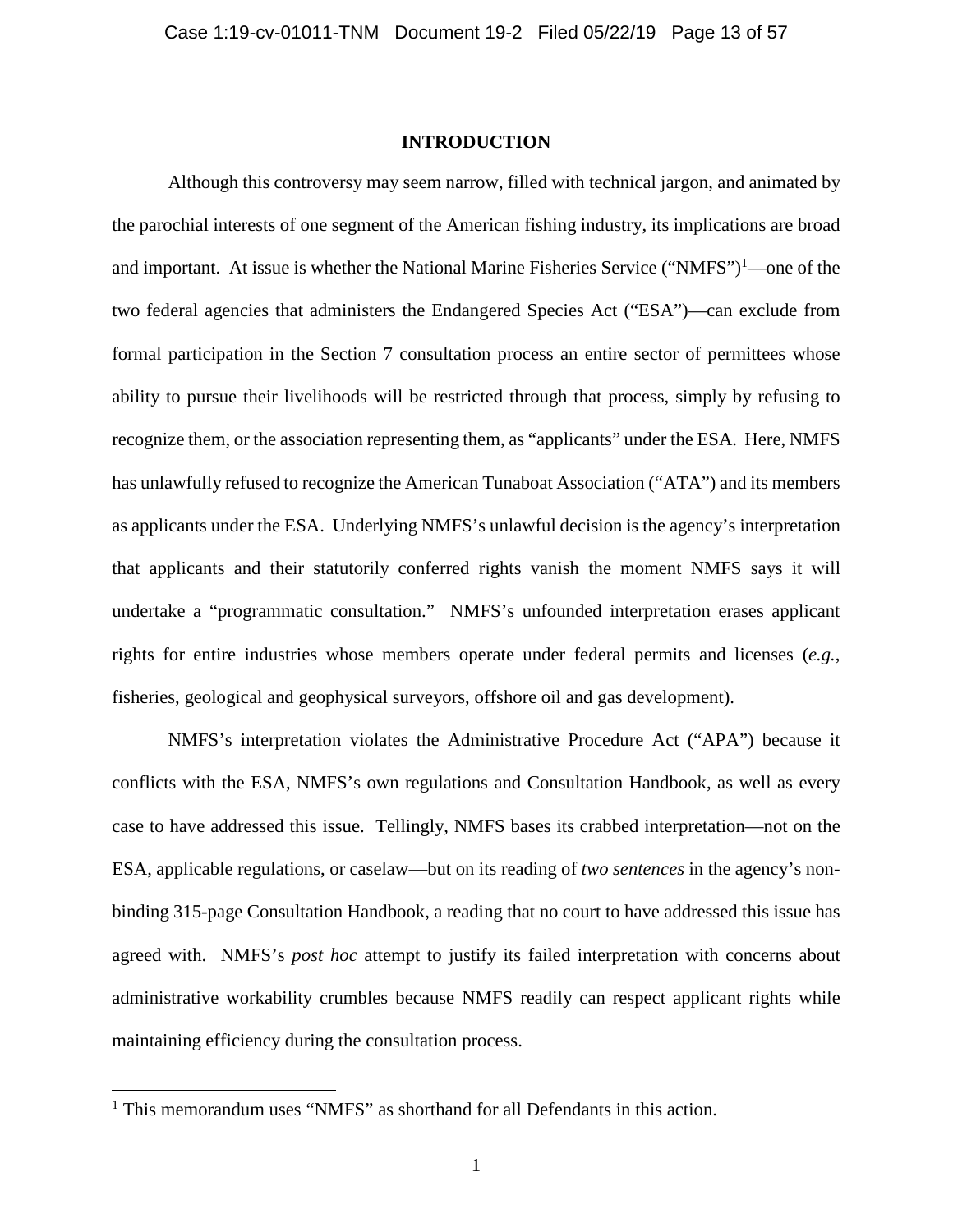#### Case 1:19-cv-01011-TNM Document 19-2 Filed 05/22/19 Page 14 of 57

Besides being rooted in untenable interpretations of the ESA and its implementing regulations, NMFS's denial decision violates the APA because it lacks the hallmarks of reasoned decision-making, relying on conclusory, inconsistent, and inapposite statements. NMFS's decision is also inconsistent with its continued recognition that a similarly situated fishery association is an applicant and its statements in its proposed rule to amend its regulations. For these reasons, ATA respectfully urges this court to fully grant the requested relief.

#### **BACKGROUND**

### **I. The Endangered Species Act ("ESA")**

The ESA, 16 U.S.C. § 1531, *et seq.*, establishes a legal framework for preventing the extinction of plant and animal species. The purpose of the ESA is to "provide a means whereby the ecosystems upon which endangered species and threatened species depend may be conserved." 16 U.S.C. § 1531(b). To accomplish this purpose, NMFS identifies and lists species that qualify as "endangered" or "threatened" and designates critical habitat for listed species. *See generally*  16 U.S.C. § 1533. Based on these listings and designations, the ESA requires and prohibits certain conduct. *See, e.g.*, 16 U.S.C. § 1536 (imposing consultation requirements); *id.* § 1538 (identifying prohibition on "take" of ESA-listed species). In addition to conservation purposes, the ESA provides some mechanisms to "prevent uneconomic" outcomes. *See Bennett v. Spear*, 520 U.S. 154, 177 (1997) (Scalia, J.) ("[E]conomic consequences are an explicit concern of the ESA.").

### **A. The Consultation Process**

The "consultation process" requirement underlies this controversy. Section 7 of the ESA, 16 U.S.C. § 1536, prohibits federal agencies from taking actions that are "likely to jeopardize the continued existence" of listed species or likely to destroy or adversely modify critical habitat for those species. *Id.* § 1536(a)(2). Accordingly, the ESA requires a federal agency (the "action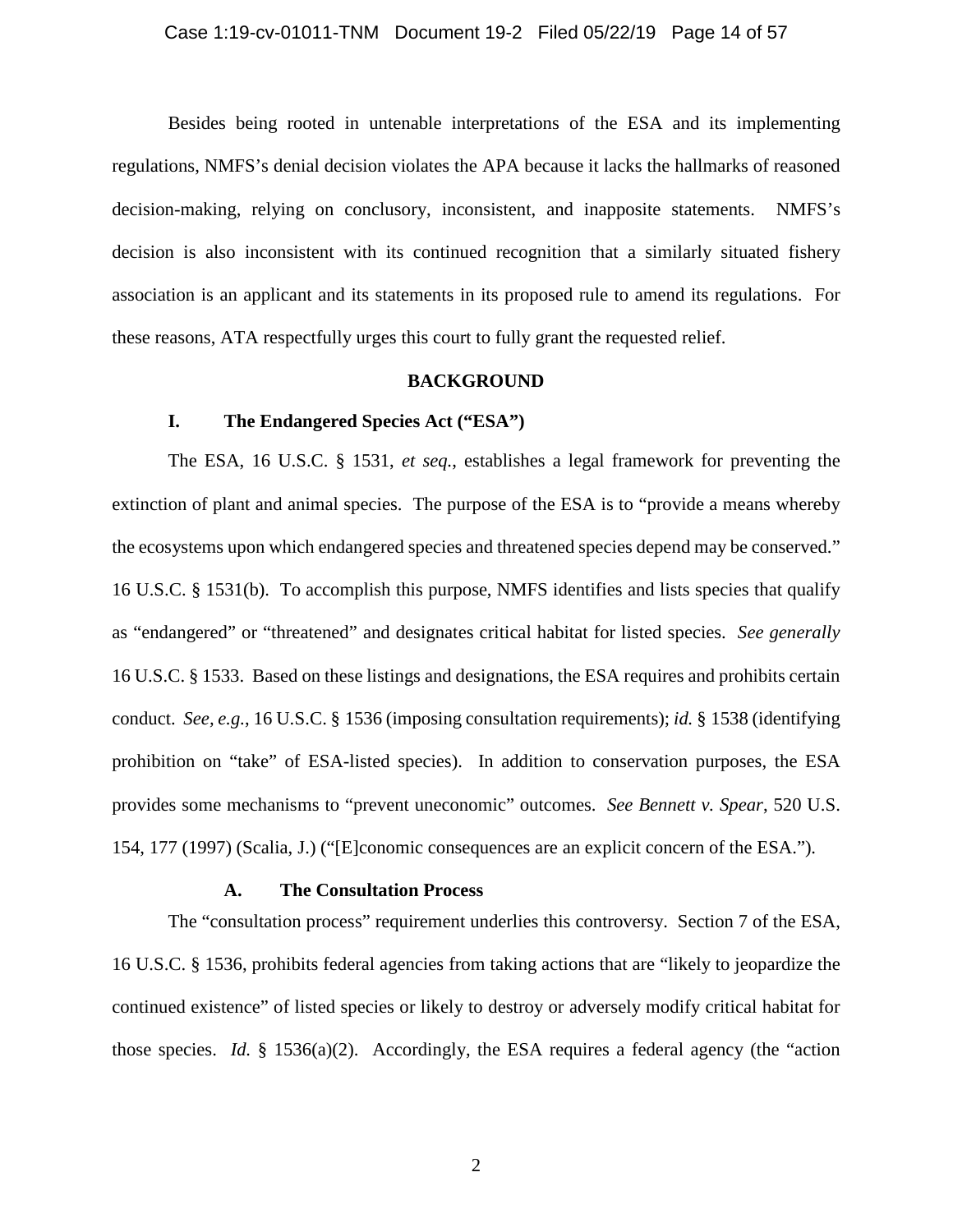#### Case 1:19-cv-01011-TNM Document 19-2 Filed 05/22/19 Page 15 of 57

agency") to consult with NMFS *before* taking action that may adversely affect listed species or their critical habitat. *Id.* 

The consultation process generally involves two steps: "informal consultation" and "formal consultation." During its early planning stages, after determining that its proposed action may affect a listed species or critical habitat, the action agency engages in informal consultation with NMFS. During informal consultation the action agency communicates with NMFS to identify listed species and critical habitat that may exist in the proposed action area and to determine whether the proposed action is likely to adversely affect listed species or critical habitat. If such effect is likely, formal consultation (*i.e.*, a deeper analysis) is required. 50 C.F.R. § 402.13(a)-(b). In some instances, the agencies may conclude after initial discussions that the proposed action is not likely to have adverse effects on listed species or habitat, at which point consultation ends. *Id.* § 402.13(a). If these discussions do not sufficiently support such a conclusion, the action agency or its designated representative will usually prepare a biological assessment ("BA") providing more detailed analysis to determine whether the action likely will adversely affect listed species or critical habitat. *Id.* § 402.12(a), (k); *id.* § 402.02 (defining BA). Where a BA concludes no adverse effects to listed species or critical habitat are likely to occur, consultation ends.

Where the action agency determines through its BA that the proposed action *is* likely to adversely affect a listed species or critical habitat, the action agency must engage in formal consultation with NMFS, the result of which is a biological opinion ("BiOp"). *See id.*  §§ 402.12(k)(1), 402.14(a)-(b). During formal consultation, the action agency and NMFS share information that NMFS uses to determine whether the proposed action is likely to jeopardize the continued existence of listed species or result in the destruction or adverse modification of critical habitat. *Id.* § 402.14(h). If so, NMFS issues a "jeopardy BiOp" that must include any reasonable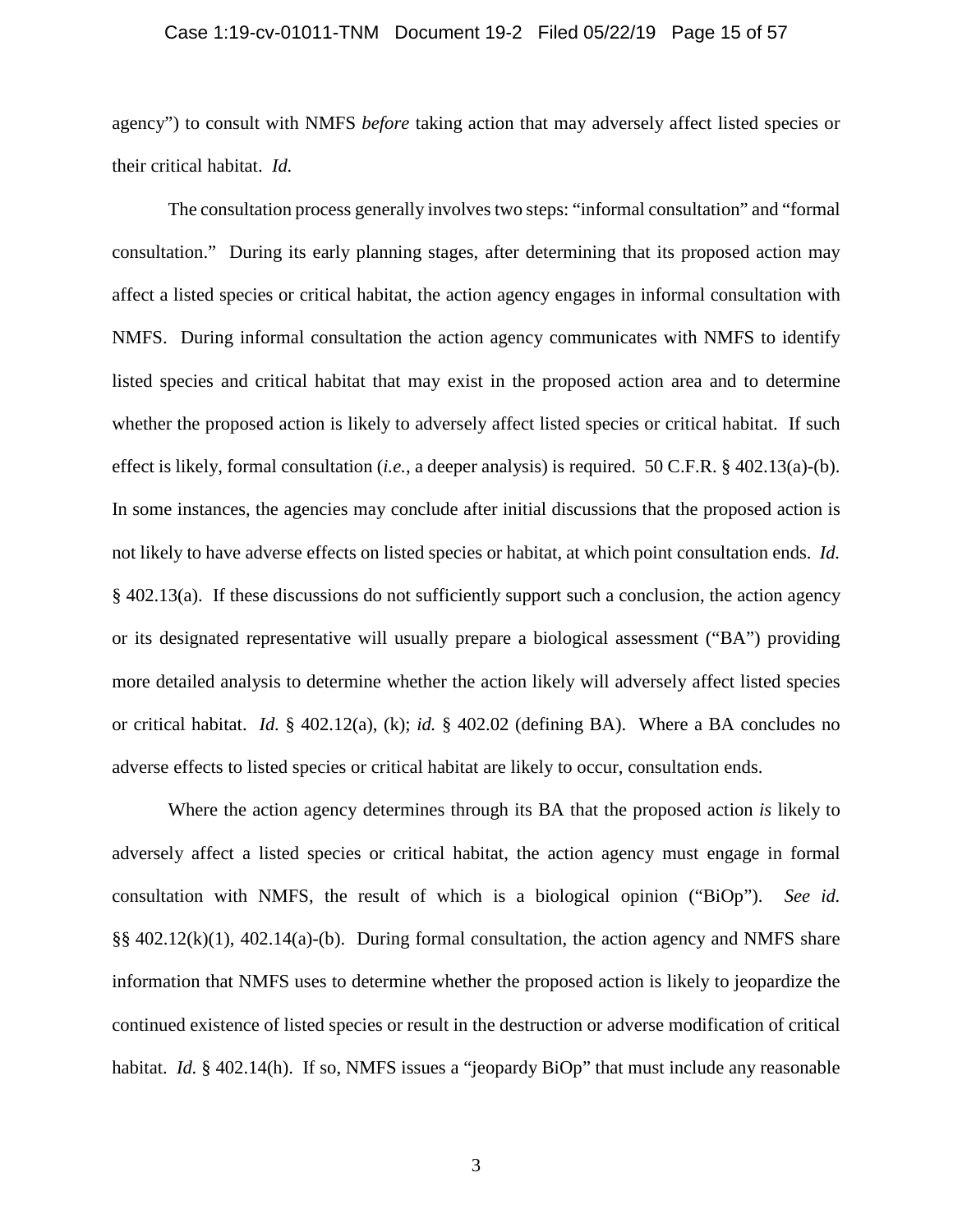#### Case 1:19-cv-01011-TNM Document 19-2 Filed 05/22/19 Page 16 of 57

and prudent alternatives ("RPAs"), which are alternative actions that can be implemented to avoid the likelihood of jeopardizing listed species or destroying or adversely modifying critical habitat. *Id.* § 402.14(h)(3). Where no RPAs exist, the action agency may not take the proposed action (*e.g.*, cannot issue permits). If a proposed action is not likely to jeopardize listed species or destroy or adversely modify critical habitat, NMFS issues a "no jeopardy BiOp." *Id.*

Where a proposed action may proceed—either because of a "no jeopardy BiOp" or "jeopardy BiOp" with RPAs—NMFS prepares an incidental take statement ("ITS"). *Id.*  § 402.14(i)(1). The ESA prohibits the "take" of listed species absent coverage from an ITS adopted in accordance with Section 7 of the ESA, or an incidental take permit issued under Section 10 of the ESA. 16 U.S.C. §§ 1538(a)(1)(B); 1536(o)(2); 1539(a)(1)(B). "Take" means "to harass, harm, pursue, hunt, shoot, wound, kill, trap, capture, or collect, or to attempt to engage in any such conduct." 16 U.S.C. § 1532(19). Incidental take is unintentional (but not unexpected) take. An ITS first must specify the allowed amount or extent of incidental taking of a listed species. *Id.* § 402.14(i)(1)(i). For fisheries, NMFS sometimes limits the number of "interactions" with a listed species (*e.g.*, entanglement of a listed shark in a seine) that a fishery can have. *See, e.g.*, 50 C.F.R. § 665.813. Second, the ITS must include binding reasonable and prudent measures ("RPMs"), which are those actions "necessary or appropriate to minimize" the "amount or extent<sup>[]</sup> of incidental take." 50 C.F.R. §§ 402.02; 402.14(i)(1)(ii). Third, the ITS must set forth terms and conditions (*e.g.*, reporting requirements) "that must be complied with by the [action] agency or any applicant" to implement RPMs. *Id.* § 402.14(i)(1)(iv). In other words, the ITS imposes prerequisite restrictions on those who will engage in the action NMFS is consulting on (*e.g.*, ATA members).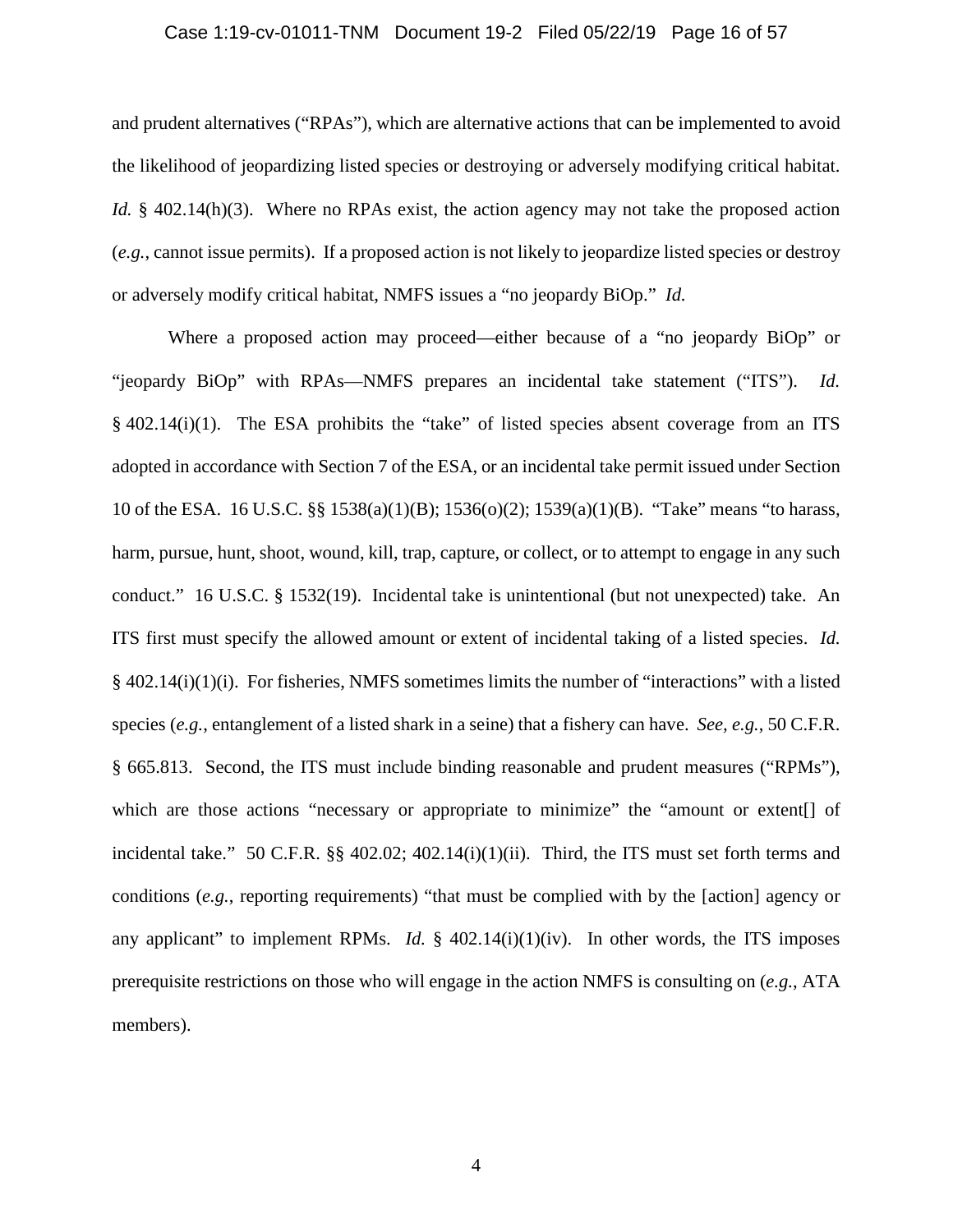# **B. Applicants and Associated Rights**

During informal and formal consultation, the ESA and implementing regulations provide key procedural rights to those persons whose activities will be regulated as a result of an action agency's consultation. These persons are known as "applicants." Notably, the ESA addresses three kinds of applicants: applicants, prospective applicants, and unsuccessful applicants. *See* 16 U.S.C. § 1536(a)(2), (b) (applicants); *id.* § 1536(a)(3) (prospective applicants); *id.* §§ 1532(12); 1536(g)-(h) (unsuccessful applicants). This case involves the first kind—applicants.

An **"applicant"** is "any person, as defined by section 3(13) of the [ESA], who requires formal approval or authorization from a Federal agency as a prerequisite to conducting the action." 50 C.F.R. § 402.02. The ESA defines "person" to include "an individual, corporation, partnership, trust, association, or any other private entity." 16 U.S.C. § 1532(13). Implementing regulations define "action" as "all activities or programs of any kind authorized, funded, or carried out, in whole or in part, by Federal agencies in the United States or upon the high seas."<sup>2</sup> 50 C.F.R. § 402.02. The regulatory preamble provides that the NMFS intended to "broadly define[] 'applicant.'" 51 Fed. Reg. 19,926, 19,930 (June 3, 1986).

Applicants have many important rights for both informal and formal consultation.<sup>3</sup> During formal consultation, applicants: (1) have the right to "submit information for consideration during

 $2$  Actions include, among other things, "the promulgation of regulations," "the granting of licenses, contracts, leases, easements, right-of-way, permits, or grants-in-aid," and "actions intended to conserve listed species or their habitat." 50 C.F.R. § 402.02.

 $3$  During the informal consultation (which includes the BA stage), applicants: (1) may veto the action agency's choice of a designated non-Federal representative for informal consultation, 50 C.F.R. §§ 402.08; 402.02 (defining "designated non-Federal representative" as person selected by action agency to represent it during informal consultation); (2) are to be involved in informal consultation "to the greatest extent practicable" and have a right to receive and review the conclusions and recommendations from this process, *id.* § 402.10(a), (c), (e); and (3) must receive written notification and explanation if the 180-day completion-time requirement for a biological assessment needs to be extended, *id.* § 402.12(i).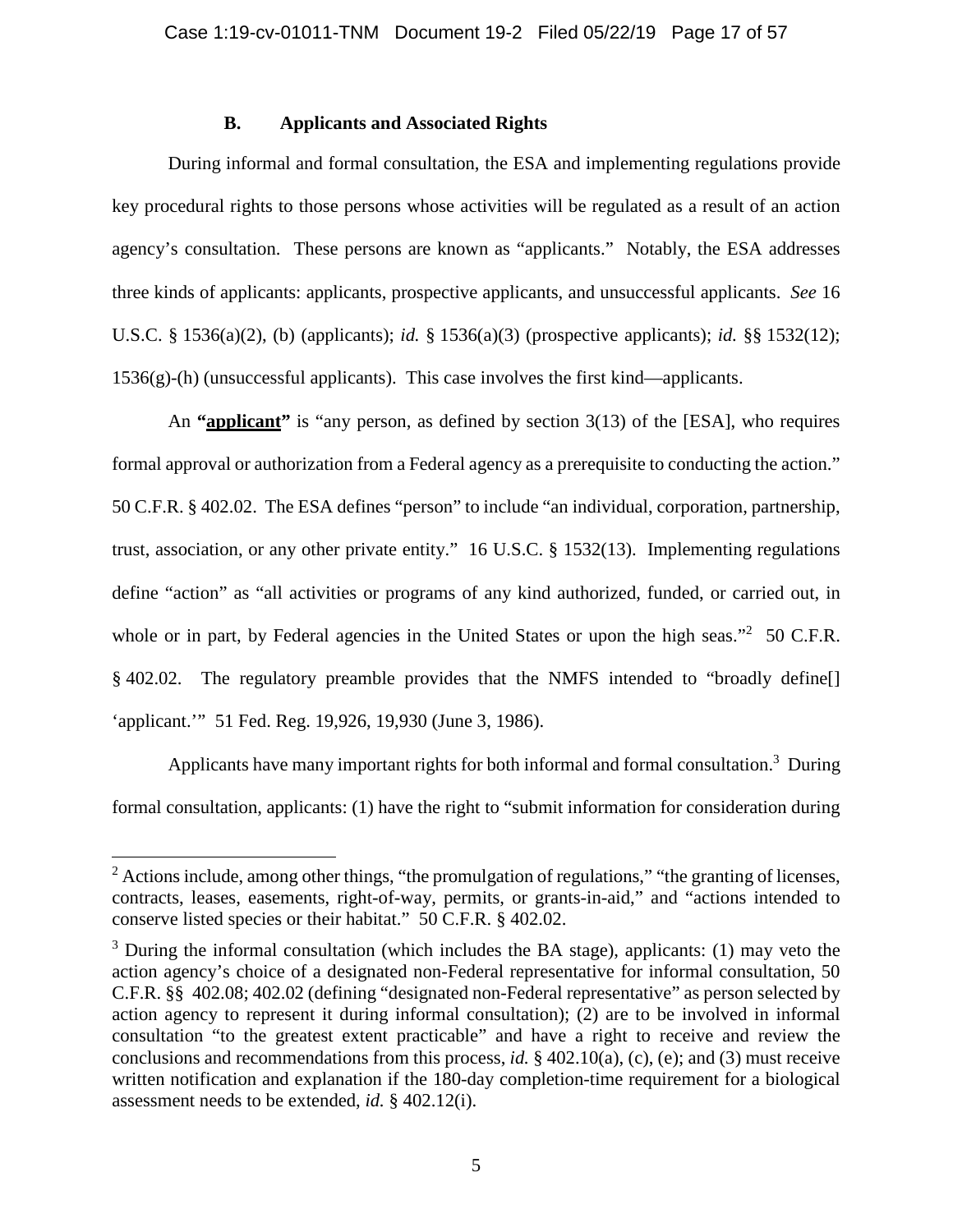#### Case 1:19-cv-01011-TNM Document 19-2 Filed 05/22/19 Page 18 of 57

the consultation," 50 C.F.R.  $\S$  402.14(d); (2) must approve agency-requested extensions of time to complete formal consultation before they are granted and have the right to review BiOps, *id.* § 402.14(e); (3) have the right to discuss with NMFS and the action agency NMFS's review and evaluation during formal consultation, "the basis for any finding in the biological opinion," and the "availability of reasonable and prudent alternatives (if a jeopardy opinion is to be issued)," *id.*  $\S$  402.14(g)(5); (4) are entitled to review and comment on the draft BiOp before NMFS issues a final BiOp, *id.*  $\S$  402.14(g)(8); and (5) are entitled to have NMFS "in good faith honor [their] procedural rights" as applicants, including fairly considering their comments. *Haw. Longline Ass'n v. NMFS*, No. 01-765, 2002 WL 732363, at 14 (D.D.C. Apr. 25, 2002) ("*HLA*").

NMFS has recognized that providing applicants with these rights, which include the rights to receive, review, and submit information throughout the consultation process, is consistent with the ESA. 51 Fed. Reg. at 19,926-27 (stating that the ESA "provide[s] an opportunity for permit or license applicant involvement in *all phases of the consultation procedures*" (emphasis added)). Applicants provide necessary expertise to help NMFS fulfill its statutory duty to ensure that BiOps are based on the best scientific and commercial information available. 16 U.S.C. § 1536(a)(2); 80 Fed. Reg. 26,832, 26,844 (May 11, 2015); Consultation Handbook, at xxii, 2-13.<sup>4</sup>

**"Unsuccessful applicants,"** or those persons whose requests for authorizations were denied under 16 U.S.C. § 1536(a), have limited rights. *Id.* § 1532(12). An unsuccessful applicant may request that its denied authorization be allowed by "exemption." *Id.* §§ 1532(12); 1536(g)- (h). This case does not involve unsuccessful applicants because NMFS is engaged in ongoing consultation and has not denied any authorizations based on that consultation.

<sup>&</sup>lt;sup>4</sup> NMFS and FWS Consultation Handbook, *available at https://www.fws.gov/endangered/esa*library/pdf/esa\_section7\_handbook.pdf.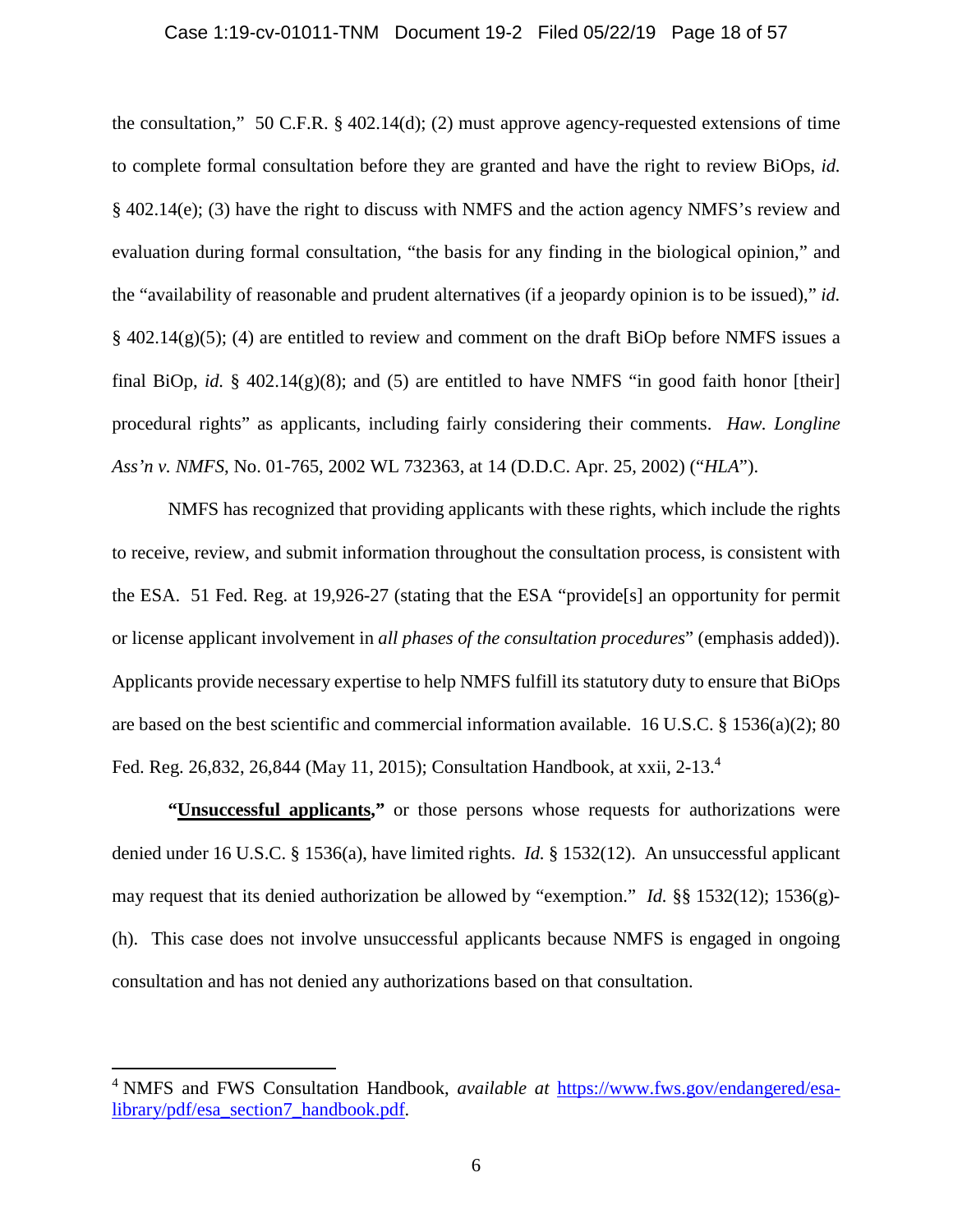**"Prospective applicants"** are persons who initiate a new "early consultation" by following NMFS-established procedures. *See* 16 U.S.C. § 1536(a)(3); 50 C.F.R. §§ 402.02 (defining "early consultation"); 402.11 (providing requirements for and procedures related to "early consultation"). Prospective applicants are to "be involved throughout the consultation process." 50 C.F.R. § 402.11. This case also does not involve prospective applicants and related "early consultation."

# **C. Relevant Regulatory History**

NMFS adopted regulations implementing the ESA, including its definition of "applicant," in 1986. 51 Fed. Reg. at 19,930. NMFS amended its implementing regulations in 2009, 2015, and 2016, but did not alter its definition of "applicant." In the 2015 amendments, NMFS adopted definitions for "framework programmatic action" and "mixed programmatic action." *See generally* 80 Fed. Reg. 26,832. To date NMFS has neither adopted a regulation limiting the definition of "applicant" nor a regulation defining "programmatic consultation."

NMFS has a pending proposed rulemaking to amend its implementing regulations, but it would not alter the regulatory definition of "applicant." *See generally* 83 Fed. Reg. 35,178 (July 25, 2018). The pending rulemaking proposes "to codify an optional consultation technique that is being used with increasing frequency" by adopting the following definition:

> *Programmatic consultation* is a consultation addressing an agency's multiple actions on a program, region, or other basis. Programmatic consultations allow the Services to consult on the effects of programmatic actions such as: (1) Multiple similar, frequently occurring or routine actions expected to be implemented in particular geographic areas; and (2) A proposed program, plan, policy, or regulation providing a framework for future proposed actions.

83 Fed. Reg. at 35,184, 35,191-92. For "Type 1" programmatic actions, which include those "looking across numerous individual actions at the programmatic level," NMFS recognizes applicants exist and have a role, stating that "the Federal action agencies *and applicants* can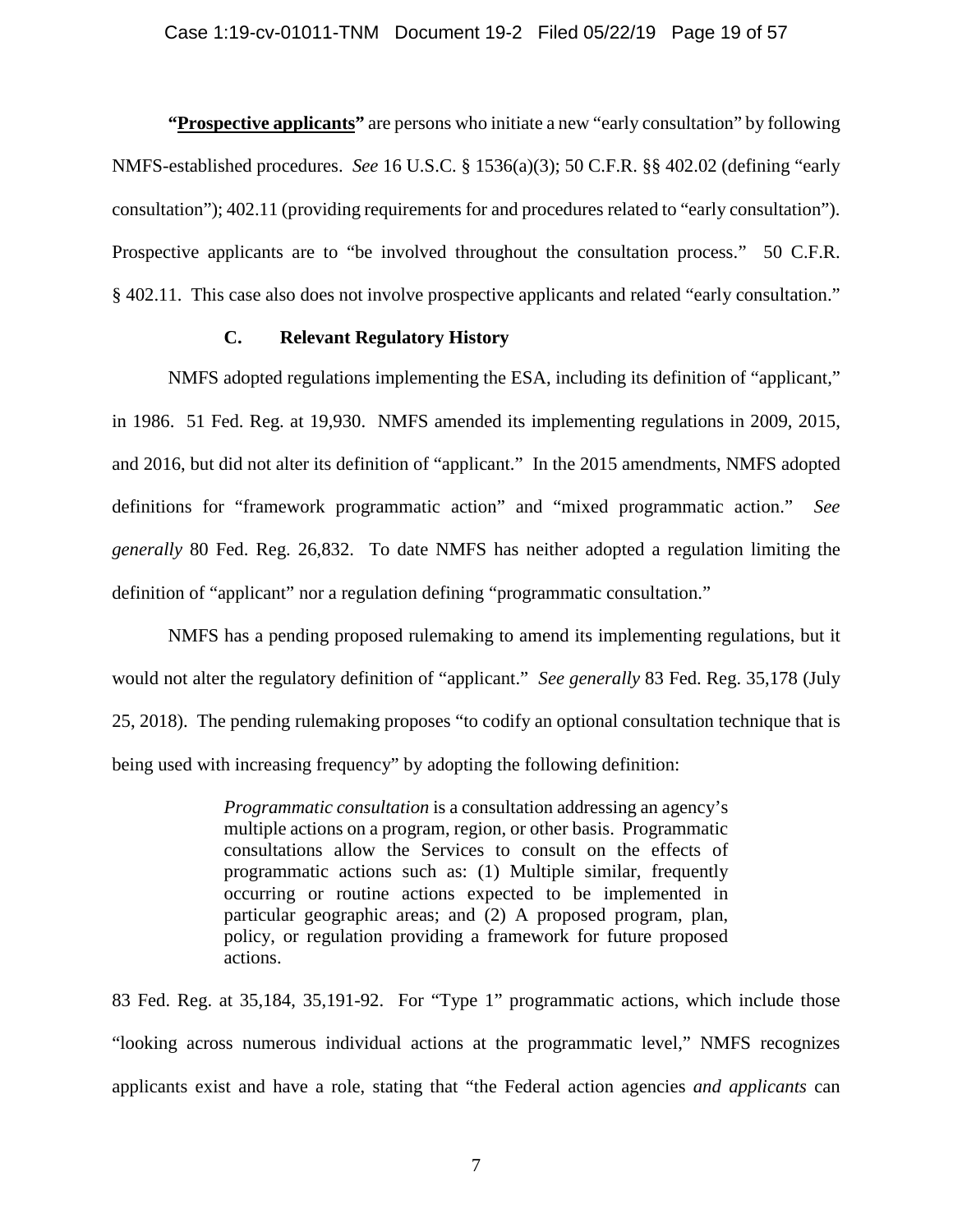### Case 1:19-cv-01011-TNM Document 19-2 Filed 05/22/19 Page 20 of 57

propose project design criteria, best management practices, standard operating procedures, and/or standards and guidelines that avoid, minimize, or offset the action's effects on listed species and/or designated critical habitat." *Id.* at 35,184 (emphasis added). NMFS states that these types of programmatic consultations "align with the suite of activities described in the 2015 rule"—*i.e.*, that NMFS presently recognizes applicants and their role in "Type 1" programmatic actions. *Id.* at 35,185. Type 2 programmatic actions are forward-looking and do not address present activities.

# **II. The U.S. Purse Seine Fishery Operating in the Western and Central Pacific Ocean ("the Fishery") and American Tunaboat Association ("ATA")**

The U.S. purse seine fishery operating in the western and central Pacific Ocean ("the Fishery") presently consists of 31 large U.S. flag purse seine vessels that commercially fish for tuna. 83 Fed. Reg. 42,640, 42,640 (Aug. 23, 2018). Fishery participants operate in the Western and Central Pacific Fisheries Convention's ("WCPFC's") Convention Area ("Convention Area"), which includes areas on the high seas (international waters), foreign economic exclusive zones ("EEZs"), and the U.S. EEZ.<sup>5</sup> Declaration of Raymond Clarke, April 6, 2019 ("Clarke Decl."), Ex. 1 (Convention Area map). There is an annual limit on the total "purse seine fishing effort," measured in "fishing days," that the Fishery is allowed in the high seas and U.S. EEZ. *See* 83 Fed. Reg. 45,849, 45,849 (Sept. 11, 2018). If the Fishery exceeds that effort, NMFS closes the Fishery for the year. *See id.* The Fishery historically has provided important benefits to the U.S. economy as it has been the second largest fleet operating in the Convention Area, where the total estimated delivered value of catch among the fleets of 18 nations in 2017 was \$5.84 billion.<sup>6</sup>

<sup>&</sup>lt;sup>5</sup> In general terms, the EEZ includes waters 200 miles off the coast of a nation.

<sup>&</sup>lt;sup>6</sup> See Overview of Tuna Fisheries in the Western and Central Pacific Ocean, including Economic Conditions – 2017, at iv, 4 n.3 (Aug. 5, 2018), *available for download at* https://www.wcpfc.int/node/32051.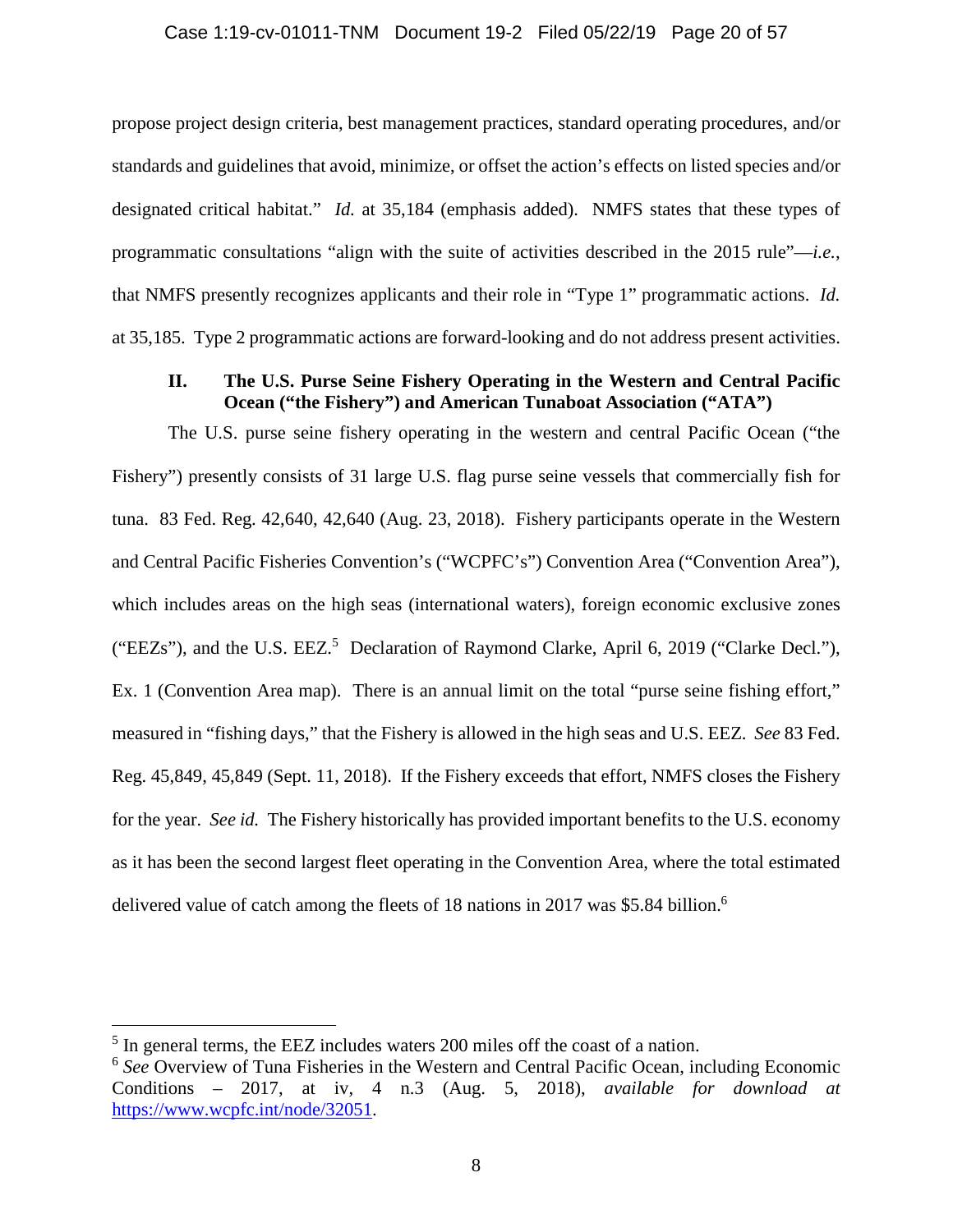#### Case 1:19-cv-01011-TNM Document 19-2 Filed 05/22/19 Page 21 of 57

ATA represents the interests of its members, who include all Fishery participants. Declaration of Brian Hallman, April 7, 2019 ("Hallman Decl.") ¶ 4. On behalf of its members, ATA advocates for a robust, sustainable, fairly-managed, and economically strong fishery. Hallman Decl.  $\P$  4-5. Among doing other things on behalf of its members, ATA participates in regulatory matters, international trade negotiations, and meetings regarding the conservation and management of fish stocks. *Id.* ¶ 5.

ATA's members operating in the Fishery are heavily regulated by NMFS, which imposes and enforces fishing effort limits. *Id.* ¶ 6. Statutes with which ATA members must comply to operate throughout the Fishery include the High Seas Fishing Compliance Act, 16 U.S.C. § 5501, et seq.; the South Pacific Tuna Fishing Act,<sup>7</sup> 16 U.S.C. § 973, et seq.; the Western and Central Pacific Fisheries Convention ("WCPFC") Implementation Act, 16 U.S.C. § 6901, *et seq.*; the ESA, 16 U.S.C. § 1531, *et seq.*; the Marine Mammal Protection Act, 16 U.S.C. § 1361, *et seq.*; and the Magnuson-Stevens Fishery Conservation and Management Act, 16 U.S.C. § 1801, *et seq*. ATA members are also subject to the regulations implementing these statutes. Hallman Decl. ¶ 6.

To operate lawfully in the Fishery, ATA members must obtain, maintain, and renew numerous NMFS-issued authorizations, required by these statutes and their implementing regulations. *Id.* ¶ 7. These authorizations include: (1) High Seas Fishing Compliance Act permits to fish in international waters, *see* 50 C.F.R. Part 300, Subpart R; (2) vessel licenses to fish in the Licensing Area for the South Pacific Tuna Treaty, *see* 50 C.F.R. Part 300, Subpart D; and (3) WCPFC Area Endorsements to fish for highly migratory species in the high seas of the Convention Area, *see* 50 C.F.R. Part 300, Subpart O. Hallman Decl. ¶ 7; Clarke Decl. ¶ 6.

 $7$  This Act implements the Treaty on Fisheries Between the Governments of Certain Pacific Island States and the Government of the United States of America, also known as the South Pacific Tuna Treaty. 16 U.S.C. §§ 973(17); 973b.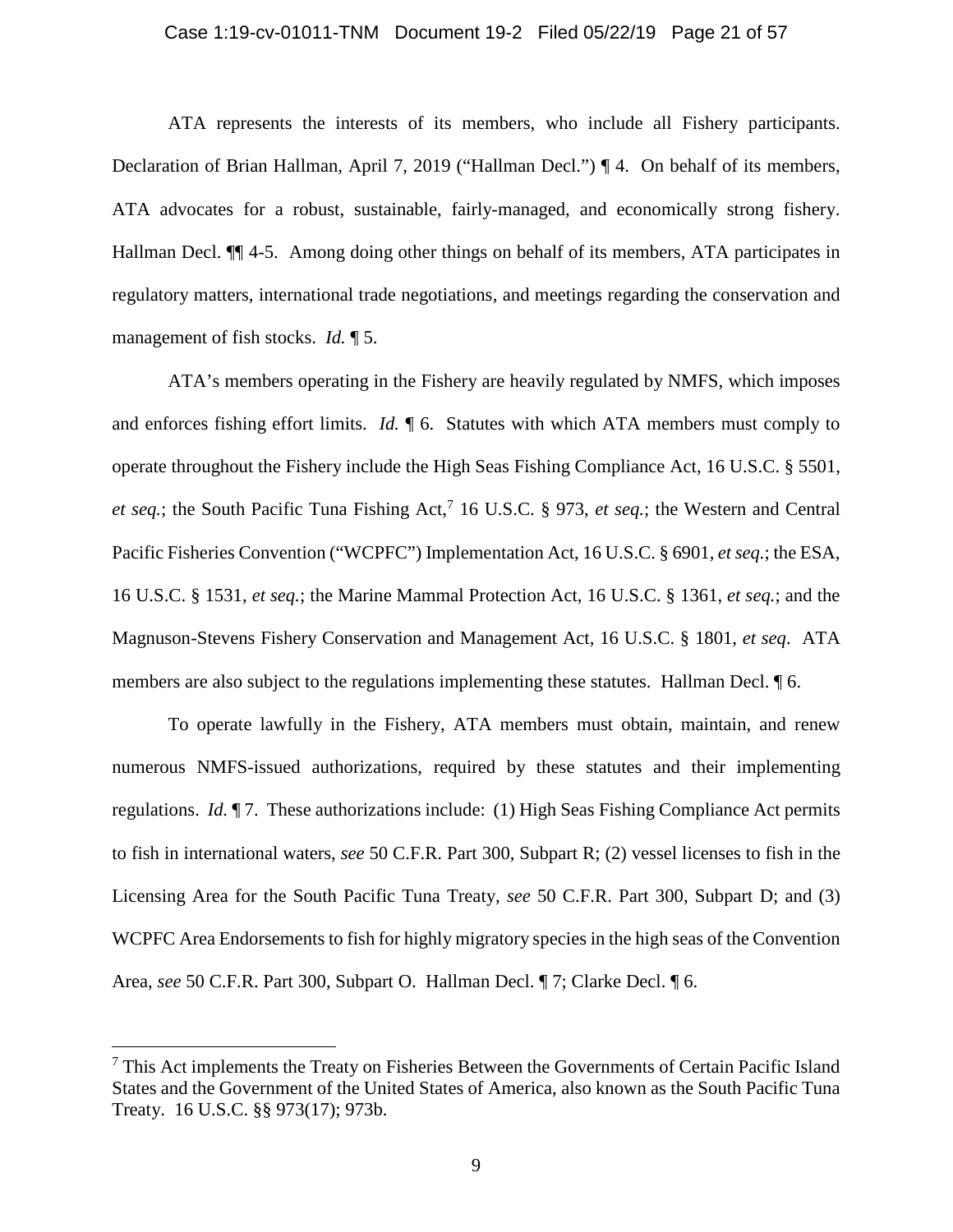When operating in the Fishery, ATA members also are subject to, and impacted by, regulations arising from, and requirements set forth in, the existing BiOp ("2006 BiOp") for the Fishery. *See* Hallman Decl. ¶¶ 8-9; Clarke Decl. ¶¶ 8-11; *see also* AR000160-164. The ITS in the 2006 BiOp, among other things, limits the amount of incidental take, including interactions, that Fishery participants can have with certain ESA-protected species. AR000161; Hallman Decl. ¶ 9. Moreover, the ITS itself constitutes a permit, which allows NMFS to authorize the continued fishing activities for ATA members (*e.g.*, issue permits and licenses). *Bennett*, 520 U.S. at 170.

# **III. The 2006 Biological Opinion ("BiOp") for the Fishery and the New BiOp for the Continued Operation of the Fishery**

NMFS adopted the 2006 BiOp, which presently covers fishing operations in the Fishery, after consulting with itself (*i.e.*, NMFS acted as both the action agency and the consulting agency).<sup>8</sup> The 2006 BiOp defined the agency action subject to consultation under the ESA as the "continued authorization" of the Fishery. AR000022-23. The 2006 BiOp includes findings and conclusions that provide the bases for incidental take limits, RPMs, terms and conditions, and other requirements that relate to, and ultimately regulate, Fishery operations. *See* Hallman Decl. ¶¶ 8- 9; Clarke Decl. ¶¶ 8-11; *see also* AR000160-164. Although these requirements are directed to NMFS as the action agency, NMFS imposes them as conditions for Fishery participants' (ATA members') continued lawful fishing under their existing permits and licenses. AR000160-161 (providing that NMFS "has a continuing duty to regulate the activity covered by" the ITS and to

<sup>8</sup> This is called "internal consultation" and occurs where NMFS engages in an action (*e.g.*, authorizing continued operations in the Fishery) that triggers section 7 consultation because the action may adversely affect listed species or critical habitat over which NMFS has regulatory jurisdiction under the ESA. *See HLA*, 2002 WL 732363, at \*2 n.4; AR000022 (acknowledging one NMFS division was the action agency, while another NMFS division was the consulting agency). One of the perks of internal consultation—for the agency—is that NMFS can indefinitely extend its 90-day deadline for formal consultation that applicants like ATA and its members could otherwise prevent. *See* 16 U.S.C. § 1536(b)(1).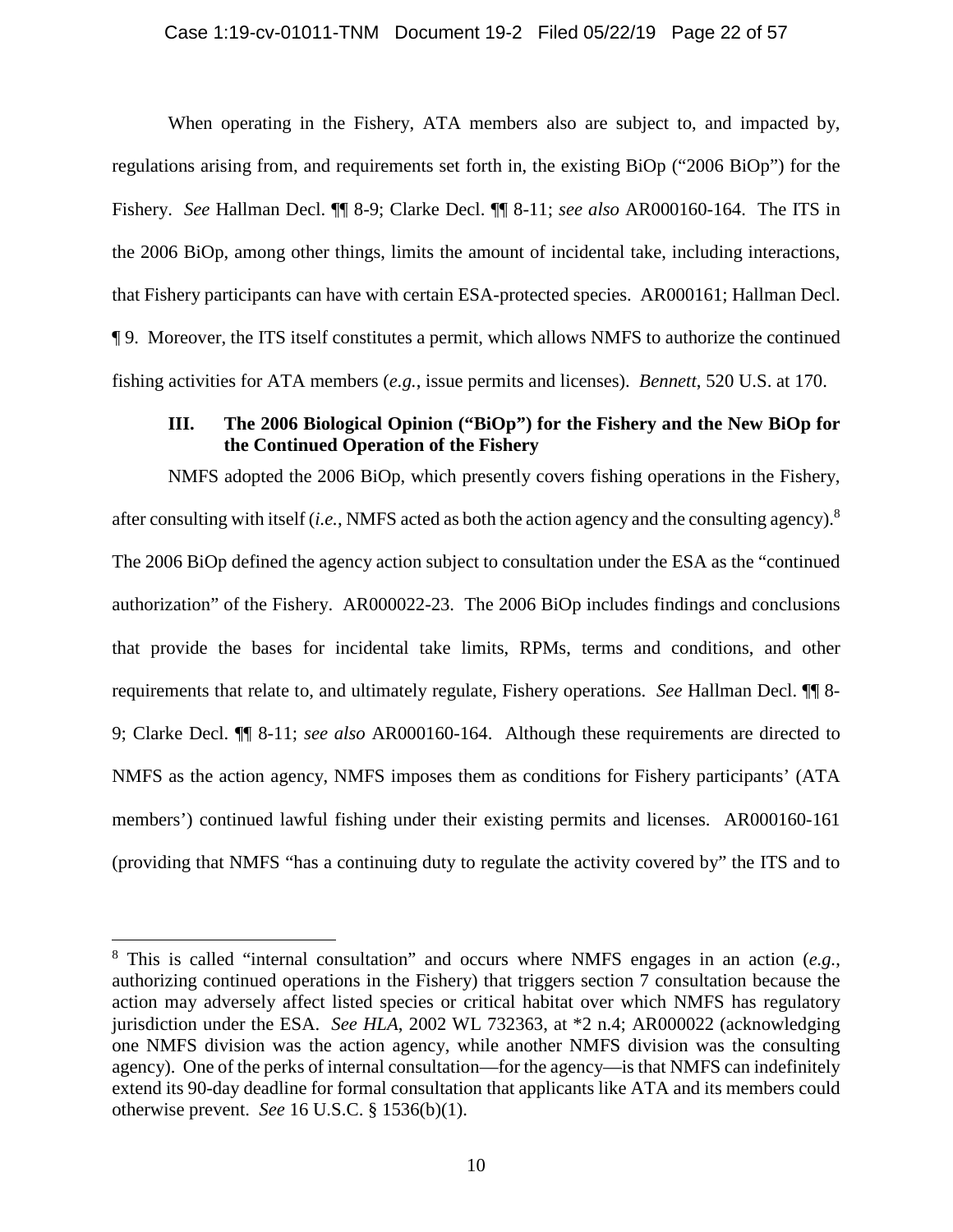#### Case 1:19-cv-01011-TNM Document 19-2 Filed 05/22/19 Page 23 of 57

"implement the terms and conditions" of the 2006 BiOp); *compare id.* at AR000161-162 (describing RPMs for authorized fishing operations related to sea turtles) *and* 50 C.F.R. § 300.223(f) (implementing same). NMFS can suspend, modify, or revoke Fishery participants' permits for not complying with these requirements. *See, e.g.*, 50 C.F.R. § 300.212 (acknowledging that endorsement and permit may be suspended or revoked); *id.* § 300.333(i) (same).

Apparently, in June 2016, NMFS publicly revealed, for the first time, that it had reinitiated consultation under the ESA for the Fishery. *See* 81 Fed. Reg. 41,239, 41,242 (June 24, 2016). Since reinitiating consultation for the Fishery, NMFS has neither requested, nor allowed for, input from Fishery participants on the BA or the development of the BiOp. Hallman Decl. ¶ 11; Clarke Decl. ¶ 16 (recognizing NMFS's growing lack of transparency and unwillingness to work with the Fishery). Until last fall, ATA was unaware that NMFS actively was developing a new BiOp for the Fishery. Hallman Decl. ¶ 10. The new BiOp will include new findings, conclusions, interaction limits, RPMs, terms and conditions, and other requirements, which ultimately will alter the regulatory landscape for ATA's members. *Id.* ¶¶ 12, 19; Clarke Decl. ¶ 10; Supplemental Declaration of Raymond Clark, May 12, 2019 ("Supp. Clarke Decl.") ¶¶ 6-10.

### **IV. Procedural History**

### **A. The National Marine Fisheries Service's ("NMFS's") Denial Decisions**

On or about November 19, 2018, ATA member South Pacific Tuna Corporation ("SPTC") submitted an applicant-request letter to NMFS, seeking information related to the ongoing consultation and to exercise applicant rights. AR000015-18; Clarke Decl. ¶¶ 15, 20. NMFS subsequently denied SPTC's applicant request, noting that the company does not represent the entire Fishery. AR000013-14; AR000008-11 (NMFS denying SPTC's reconsideration request).

On or about February 7, 2019, ATA submitted an applicant request letter to NMFS, seeking information on the ongoing consultation and other applicant rights. AR000005-7. ATA supported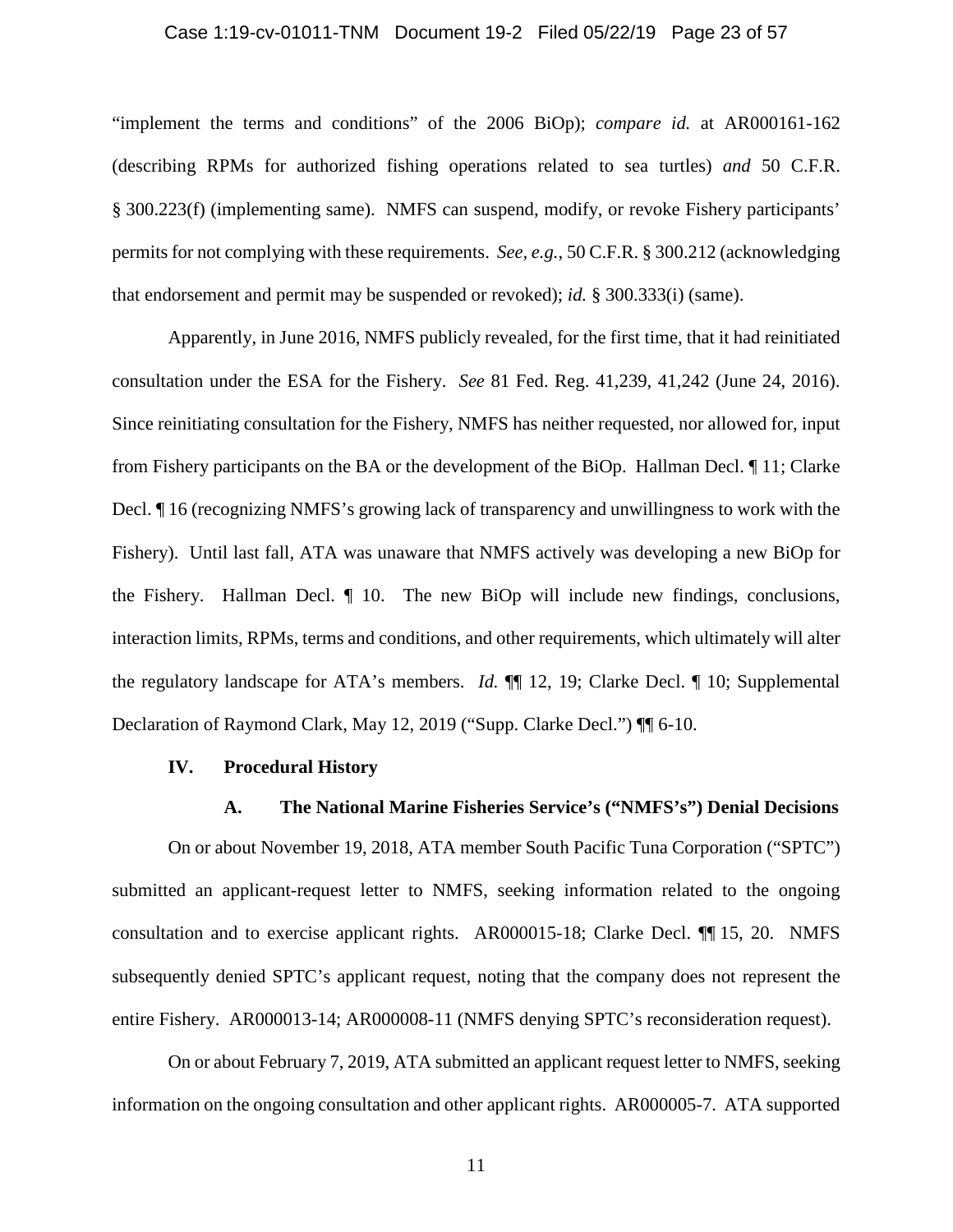#### Case 1:19-cv-01011-TNM Document 19-2 Filed 05/22/19 Page 24 of 57

its claim to applicant status by relying on statutes, regulations, agency guidance, and applicable caselaw. *Id.* ATA noted that unlike SPTC, ATA does, in fact, represent the entire Fishery. AR000006. NMFS issued a decision denying ATA's request for applicant status. AR000001-3.

# **B. This Court's Hearing on ATA's Motion for a Preliminary Injunction**

On April 10, 2019, ATA initiated this action and filed an application and motion for a preliminary injunction requesting that ATA and its members be deemed applicants and afforded associated rights for the remainder of NMFS's ongoing consultation and receive at minimum 90 days to (1) review NMFS's completed BA, subsequent findings and conclusions, and a copy of the draft BiOp; and (2) submit supplemental information and comments for NMFS's good-faith consideration. *See* ECF Nos. 1; 2; 2-1; 2-4. The Court heard arguments on ATA's motion on April 30, 2019. During those arguments, at the Court's request, ATA withdrew its request for a preliminary injunction based on the understanding that, should ATA prevail, it would be entitled to the relief requested in its injunction.

#### **STANDARD OF REVIEW**

Summary judgment is required when "there is no genuine dispute as to any material fact" and the movant is otherwise "entitled to judgment as a matter of law." Fed. R. Civ. P. 56. When reviewing agency actions under the APA, district courts "do not resolve factual issues, but operate instead as appellate courts resolving legal questions." 5 U.S.C. § 706; *James Madison Ltd. by Hecht v. Ludwig*, 82 F.3d 1085, 1096 (D.C. Cir. 1996). "The entire case on review is a question of law, and only a question of law." *Marshall Cty. Health Care Auth. v. Shalala*, 988 F.2d 1221, 1226 (D.C. Cir. 1993). Thus, summary judgment simply "serves as the mechanism for deciding, as a matter of law, whether the agency action is supported by the administrative record and otherwise consistent with the APA." *Zevallos v. Obama*, 10 F. Supp. 3d 111, 117 (D.D.C. 2014).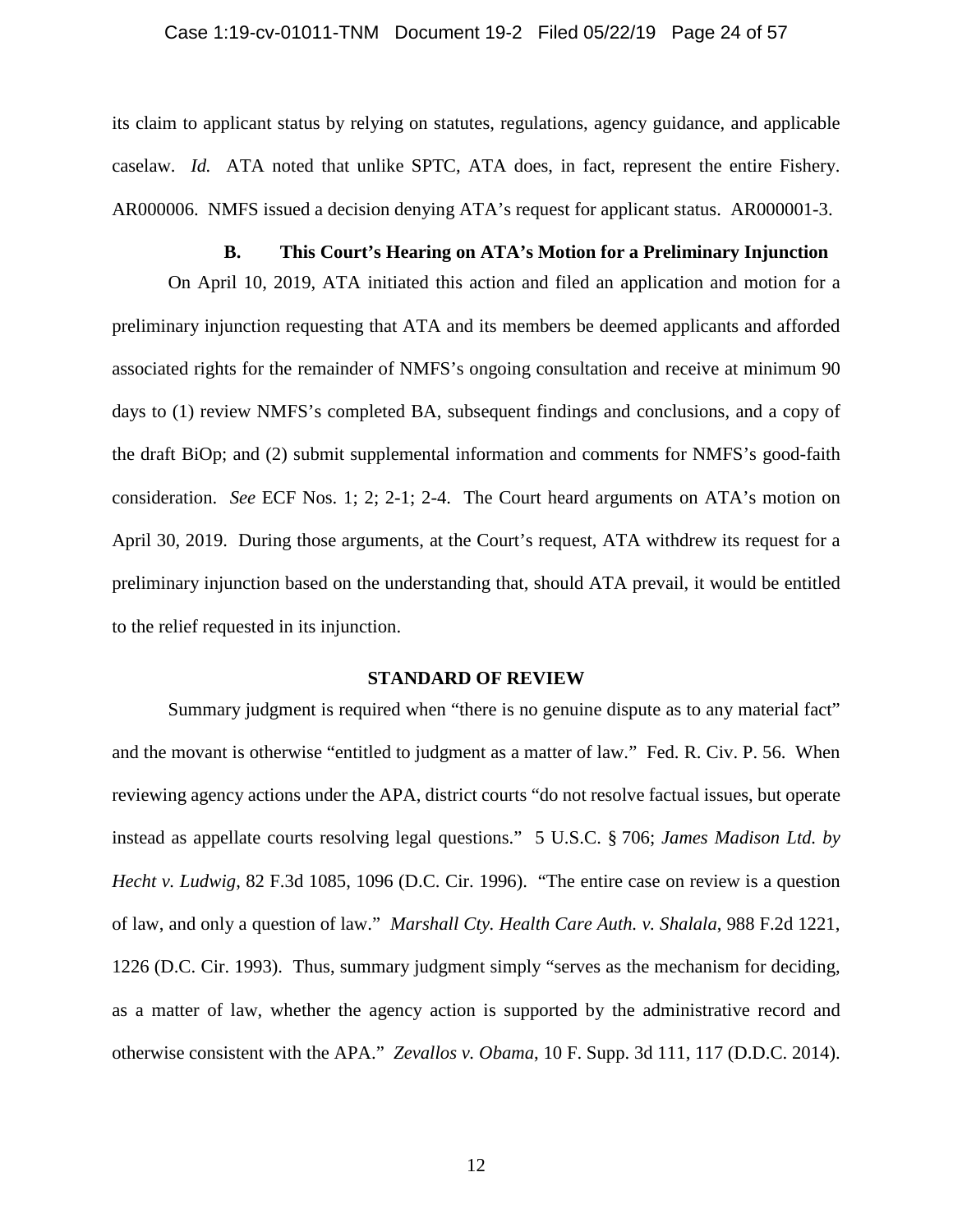#### Case 1:19-cv-01011-TNM Document 19-2 Filed 05/22/19 Page 25 of 57

This case challenges NMFS's interpretation of "applicant," application of its regulation defining that term, and procedures. When an agency has not defined a term by regulation or its regulatory definition merely parrots the statute, courts consider whether *Chevron*, *Skidmore*, or no deference applies. *See Fogo De Chao (Holdings) Inc. v. U.S. Dep't of Homeland Sec.*, 769 F.3d 1127, 1136 (D.C. Cir. 2014); *Arent v. Shalala*, 70 F.3d 610, 615 (D.C. Cir. 1995) (explaining that interpretive challenges focus on an agency's authority). But where the agency has adopted a regulatory interpretation of a statutory term, courts focus on that regulation's language to determine the lawfulness of the agency's interpretation. *See, e.g.*, *Thomas Jefferson Univ. v. Shalala*, 512 U.S. 504, 512-513 (1994). An agency interpretation cannot exceed the bounds set by Congress or the agency's regulatorily established interpretation of those bounds.

It is also well-established that agency action violates the APA and is "arbitrary and capricious if the agency fails to comply with its own regulations." *Nat'l Envtl. Dev. Ass'ns Clean Air Project v. EPA*, 752 F.3d 999, 1009 (D.C. Cir. 2014). And although "[r]eview of agency action for arbitrariness and capriciousness sometimes entails essentially the same inquiry as review of an agency's exercise of statutory interpretation under *Chevron*'s second step," the standards governing interpretation and application should not be conflated, especially where an interpretive question does not get past *Chevron*'s first step or where *Skidmore* deference or no deference applies. *See ACA Int'l v. FCC*, 885 F.3d 687, 695 (D.C. Cir. 2018).

When reviewing agency action, courts "focus on the reasons stated in the orders under review" and "neither supply their own reasoning for the agency decision . . . nor consider the agency's post-hoc rationalizations." *ANR Storage Co. v. FERC*, 904 F.3d 1020, 1024 (D.C. Cir. 2018). "[T]he agency decision itself must be reasonable and reasonably explained," "must give a reasoned analysis to justify the disparate treatment of regulated parties that seem similarly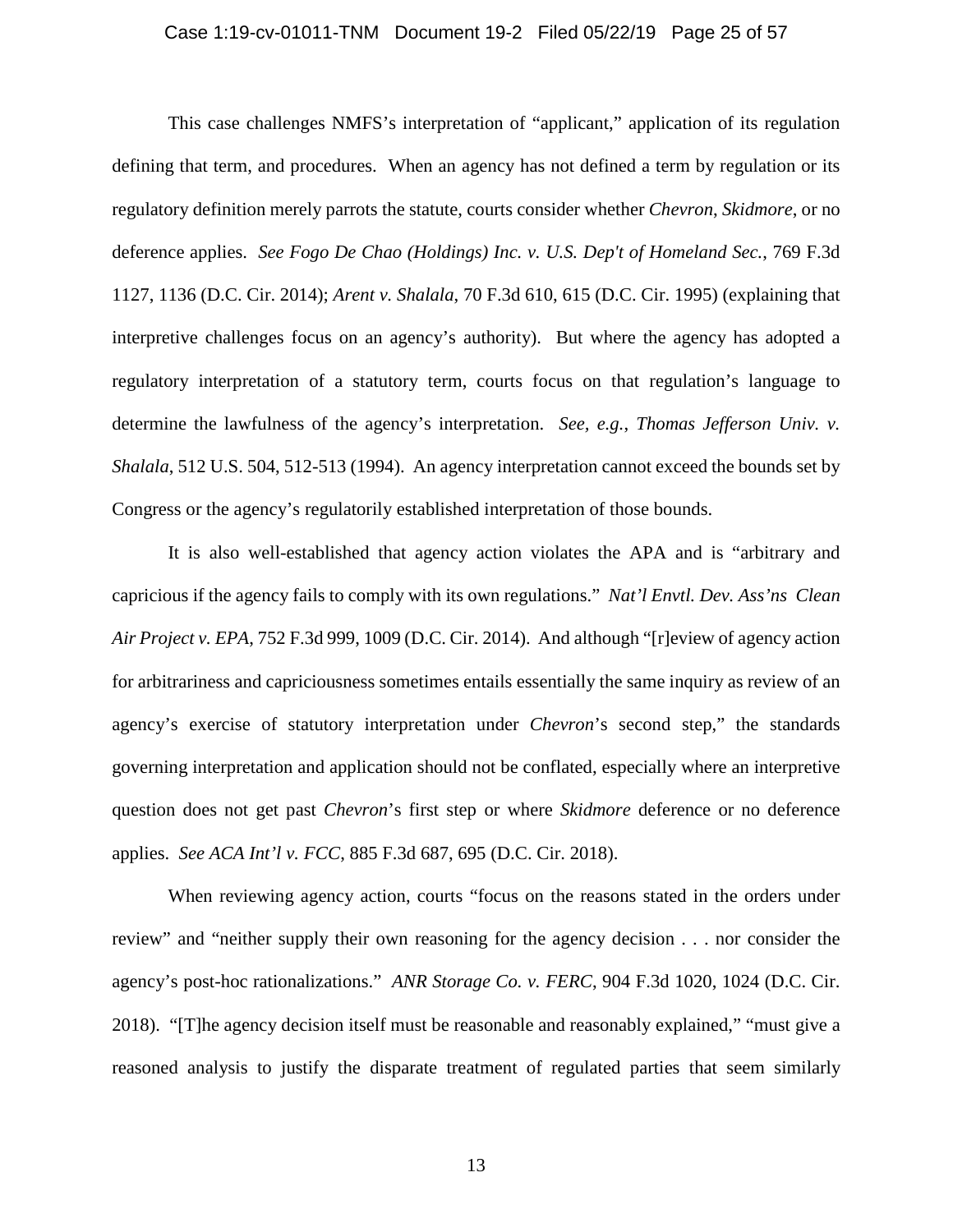#### Case 1:19-cv-01011-TNM Document 19-2 Filed 05/22/19 Page 26 of 57

situated," and "its reasoning cannot be internally inconsistent." *Id.* "The reviewing court should not attempt itself to make up for such deficiencies" and cannot "supply a reasoned basis for the agency's action that the agency itself has not given." *Motor Vehicle Mfrs. Ass'n of U.S. v. State Farm Mut. Auto. Ins. Co.*, 463 U.S. 29, 43 (1983).

## **ARGUMENTS**

NMFS's interpretation and application of "applicant" exceeds the agency's authority under the ESA, arbitrarily and capriciously conflicts with the plain language of the ESA and implementing regulations, and otherwise works procedural violations to the detriment of ATA and its members. The ESA plainly and unambiguously provides that permittees participate in consultations involving their permitted activities and thereby inform agency decision-making by, *inter alia*, contributing to the best scientific and commercial evidence available. NMFS's regulations confirm the broad meaning of "applicant." Yet NMFS ignores the governing statue and regulations by invoking the term "programmatic consultation," a term without any regulatory definition, to categorically deprive the permittees comprising entire industries of their applicant rights in one fell swoop. If this were not enough, NMFS's decision denying ATA and its members applicant status is otherwise based on flimsy and inconsistent reasoning that cannot satisfy the APA's requirement of reasoned decision-making. For these reasons, the Court should fully grant ATA's requested relief.

# **I. ATA Has Standing.**

During the injunction hearing, NMFS stated it would challenge ATA's standing. As explained below, that challenge would fail as ATA has associational and organizational standing.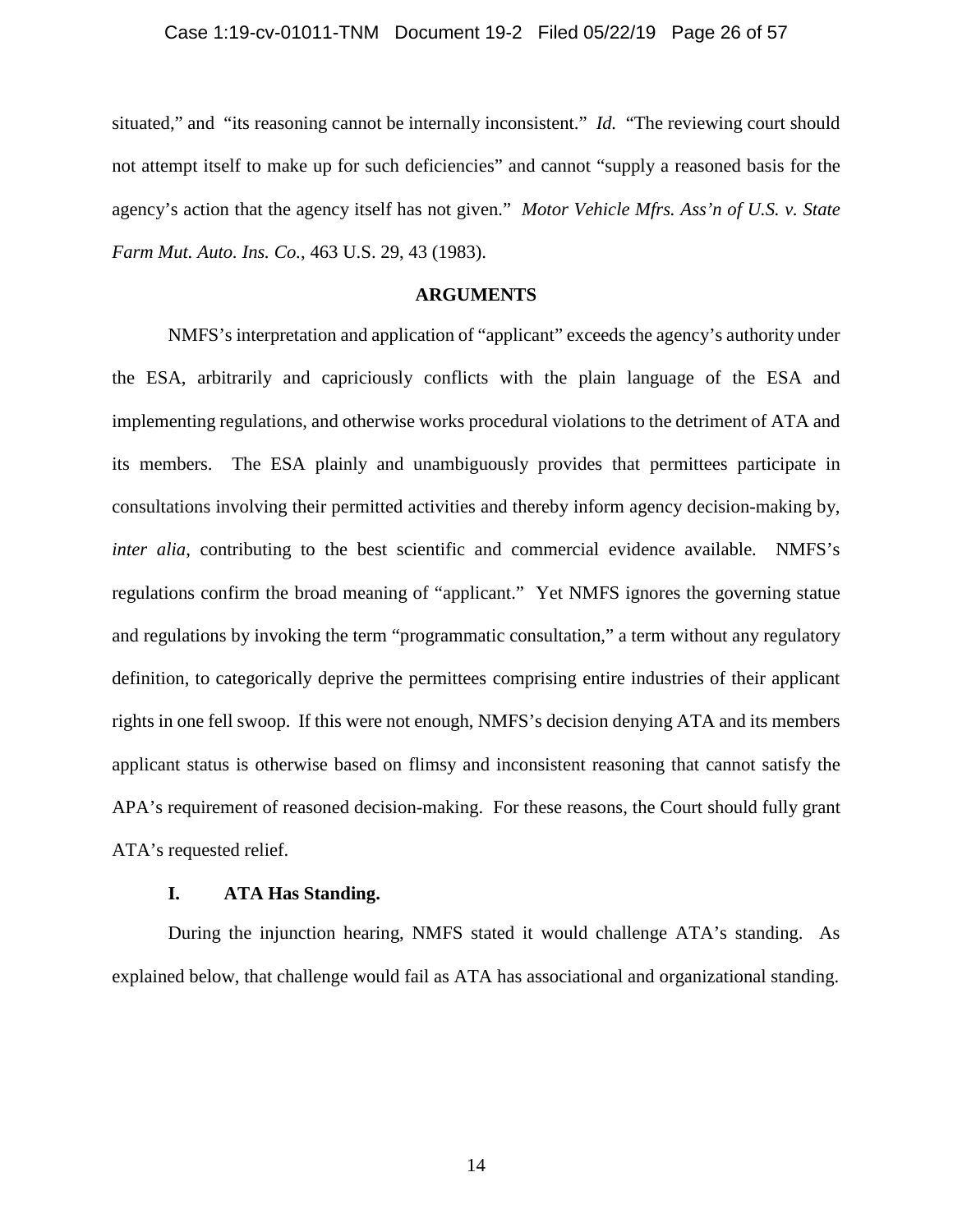#### **A. ATA's Associational Standing.**

 To establish associational standing, ATA must show that one of its members has independent standing, the interests it seeks to protect are germane to its purpose, and that no claim or requested relief requires an individual member to participate in the lawsuit. *WildEarth Guardians v. Jewell*, 738 F.3d 298, 305 (D.C. Cir. 2013) (quotation marks and citation omitted). The latter two requirements are quickly shown. Whether ATA and its members are ESA applicants entitled to attendant procedural rights is germane to ATA's mission, which includes efforts to further a robust, sustainable, fairly managed, and economically strong Fishery. *See id.*; Supplemental Declaration of Brian Hallman, May 12, 2019 ("Supp. Hallman Decl.") ¶¶ 5-6. This lawsuit also addresses questions of law common to all members' interests and does not require any individual member's participation. *See* 13A CHARLES ALAN WRIGHT ET AL., FEDERAL PRACTICE AND PROCEDURE § 3531.9.5 (3d ed. 2019). The subsections below show the remaining requirement—*i.e.*, that at least one ATA member has independent standing—is readily satisfied.

Standing requires a plaintiff to show three elements: that plaintiff has (1) "suffered an injury in fact" (2) "fairly tracible to the challenged conduct" and (3) "likely to be redressed by a favorable judicial decision." *Spokeo, Inc. v. Robins*, 136 S. Ct. 1540, 1547 (2016). An injury in fact is "concrete and particularized" harm that is "actual or imminent, not conjectural or hypothetical." *Lujan v. Defs. of Wildlife*, 504 U.S. 555, 560 (1992) (internal quotation marks omitted). Particularized harm requires that a plaintiff personally suffer "some actual or threatened injury." *Gladstone, Realtors v. Vill. of Bellwood*, 441 U.S. 91, 99 (1979). A plaintiff must show an invasion of his individualized interests. *Spokeo*, 136 S. Ct. at 1548. Concreteness means that a harm is "'real,' and not 'abstract.'" *Id.* And, importantly, an injury need not be uniquely suffered by the plaintiff. *United States v. SCRAP*, 412 U.S. 669, 688 (1973).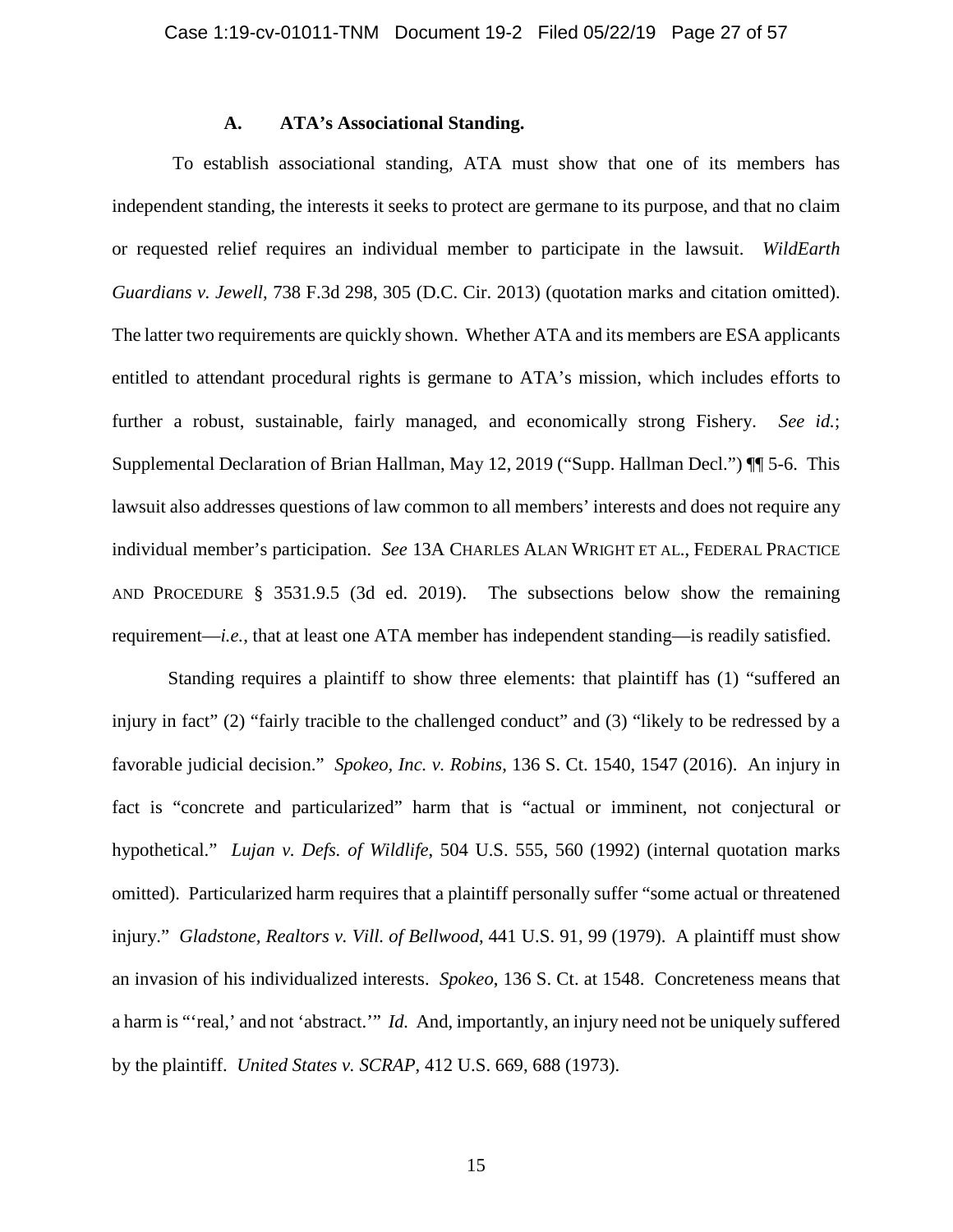# **1. ATA Member South Pacific Tuna Corporation ("SPTC") Has Shown Injury Traceable to NMFS's Refusal to Recognize the Company as An Applicant.**

SPTC has suffered informational injury. A plaintiff "suffers an 'injury in fact' when [it] fails to obtain information" subject to disclosure. *Fed. Election Comm'n v. Akins*, 524 U.S. 11, 21 (1998). An agency's violation of statutes or regulations requiring disclosure of certain information gives rise to an injury-in-fact. *Action All. of Senior Citizens of Greater Phila. v. Heckler*, 789 F.2d 931, 937 (D.C. Cir. 1986). The corollary for this is that injury also occurs when statutes or regulations require an agency to timely receive and review information before proceeding with an action. *See, e.g.*, 5 U.S.C. § 553; *Friends of Blackwater v. Salazar*, 691 F.3d 428, 446 (D.C. Cir. 2012) ("[T]he purpose of notice-and-comment procedures is 'to ensure that affected parties have an opportunity to participate in and influence agency decision making at an *early stage*, when the agency is more likely to give real consideration to alternative ideas.'"). So long as the plaintiff is "arguably within the zone of interests protected or regulated by the law on which the complaint is founded," the harm from an agency's failure to provide information is cognizable. *Action All. of Senior Citizens*, 789 F.2d at 936.

Both the ESA and implementing regulations require two-way information sharing between the applicant and NMFS. Some disclosure and receipt requirements must occur in a specific order or within a fixed period of time. NMFS must, for example, "provide any applicant with the opportunity to submit information" and NMFS must review that information. 50 C.F.R.  $§$  402.14(d), (g)(1). Then, following review, NMFS must "[d] iscuss with . . . any applicant [NMFS's] review and evaluation conducted . . . , the basis for any finding in the biological opinion, and the availability of reasonable and prudent alternatives . . . ." *Id.* § 402.14(g)(5). The applicant also has a right to request and comment on a copy of the draft BiOp and to receive the BiOp and ITS. *Id.*; 16 U.S.C. § 1536(b)(3)(A) (requiring "prompt[]" disclosure to applicant of written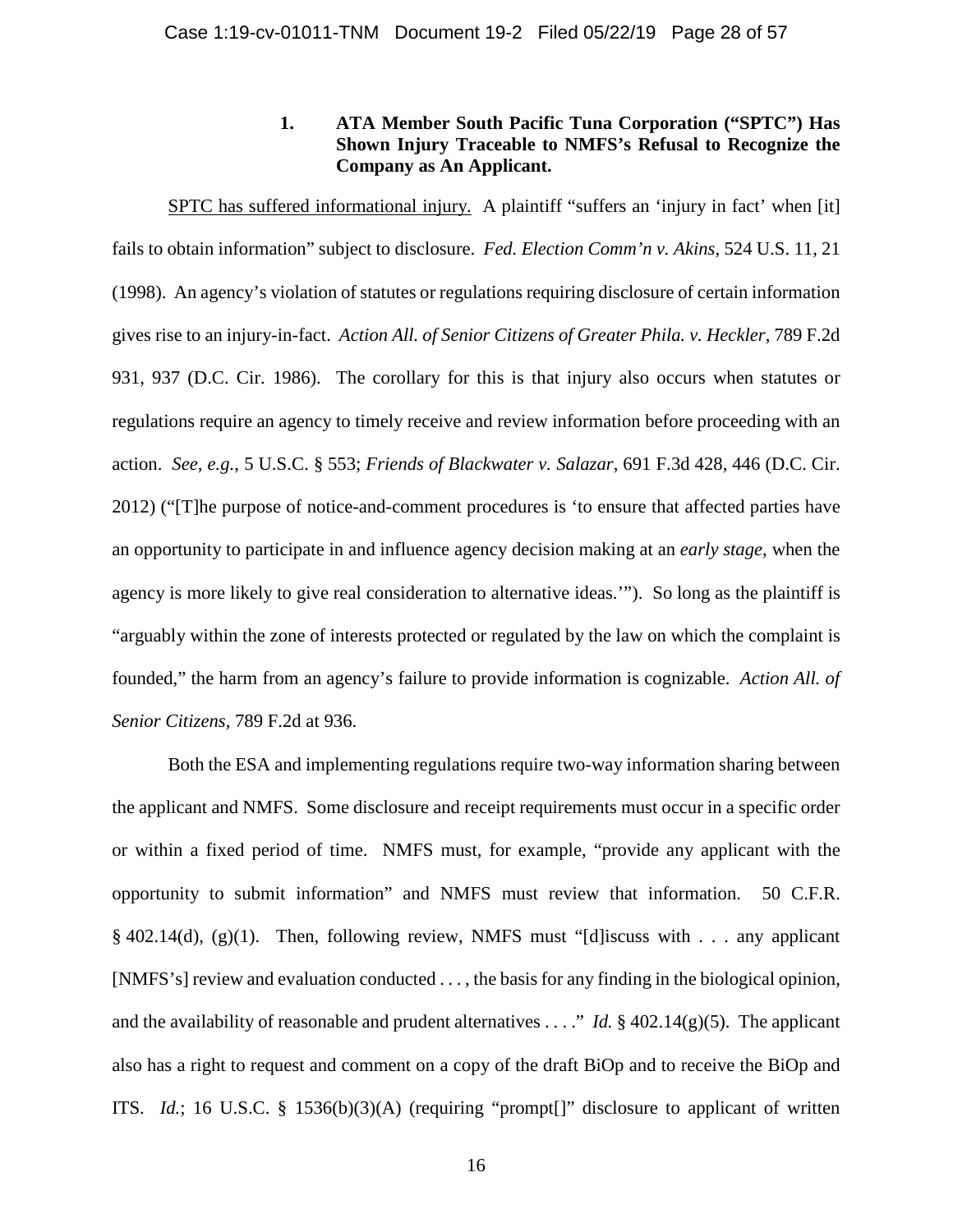statement and summary of NMFS opinion); *id.* § 1536(b)(4)(C) (requiring disclosure to applicant of ITS.<sup>9</sup>

NMFS's decision denying ATA-member SPTC applicant status establishes informational injury in two directions. NMFS's action has prevented SPTC from timely receipt and review of information to which the company is entitled and from submitting responsive and independent information for supplementary and corrective purposes to inform key aspects of the BiOp. Having access to, and being able to respond to, this information would provide economic and other benefits to SPTC and allow it to ensure NMFS is not harming the company's interests. *See* Supp. Clarke Decl. ¶¶ 6-15; Clarke Decl. ¶¶ 14, 21-23; *see also Bennett*, 520 U.S. at 176-77 (applicant participation helps "avoid needless economic dislocation produced by agency officials zealously but unintelligently pursuing their environmental objectives"); 50 C.F.R. § 402.14(d); *see also Nat'l Educ. Ass'n v. DeVos*, 345 F. Supp. 3d 1127, 1148-49 (N.D. Cal. 2018) (explaining that loss of disclosures and "the opportunity to use them to make a more informed decision is itself a concrete injury"). In short, SPTC's "failure to obtain [and submit] relevant information [here] is injury of a kind that [the regulations] seek[] to address." *Akins*, 524 U.S. at 20.

SPTC has suffered procedural injury. A "procedural right" arises from a procedure "designed to protect some threatened concrete interest." *Lujan*, 504 U.S. at 573 n.8. The touchstone of a procedural injury is demonstrating "concrete interests" and personalized injury—

<sup>9</sup> Applicants also routinely act as the "designated non-Federal representative" ("DNFR") who also is entitled to receive information from, and submit information to, NMFS. 50 C.F.R. §§ 402.02; 402.08; 402.12(c)-(d); 402.14(d). NMFS's refusal to include SPTC as an applicant eliminated the opportunity for ATA to act as the DNFR and to receive information related to the consultation. NMFS's refusal to recognize SPTC as an applicant also deprived SPTC of information on NMFS's recommended DNFR and of having a say in the selection of the DNFR, if SPTC were not itself selected as the DNFR. *Id.* § 402.08.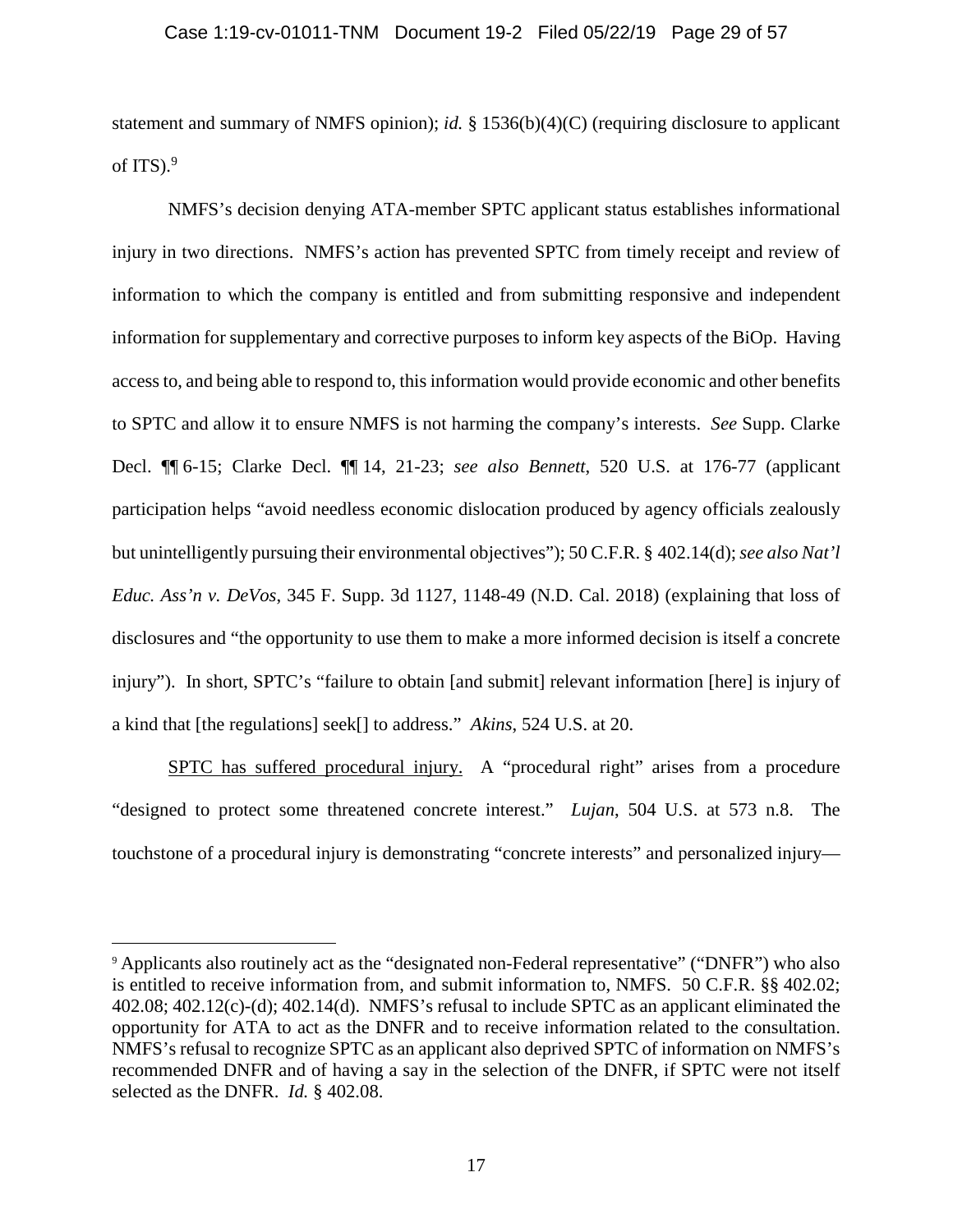#### Case 1:19-cv-01011-TNM Document 19-2 Filed 05/22/19 Page 30 of 57

as one "can assert that right without meeting all the normal standards for redressability and immediacy." *Id.* at 572 n.7

"The violation of a procedural right granted by statute can be sufficient in some circumstances to constitute injury in fact," meaning no additional harm needs to be shown. *Spokeo,*, 136 S. Ct. at 1549–50, *as revised* (May 24, 2016); *see, e.g.*, *Akins,* 524 U.S. at 20-25 (holding that a group of voters' "inability to obtain information" Congress decided to make public is an injury in fact); *Public Citizen v. Department of Justice,* 491 U.S. 440, 449 (1989) (concluding that two advocacy organizations' failure to obtain information subject to disclosure under statute "constitutes a sufficiently distinct injury to provide standing to sue"). Under this precedent, SPTC's inability to obtain and submit information because of NMFS's decision denying SPTC applicant status is sufficient to show injury in fact.

Some procedural injuries require an additional showing of "harm" or some "material risk of harm." *See Spokeo*, 136 S. Ct. at 1550; *Mendoza v. Perez*, 754 F.3d 1002, 1013 (D.C. Cir. 2014) (stating "plaintiffs simply need to show the agency action affects their concrete interests in a personal way"). SPTC has established that NMFS's refusal to recognize the company as an applicant and engage in information sharing with SPTC harms the company's concrete economic and other interests, including its business planning that would otherwise be enhanced by the access to information and agency insight applicants receive. *See, e.g.*, Supp. Clarke Decl. ¶¶ 6-19; Clarke Decl. ¶¶ 10, 14, 21-23; Supp. Hallman Decl. ¶ 9; Hallman Decl. ¶ 18. It is also unquestionable that the new BiOp will include new measures and that those "new measures will increase costs and create burdens on Fishery participants operating in the Fishery." Suppl. Clarke Decl. ¶ 10. SPTC's involvement as an applicant would ensure that the agency does not adopt uninformed or overly burdensome measures and would allow the company to minimize economic harm by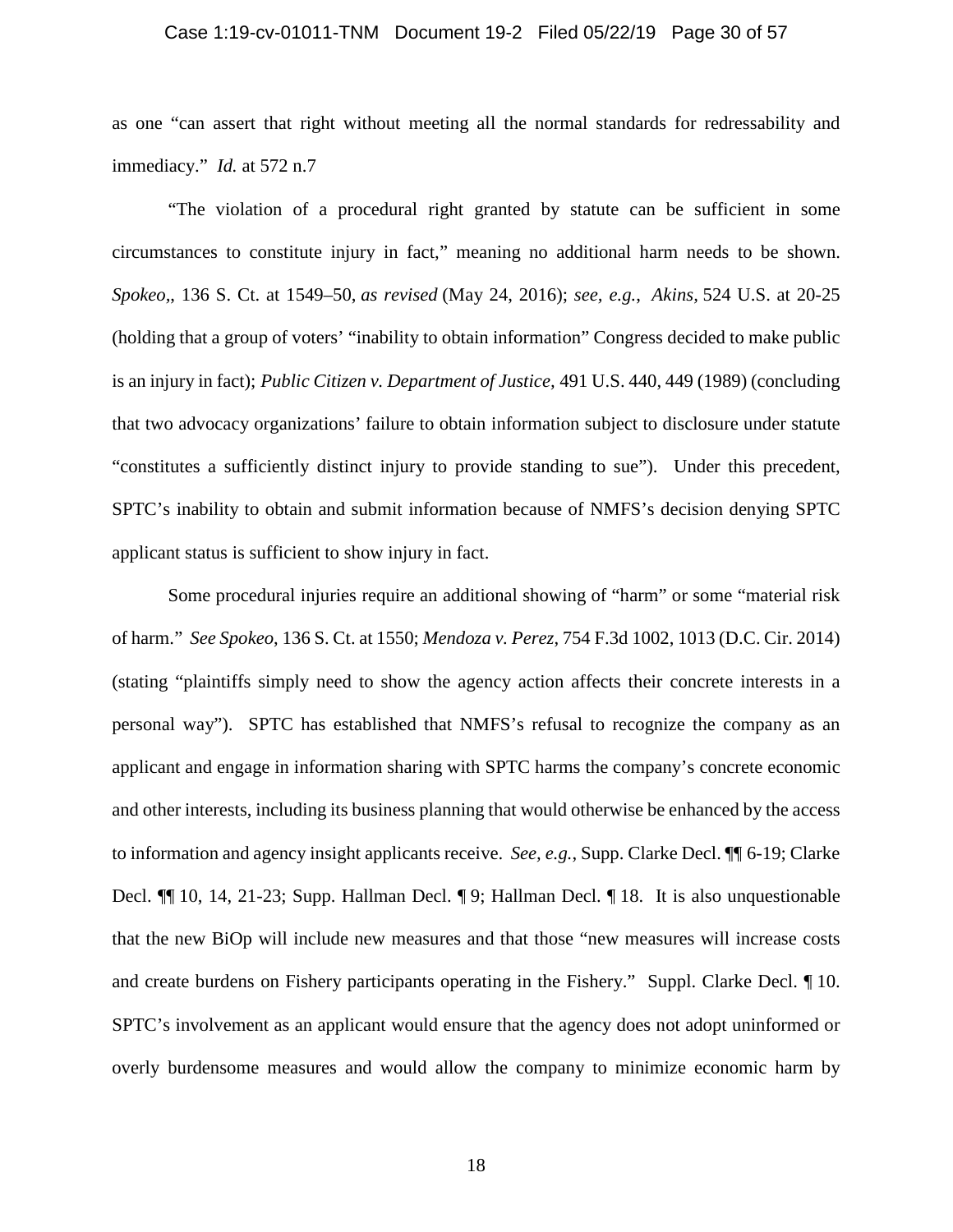#### Case 1:19-cv-01011-TNM Document 19-2 Filed 05/22/19 Page 31 of 57

identifying least-costly measures for the agencies to adopt. *Cty. of Del. v. Dep't of Transp.*, 554 F.3d 143, 148 (D.C. Cir. 2009) (stating that "a demonstrable *risk* . . . of injury to the particularized interests of the plaintiff" confers standing. (emphasis added)).

There can be no denying that adding new species to the BiOp will increase compliance costs for SPTC and other ATA members. Supp. Clarke Decl. ¶¶ 7-10. A "substantial probability" of increased costs associated with new regulations are "sufficient to demonstrate injury-in-fact." *City of Waukesha v. EPA*, 320 F.3d 228, 237 (D.C. Cir. 2003); *see also Mendoza*, 754 F.3d at 218. Regulated entities "have a concrete interest not only in being able to meet their regulatory responsibilities but in avoiding regulatory obligations above and beyond those that can be [legally] imposed upon them." *Iowa League of Cities v. EPA*, 711 F.3d 844, 871 (8th Cir. 2013) (finding injury in fact related to purported procedural deficiencies); *cf.* Supp. Clarke Decl. ¶ 11; Clarke Decl. ¶ 23; Hallman Decl. ¶¶ 21, 27-28. Required notice-and-comment-type procedures are "designed to protect the concrete interests of such regulated entities by ensuring that they are treated with fairness and transparency after due consideration and industry participation." *Id.*

Indeed, NMFS's preclusion of SPTC from participating as an applicant in this process has already generated a real harm, indeed a harm strong enough to qualify as irreparable in the injunction context—the bureaucratic-steamroller effect. *Compare Sierra Club v. Marsh*, 872 F.2d 497, 500-04 (1st Cir. 1989) (Breyer, J.) *with* Clarke Decl. ¶¶ 21-23 (confirming the bureaucraticsteamroller effect and explaining harm); *and* Supp. Hallman Decl. ¶ 11; *and* Supp. Clarke Decl. ¶¶ 11-15 (explaining additional related harms). In discussing the harm that comes from agencies failing to follow the procedural protections in environmental statutes like NEPA, then-Judge Breyer recognized the harm that can come from being unable to influence agency decisionmakers before they commit to a course of action. *See id.* at 500 ("It is far easier to influence an initial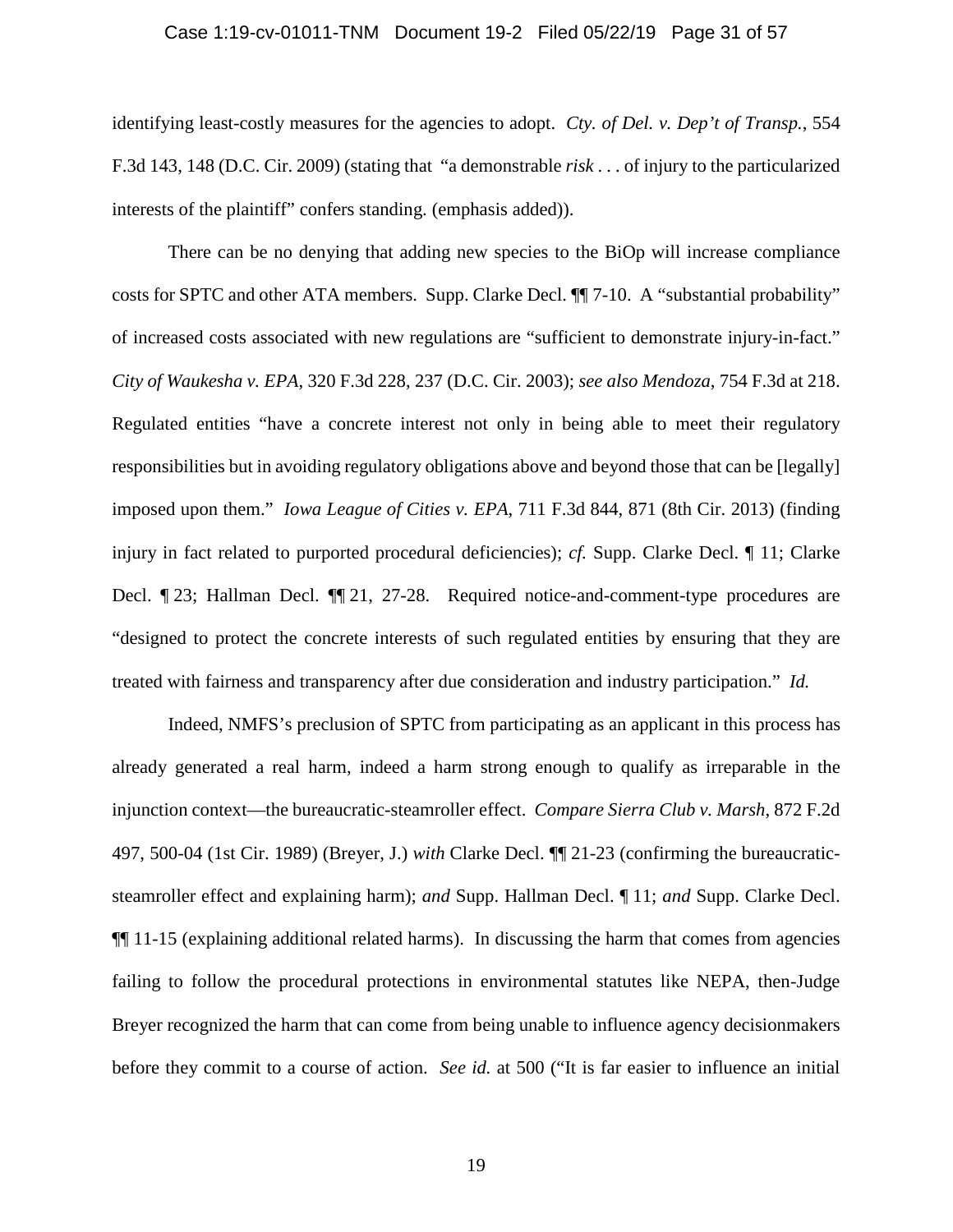#### Case 1:19-cv-01011-TNM Document 19-2 Filed 05/22/19 Page 32 of 57

choice than to change a mind already made up."). The purpose of procedures like the consultation process is to "present[] governmental decision-makers with relevant environmental data *before* they commit themselves to a course of action." *Id.* As something moves up the "chain of bureaucratic commitment," it "will become progressively harder to undo the longer it continues." *Id.* Indeed, even though statutes like NEPA are procedural, the court was quick to note that harm done is more—namely, "the added *risk* to the environment that takes place when governmental decisionmakers make up their minds without having before them an analysis (with prior public comment) of the likely effects." *Id.*

Judge Breyer's opinion is hardly a one-off—indeed, it has been applied in the BiOp context. In *NRDC v. Houston*, the agency failed to seek consultation and obtain a BiOp before entering into water-usage contracts. 146 F.3d 1118, 1127 (9th Cir. 1998). The agency did issue a "no jeopardy BiOp," leading defendants to claim that the alleged failure to follow the required consultation process was moot. *Id.* at 1128. The court disagreed, explaining that the process "itself offers valuable protections" and that the procedural violations had "negated" the plaintiffs' ability to adequately challenge the BiOp. *Id.* at 1128-29. Indeed, even if the agency ultimately issued a "no jeopardy BiOp," the BiOp would have at least been informed by input from the plaintiffs and potentially could have included recommendations based on that input. *Id.* at 1129. Thus, plaintiffs suffered harm—the bureaucratic-steamroller effect. "The failure to respect the process mandated by law *cannot be corrected with post-hoc assessments of a done deal*." *Id.* (emphasis added).

In short, the harm posed by NMFS's charging ahead without including SPTC as an applicant is very real and personalized to those whose livelihoods are threatened. It bears emphasis that courts have found the bureaucratic steamroller to sufficiently demonstrate irreparable harm in the injunction context. *Marsh*, 872 F.2d 504. Injury sufficient to show irreparable harm is more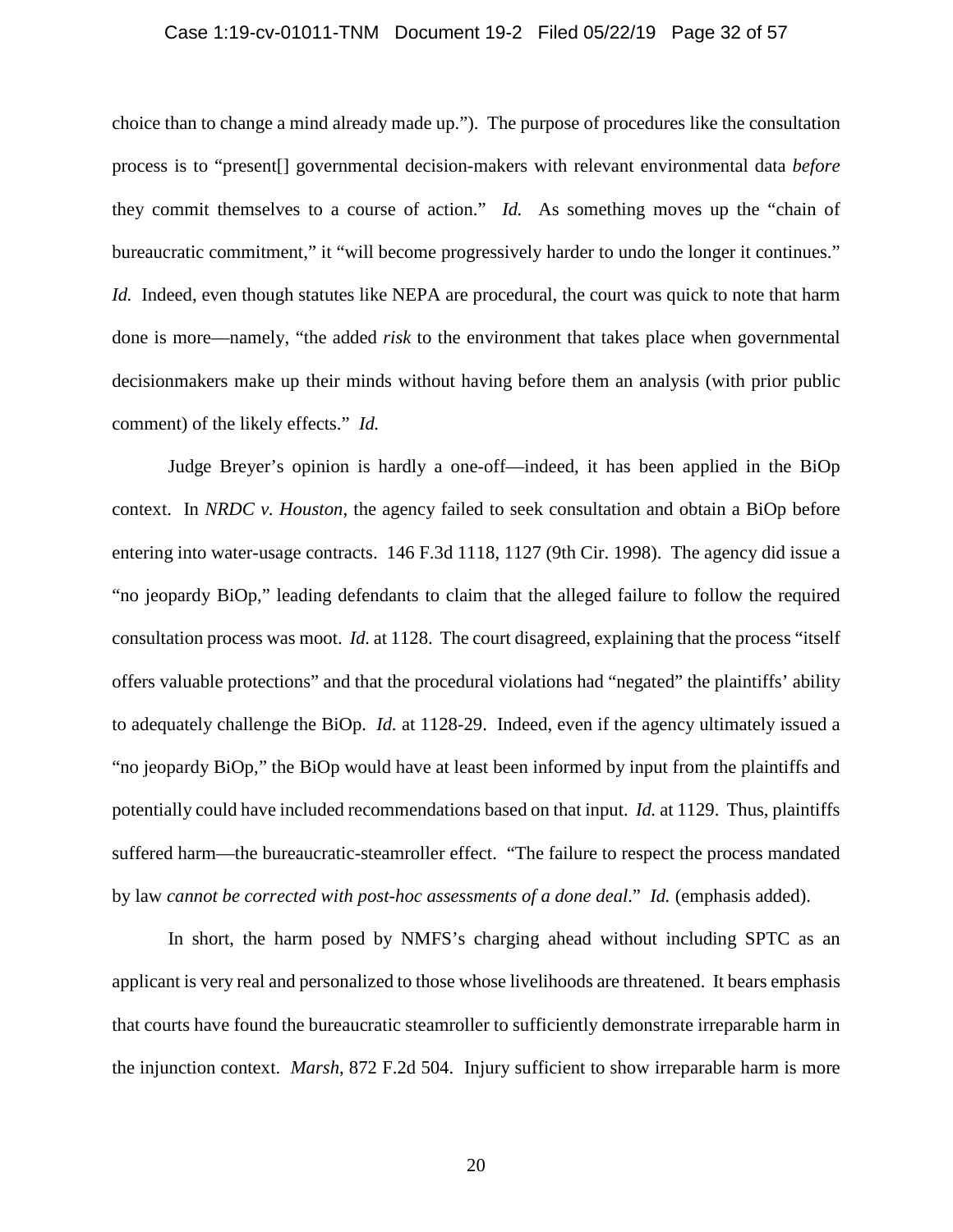than sufficient to support standing. *League of Women Voters of U.S. v. Newby*, 838 F.3d 1, 9 (D.C. Cir. 2016). SPTC, therefore, has shown injury sufficient to confer standing.

# **2. SPTC Has Shown Injury from NMFS's Refusal to Recognize the Company as An Applicant, and that the Injury is Redressable.**

The "relaxed redressability requirement" means that procedural-rights plaintiffs "need not show that 'court-ordered compliance with the procedure would alter the final [agency decision.]'" *Ctr. for Biological Diversity v. EPA*, 861 F.3d 174, 185 (D.C. Cir. 2017) (alteration in original). For procedural injuries, "the normal standards for immediacy and redressability are relaxed." *Mendoza*, 754 F.3d at 1010. Redressability is satisfied so long as following the procedure *could allow for* the agency to reach a favorable conclusion. *Ctr. for Biological Diversity*, 861 F.3d at 185. Requiring NMFS to treat SPTC as an applicant *would* redress SPTC's injuries. *See, e.g.*, *id.* Given the impending BiOp, the relaxed immediacy requirements are easily met, but, regardless, SPTC is suffering an ongoing injury in the form of the bureaucratic-steamroller effect—NMFS is not hearing or responding to the Company's interests but rather plowing ahead with the new BiOp.

#### **B. ATA's Organizational Standing.**

Like SPTC, ATA has suffered informational injury. An organization suffers informational injury when the alleged wrongful denial-of-access affects the organization's ability to represent and assist members before a regulatory body. In *Friends of Animals v. Jewel*, the plaintiff organization asserted that an agency's failure to release information that plaintiff was entitled to receive harmed its ability to "meaningfully participate" in a permitting process "as well as engage in related advocacy efforts" on behalf of antelope conservation. 824 F.3d 1033, 1041 (D.C. Cir. 2016). The D.C. Circuit agreed. *Id.* 

ATA's main purpose is to represent its members' economic, regulatory, and other interests before regulatory and governmental bodies. Suppl. Hallman Decl. ¶ 5. To do this, ATA depends

21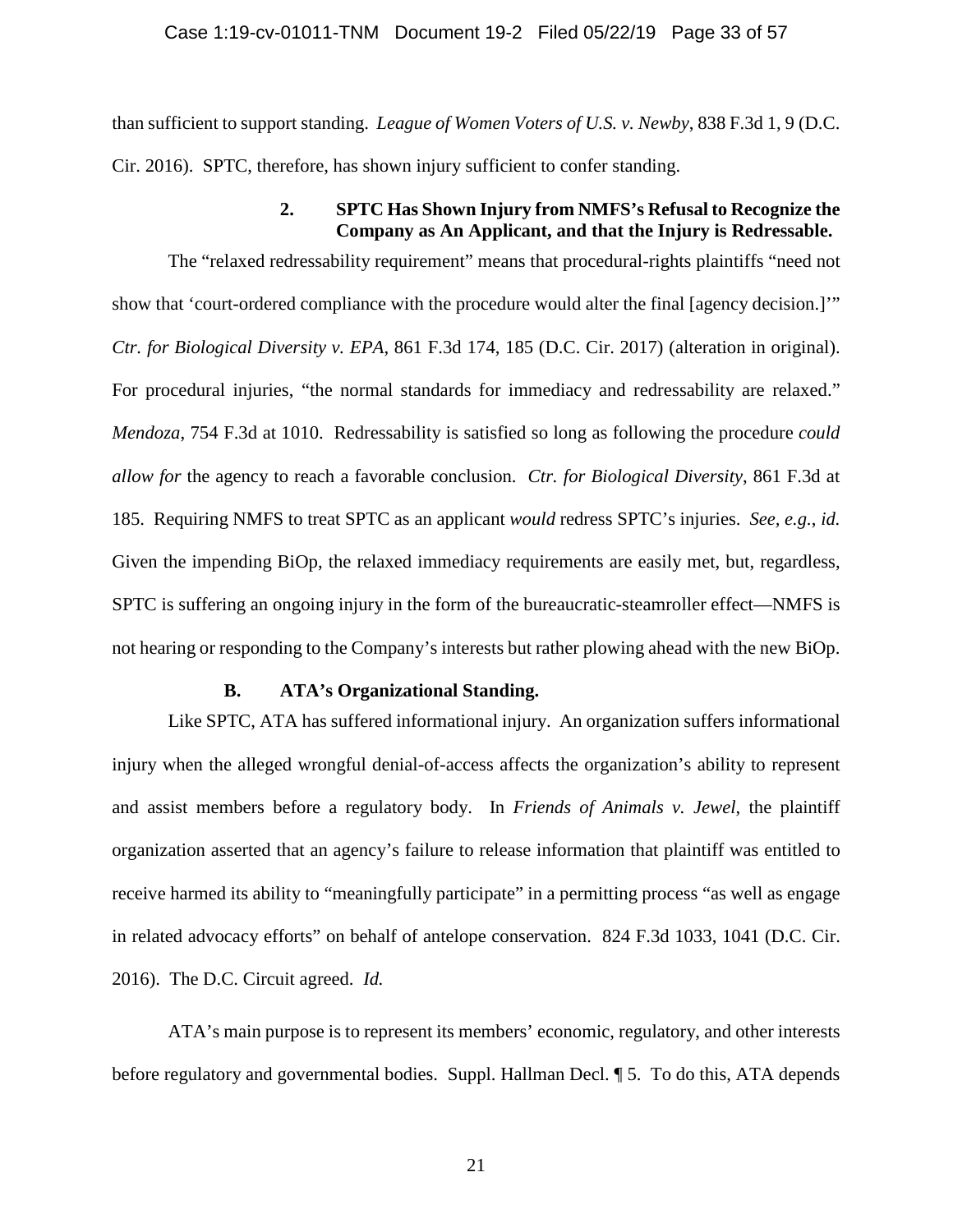#### Case 1:19-cv-01011-TNM Document 19-2 Filed 05/22/19 Page 34 of 57

on having access to relevant regulatory information to which it is entitled or could otherwise obtain. *Id.* ¶¶ 5-7, 11. ATA routinely acquires, reviews, and shares this information with its members to understand new regulatory developments, anticipate future regulatory developments, and to formulate a unified position with its members and to plan for responses. *Id.* With respect to the impending BiOp, ATA has not been able to accomplish these routine activities because NMFS refuses to recognize ATA as an applicant. As a result, ATA lacks access to information to which it is entitled as an applicant. *Id.* 

Although ATA has been involved in litigation in the past, ATA does not regularly file lawsuits, and the most recent lawsuit ATA was involved in occurred nearly 25 years ago. Supp. Hallman Decl. ¶ 8. For this reason, ATA does not have an operational budget for litigation activities and was required to seek a special collection from its members. *Id.* ¶¶ 8, 10. The costs for this litigation are beyond those ATA normally expends. *Id.* ¶ 10. However, ATA member recognized the importance of initiating this action to allow ATA to engage in its normal activities with respect to the BiOp given that even the modest increases in costs, which are virtually certain to come about from the new BiOp, will impose material burdens on their businesses and impinge on their livelihoods. *Id.* ¶¶ 9-10; Suppl. Clarke Decl. ¶¶ 6-10.

NMFS's decision precludes ATA from engaging in the two-way information sharing requirements NMFS must provide applicants. ATA's inability to access, review, and share information and to submit supplementary and responsive information constitutes a concrete and specific injury. *See People for the Ethical Treatment of Animals v. U.S. Dep't of Agriculture*, 797 F.3d 1087, 1094 (D.C. Cir. 2015) (discussing how the lack of access to information harmed an organization's goals and operations). Granting requested injunction would alleviate the injury here by giving ATA the full ability to participate in—and hence gain information through—the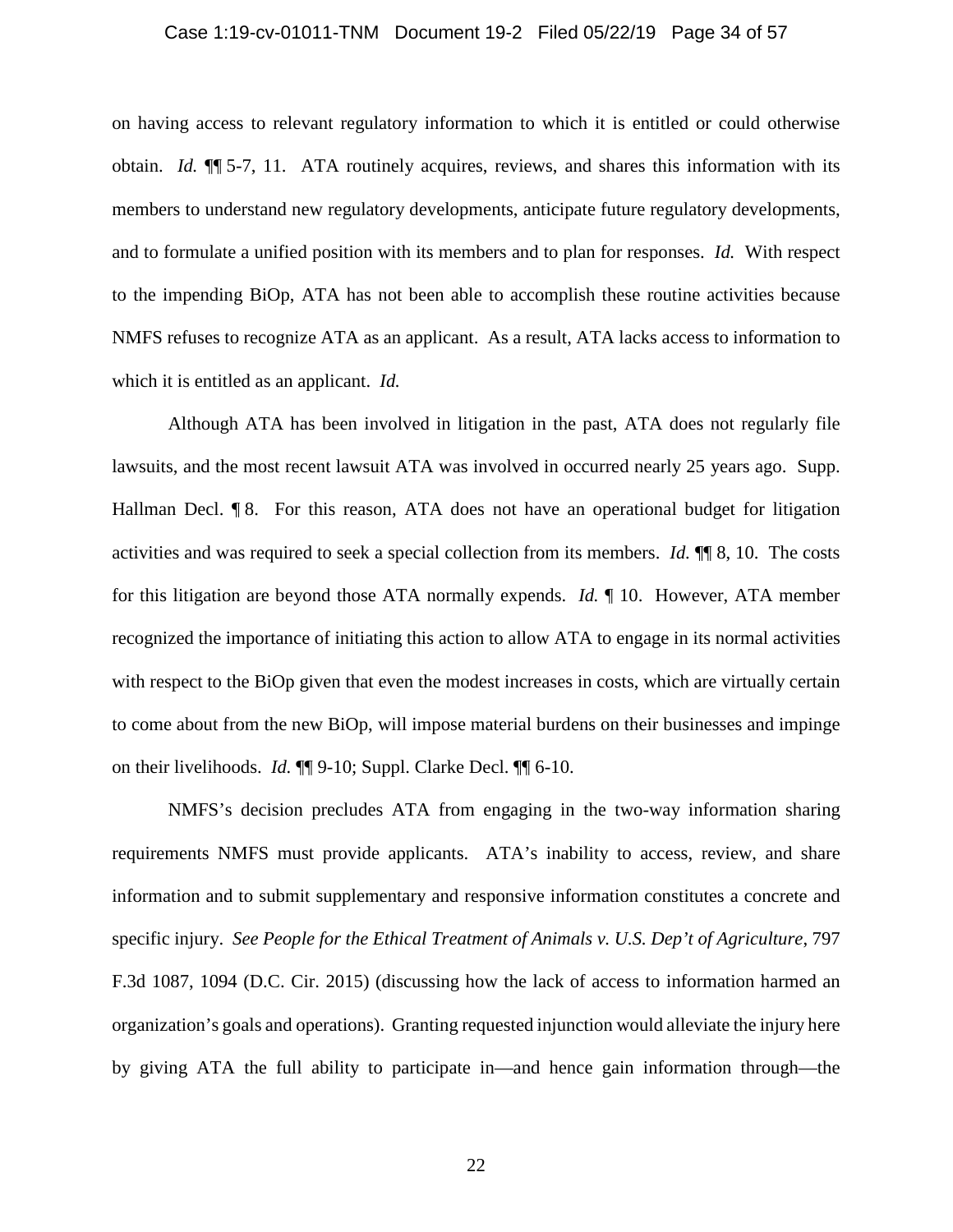consultation process. NMFS's decision also injures ATA under the bureaucratic-steamroller principle. Supp. Hallman Decl. ¶ 11. Making ATA an applicant and affording the organization its requested relief would redress these injuries. ATA therefore has organizational standing.

## **II. NMFS's Interpretation of "Applicant" Is Unlawful.**

An "agency is not free to ignore or violate its regulations while they remain in effect." *Nat'l Envtl. Ass'ns Clean Air Project*, 752 F.3d at 1011; *Panhandle Eastern Pipe Line Co. v. FERC*, 613 F.2d 1120, 1135 (D.C. Cir. 1979) ("[It is] axiomatic that an agency is bound by its own regulations."); *Stand Up for Cal.! v. U.S. Dep't of Interior*, 298 F. Supp. 3d 136, 143 (D.D.C. 2018) (McFadden, J.). Yet NMFS, by blocking persons like ATA and its members from participating in the consultation as applicants by declaring a consultation "programmatic," does exactly that. NMFS's interpretation of "applicant" ignores the unambiguous, plain language of its regulatory definition which the agency itself, when it promulgated the regulation, explained is to be broadly construed. *See generally* AR000001-3. By misinterpreting its regulation, NMFS seeks to do something it could not have lawfully done (and did not do) when promulgating that regulation—define the statutory term "applicant" so narrowly as to exclude ATA and its members from the consultation governing their activities authorized by NMFS. That crabbed interpretation contradicts the ESA's plain language and structure, undermining the law's broad consultation provisions and directive to use the best scientific and commercial information available, and would not survive *Chevron*'s step one. Moreover, the two sentences from its thick Consultation Handbook upon which NMFS primarily relies for its erroneous interpretation are untethered from the ESA and its implementing regulations and can provide no sanction for NMFS's impermissible interpretation of its regulation. Not surprisingly, the only two courts to face the question presented here ruled against NMFS.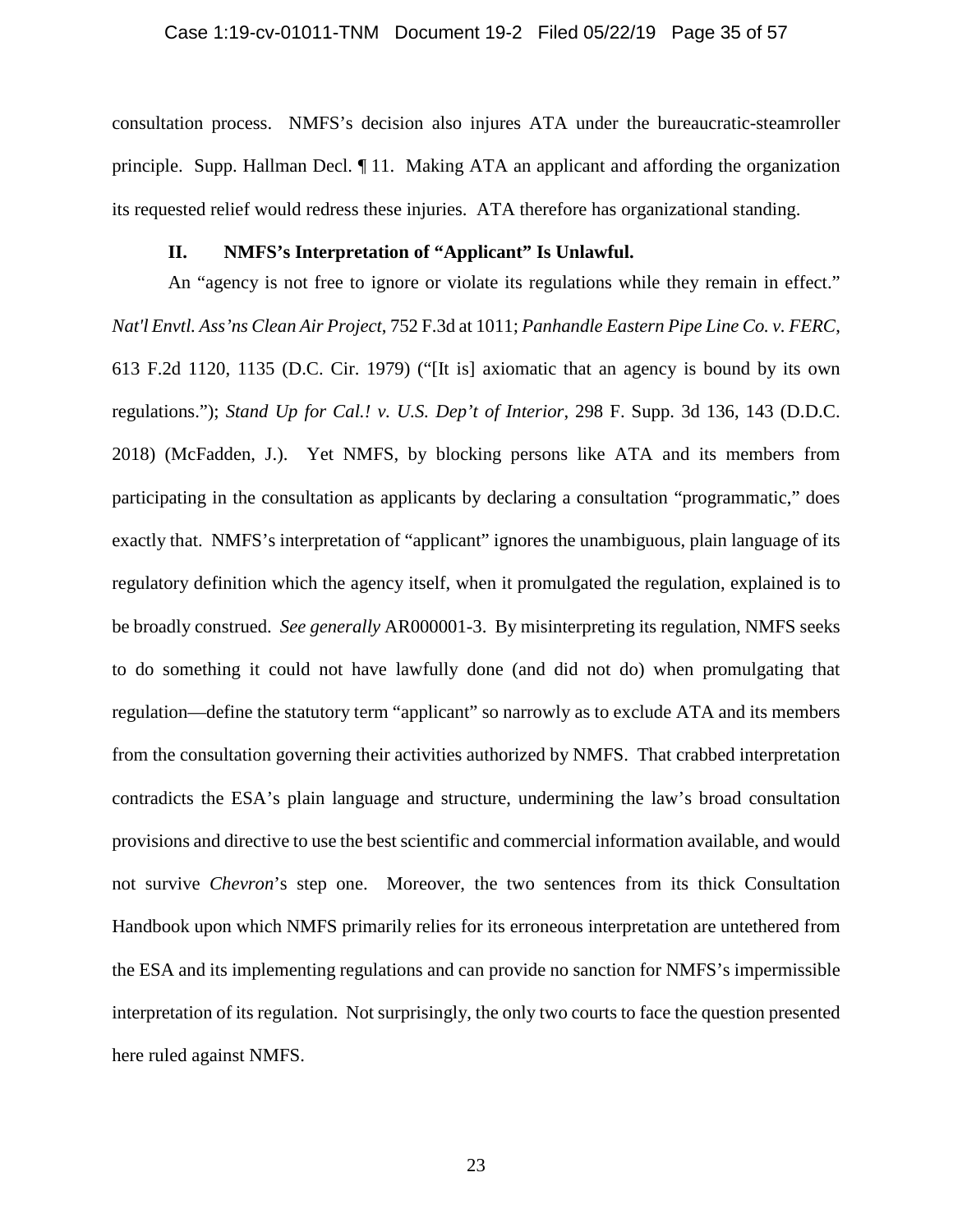# **A. NMFS's Interpretation of "Applicant" Is Wholly Disconnected from and Inconsistent with Its Regulations.**

NMFS's interpretation of its regulatory definition of "applicant" is the basis for its decision denying ATA applicant status.<sup>10</sup> NMFS recognizes that the ESA's definition of "permit or license" applicant" does not apply in the consultation context. *Compare* 16 U.S.C. § 1532(12) (limiting definition to persons seeking an exemption from a permit denial), *with* 51 Fed. Reg. at 19,930 (explaining that the ESA's definition in section 1532(12) "is of limited use in the consultation context because it focuses on the exemption process under section 7"). Accordingly, NMFS said in the preamble to the regulation that it "broadly defined 'applicant'" as follows:

> Applicant refers to any person, as defined in section 3(13) of the Act, who requires formal approval or authorization from a Federal agency as a prerequisite to conducting the action.

50 C.F.R. § 402.02; 51 Fed. Reg. at 19,930; *see also Wyo. Outdoor Council v. U.S. Forest Serv.*, 165 F.3d 43, 53 (D.C. Cir. 1999) (stating that a regulatory preamble is "evidence concerning contemporaneous agency intent"); *Stand Up for Cal.!*, 298 F. Supp. 3d at 144 n.10. This unambiguous, plain language—"any person . . . who requires formal authorization" from a federal agency to conduct an action—reflects NMFS's intent to define the term broadly.

Despite the expansive definition of "applicant" and NMFS's insistence that it intended to define the term broadly, NMFS now asks this Court to approve its exceedingly narrow interpretation which precludes permit-applicant-members of entire industries (*e.g.*, fisheries and oil and gas exploration) from ever being applicants. *See* ECF No. 11-1, Declaration of Michael D. Tosatto, April 22, 2019 ¶ 17 (NMFS only uses programmatic consultations to authorize Fishery

 $10$  NMFS has relied on its interpretation in one other instance, but the agency did not include any documentation for its interpretation between 2003 when the *HLA* decision issued and 2013. *See* AR000662-665. Although the agency has denied another request for applicant status from associations seeking such status, that decision did not rely on the "programmatic" interpretation that NMFS invokes here. AR000666.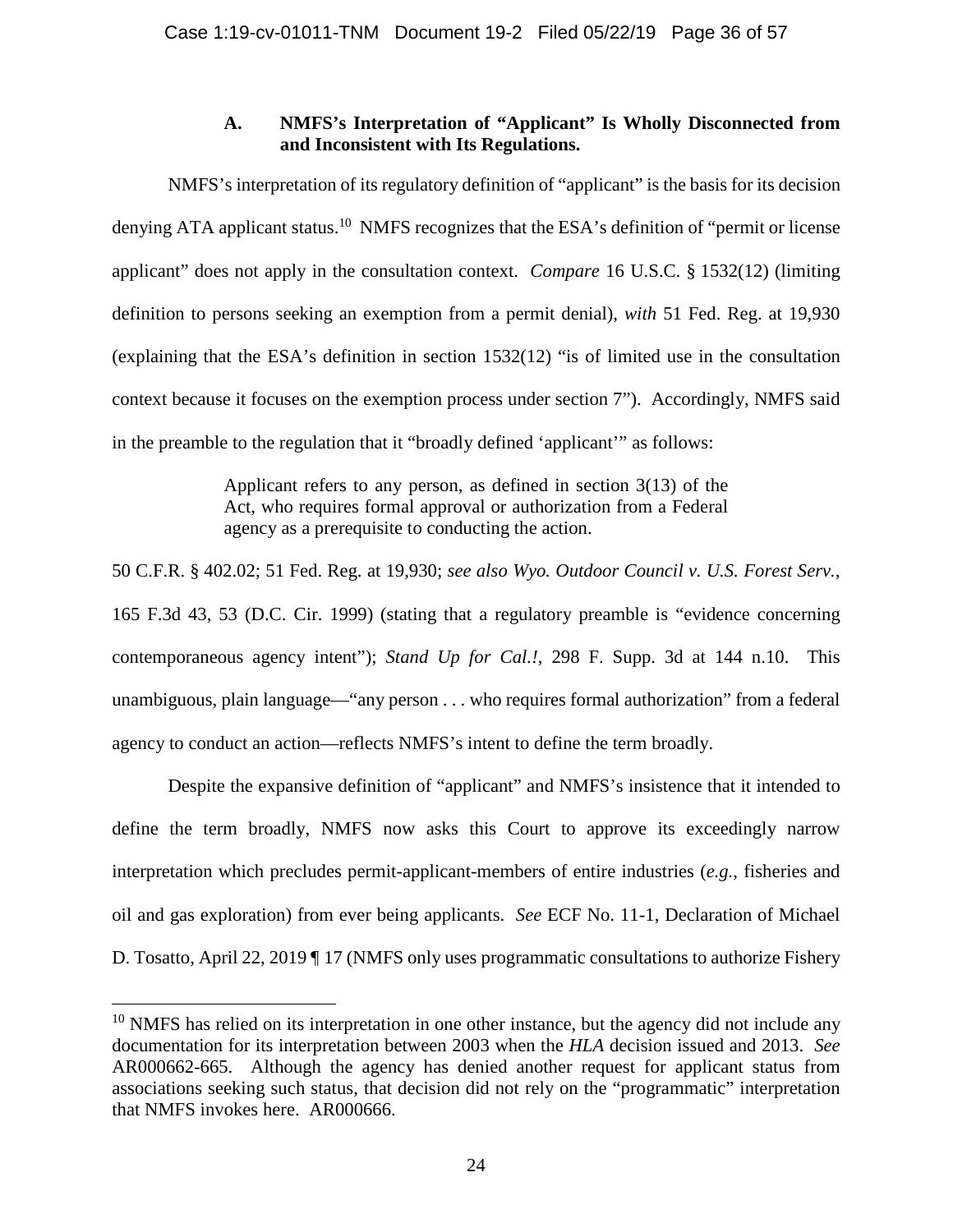#### Case 1:19-cv-01011-TNM Document 19-2 Filed 05/22/19 Page 37 of 57

operations); AR000001-3 (same); 000662-665 (same for offshore geological and geophysical surveying industry and offshore oil and gas development sector). NMFS says there are no applicants for consultations the agency deems "programmatic." *See* AR000002; 000662-665.

NMFS's interpretation is unlawful. Two sentences in a 315-page guidance document which make no connection to language in NMFS's regulatory definition of "applicant" *and* have been held by the courts to consider them to mean the exact opposite of NMFS's position—is a slim reed to lean on. But even if there were substantial agency guidance and practice for NMFS to lean on, an agency cannot "ignore its own regulation." *Transactive Corp. v. United States*, 91 F.3d 232, 238 (D.C. Cir. 1996). NMFS's interpretation, if sustained, would amount to the agency having re-written its regulations without following the APA's rulemaking process in a manner unsupportable by the ESA. *See, e.g.*, *Sentara-Hampton Gen. Hosp. v. Sullivan*, 980 F.2d 749, 759 (D.C. Cir. 1992) ("An agency may not, under the interpretative rule exception, 'constructively rewrite [a] regulation' or 'effect a totally different result.'" (citation omitted)).

Putting aside these statutory and procedural impediments to NMFS, its other existing and proposed regulations refute its proffered interpretation. In 2015, NMFS amended its implementing regulations to add two definitions: "framework programmatic action" and "mixed programmatic action." 50 C.F.R. § 402.02; 80 Fed. Reg. 26,832, 26,844. Despite ATA bringing these definitions to the Court's attention in its opening memorandum in support of its injunction, NMFS completely ignored them both in its opposition and during the injunction hearing. *Compare* ECF No. 2, at 17- 18, *with* ECF No. 11. This raises red flags. Why would NMFS, which relies entirely on its construct of programmatic consultations, not discuss the regulatory definitions addressing programmatic consultations? The answer is simple—the "programmatic action" definitions refute NMFS's proffered interpretation.

25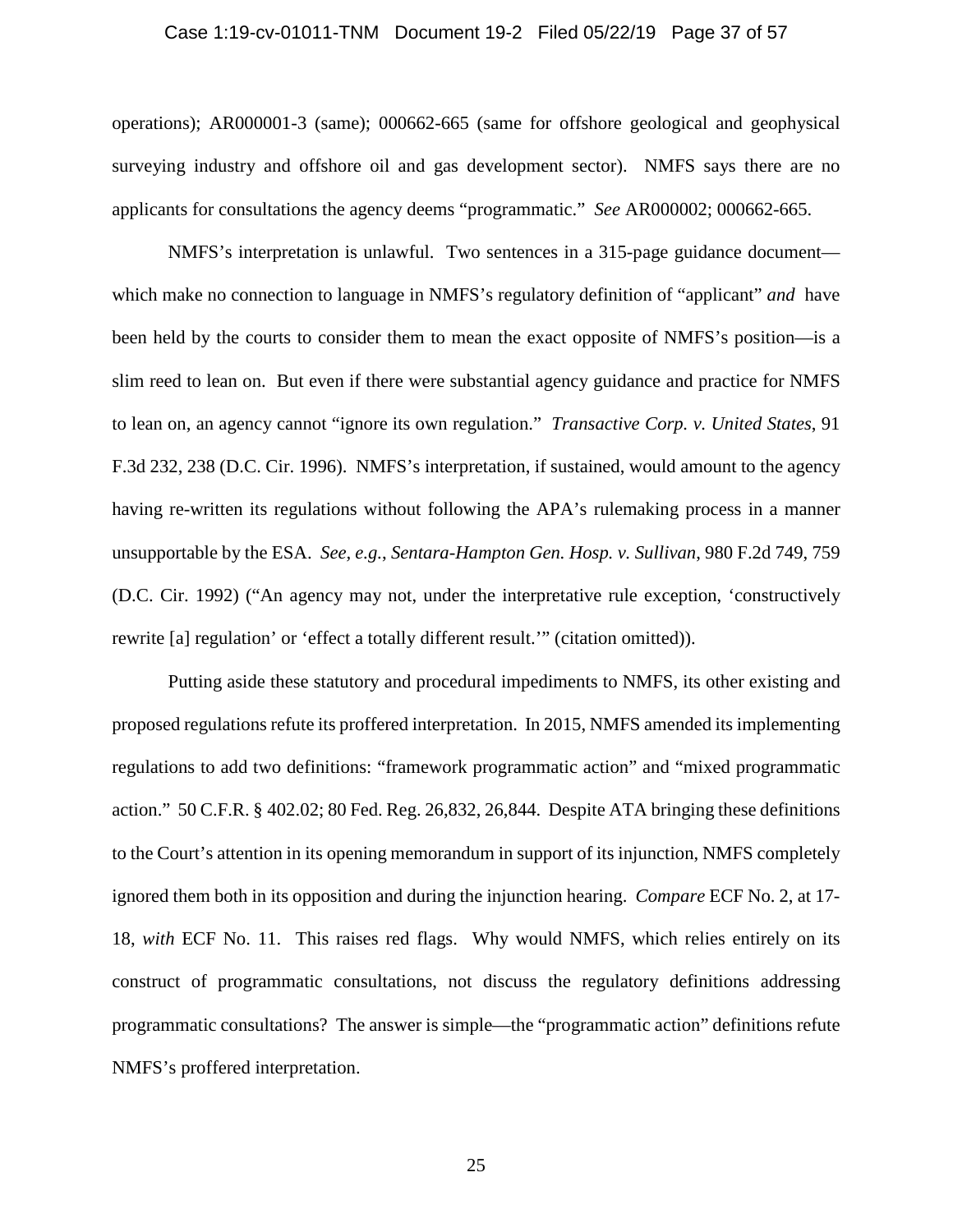#### Case 1:19-cv-01011-TNM Document 19-2 Filed 05/22/19 Page 38 of 57

First, the agency recognizes two kinds of programmatic actions, whereas NMFS's interpretation lumps them together as simply "programmatic." Second, these definitions show that NMFS has characterized this action as a "mixed programmatic action," which is bad for NMFS. NMFS cannot claim to be engaged in a purely programmatic action—*i.e.*, a framework programmatic action—because NMFS is preparing an ITS for the Fishery. *See* 50 C.F.R. § 402.14(i)(6) (explaining that "[f]or a framework programmatic action, an incidental take statement is not required"). NMFS has avoided admitting that its ongoing consultation is, at most, a "mixed programmatic action" because then it has to admit that the BiOp requirements in the ITS will condition and restrict ATA members' continued ability to lawfully operate in the Fishery.

Presently, NMFS has a proposed rule to amend its implementing regulations to add a definition of "programmatic consultation." *See* 83 Fed. Reg. 35,178, 35,184-85. Although the proposed rule recognizes that programmatic consultations are being codified as an "optional consultation technique . . . that can improve both process efficiency and conservation in consultations," even that rule involves applicants. "[B]y looking across numerous individual actions at the programmatic level, the Federal action agencies *and applicants* can propose design criteria, best management practices, standard operating procedures, and/or standards and guidelines that avoid, minimize, or offset the action's effects on listed species and/or designated critical habitat." *Id.* at 35,184 (emphasis added). The proposed type 1 programmatic action is comparable to the existing "mixed programmatic action," and the proposed type 2 programmatic action is comparable to the existing "framework programmatic action." *Id.* at 35, 185. Although this rule has not been finalized, NMFS states that these "types of programmatic consultations . . . align with the suite of activities described in the 2015 rule." *Id.*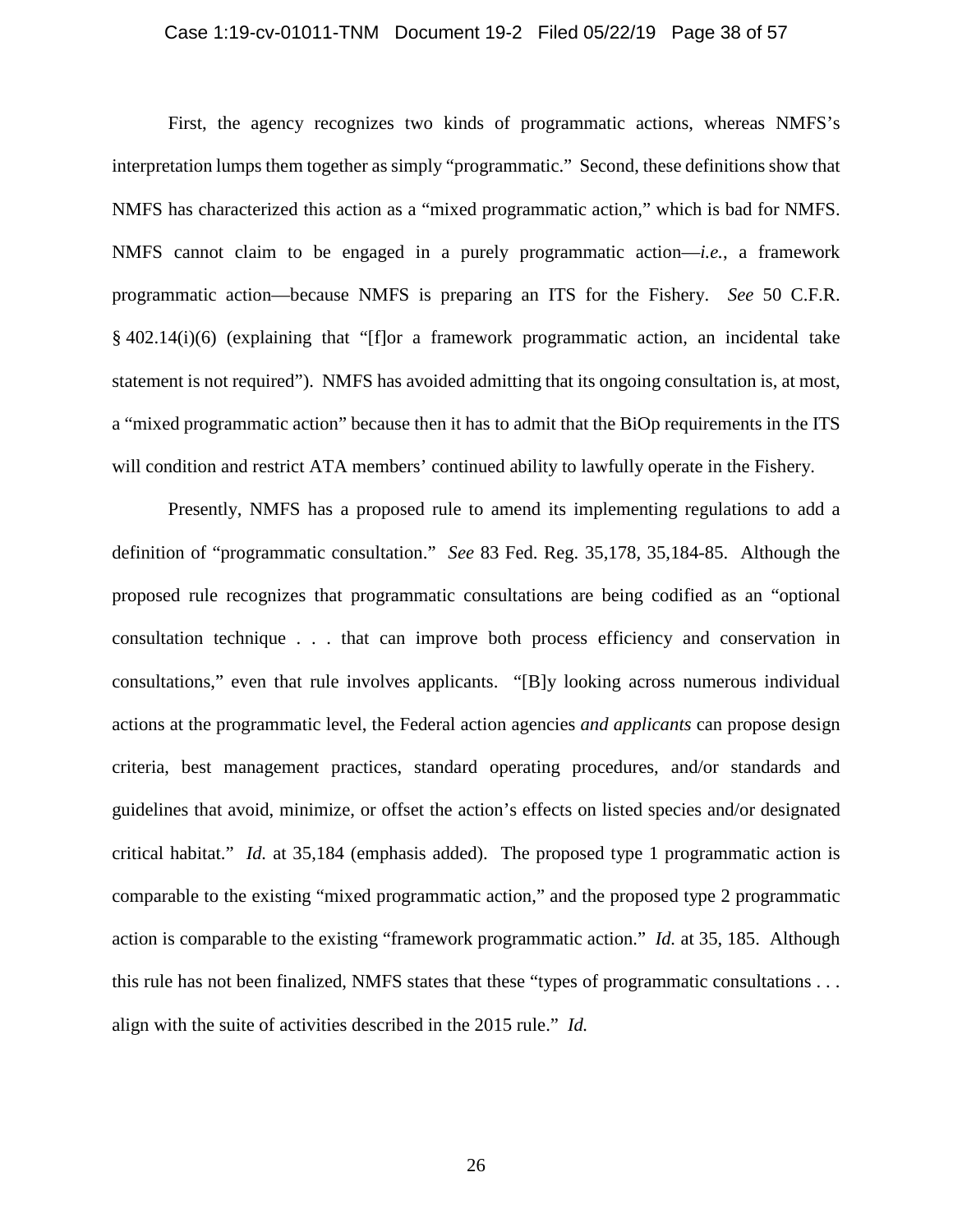NMFS's interpretation is therefore unlawful because it is inconsistent with the plain meaning of "applicant" (in both the agency's regulation and the ESA itself), deprives entire industries of applicant rights, and is unsupported by other existing regulations. NMFS also has acknowledged that applicants are entitled to participate in programmatic actions adopting ITSs. NMFS's disregard of the text of its regulations plainly violates the APA.

# **B. NMFS's Interpretation of Applicant Unlawfully Circumvents the Plain Language, Structure, and Clear Intent of the ESA.**

As noted above, the ESA's provisions confirm that NMFS's interpretation of "applicant" is unlawful. NMFS's interpretation renders statutory language meaningless, frustrates congressional design to allow those whose agency-authorized actions would be impacted by consultation to be involved as an applicant, and undermines the requirement for agencies to use the best scientific and commercial information available.

### **1. NMFS's Interpretation Erases the ESA's Applicant Provisions for All U.S. Fisheries and Other Similarly Situated Industries.**

The ESA expressly provides for applicant involvement in the consultation process. At a minimum, applicant rights are triggered whenever "an agency action involve[s] a permit or license applicant." 16 U.S.C. § 1536(b)(1)(B). NMFS's interpretation, however, allows the agency to render this broad language meaningless for entire industries of permittees and licensees. *See Citizens Bank v. Alafabco, Inc.*, 539 U.S. 52, 56 (2003) (showing that courts construe "involve" broadly). Under NMFS's interpretation, it can (1) deem something "programmatic" whenever there are multiple permittees engaged in similar conduct in an area, (2) combine groups of distinct activities into a single "program," (3) conduct one consultation that regulates the conduct of all permittees engaged in those activities, and (4) not allow actual applicants an opportunity to provide their expertise. This interpretation circumvents the ESA's requirements and frustrates its purposes.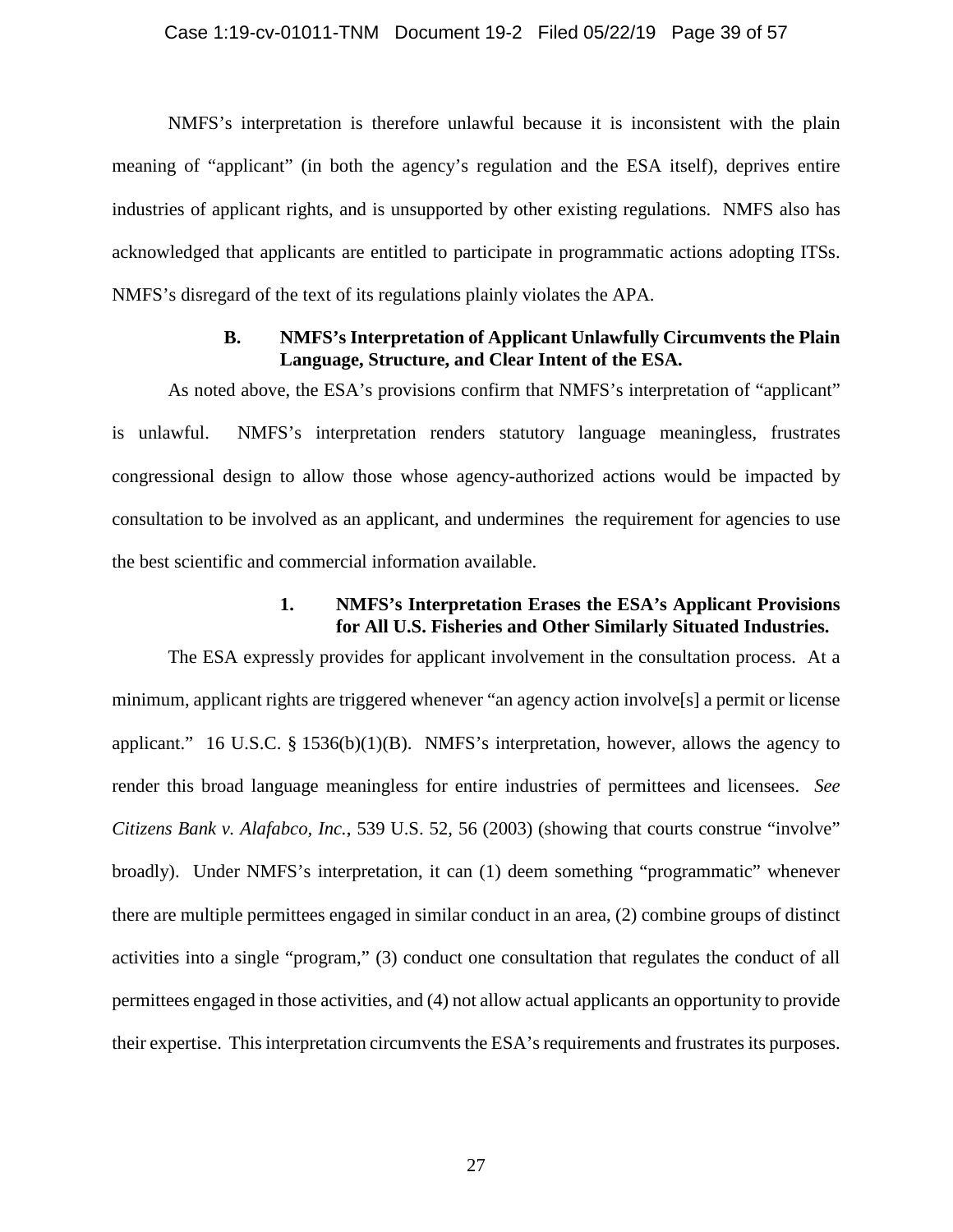#### Case 1:19-cv-01011-TNM Document 19-2 Filed 05/22/19 Page 40 of 57

Consider the following example. NMFS completed a single "programmatic consultation" for oil and gas exploration activities (*e.g.*, geological and geophysical surveys) *and* oil and gas development activities (drilling on the outer-continental shelf) for the Gulf of Mexico. AR000662- 665. These are two different industries involving distinct activities, but NMFS lumped them into a single "programmatic consultation" and then denied applicant requests from the trade associations representing the permittees in those industries. *Id.* The outcome would not have been different if a single permittee or a single person with a permit application pending sought applicant status. *See* AR000013 (denying SPTC applicant status because it "does not represent the entire [Fishery]"). While this is undoubtedly convenient for NMFS, it deprives legitimate applicants of their rights to participate in "all phases of the consultation procedures." 51 Fed. Reg. at 19,926- 27. Nothing in the ESA allows NMFS to circumvent applicant rights for administrative convenience. *Hoopa Valley Tribe v. FERC*, 913 F.3d 1099, 1105 (D.C. Cir. 2019) ("[S]uch practical concerns do not trump express statutory [or regulatory] directives.").

Here, too, NMFS's ongoing consultation on the continued operation and authorization of the Fishery involves *and* affects permit and license applicants. NMFS does not dispute that the new BiOp requirements will condition Fishery participants' continued operations under existing and new permits. Additionally, throughout the five years NMFS has been engaged in this consultation, the agency has received numerous permit and license applications from Fishery participants. *See, e.g.*, Supp. Clarke Decl., Ex. 1. In other words, there have been plenty of pending permit applications during NMFS's ongoing consultation. In sum, no rational reading of Section  $1536(b)(1)(B)$  ends with the conclusion that NMFS's ongoing consultation for the Fishery does not involve permit or license applicants. NMFS's interpretation is thus unlawful.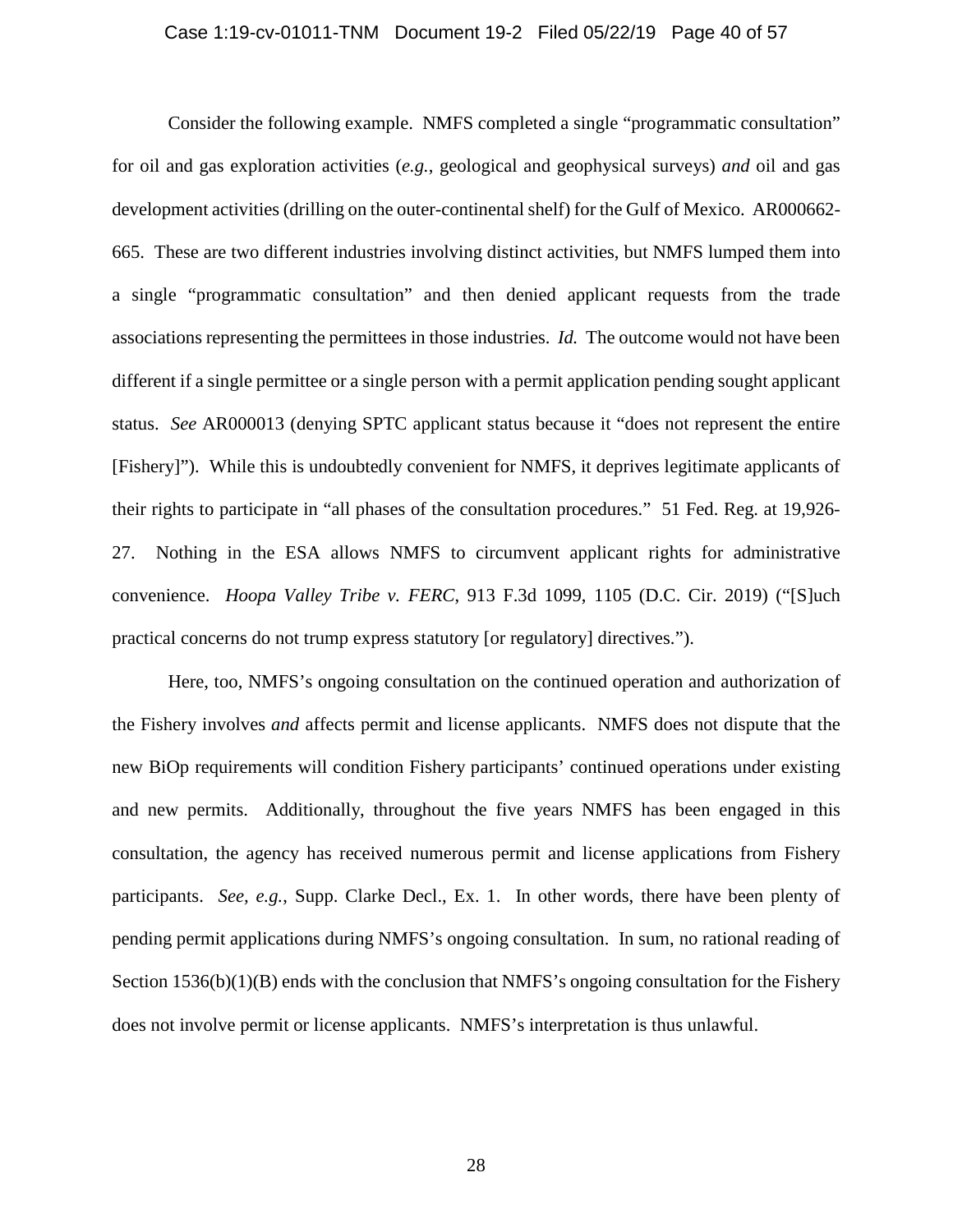# **2. NMFS's Interpretation Conflicts with Other ESA Provisions.**

NMFS's interpretation conflicts with the ESA's definition of "permit and license applicant" for exemption purposes. 16 U.S.C. § 1532(12). That provision provides:

> The term 'permit or license applicant' means, when used with respect to an action of a Federal agency for which exemption is sought under section 1536 of this title, any person whose application to such agency for a permit or license has been denied primarily because of the application of section 1536(a) of this title to such agency action.

*Id.* Unless exempted, the ESA prohibits agencies from approving permits likely to jeopardize the continued existence of ESA-listed species or result in the destruction or adverse modification of their habitat. *Id.* § 1536(a)(2), (g)-(h). NMFS's proffered interpretation of "applicant" cannot be squared with the statute's exemption provisions, confirming its unlawfulness.

Under NMFS's proffered interpretation, Fishery participants are not applicants for a "programmatic consultation," even when they have a pending permit before the agency. This is so, NMFS insists, even though the "programmatic" BiOp will restrict fishing operations under existing permits and could result in denial of a Fishery participant's pending permit application under section  $1536(a)(2)$ . If the permit application were denied on the basis of a jeopardy finding, the Fishery participant could then seek an exemption and would be, as a matter of law, a "permit or license applicant" under ESA section 1532(12). This result is absurd—under NMFS's interpretation, an ATA member with a pending permit application cannot be an applicant for the developing BiOp, but that member would be transformed into a "permit or license applicant" under section 1532(12) by seeking an exemption. That cannot be the law. But it is the necessary result of NMFS's proffered interpretation of "applicant."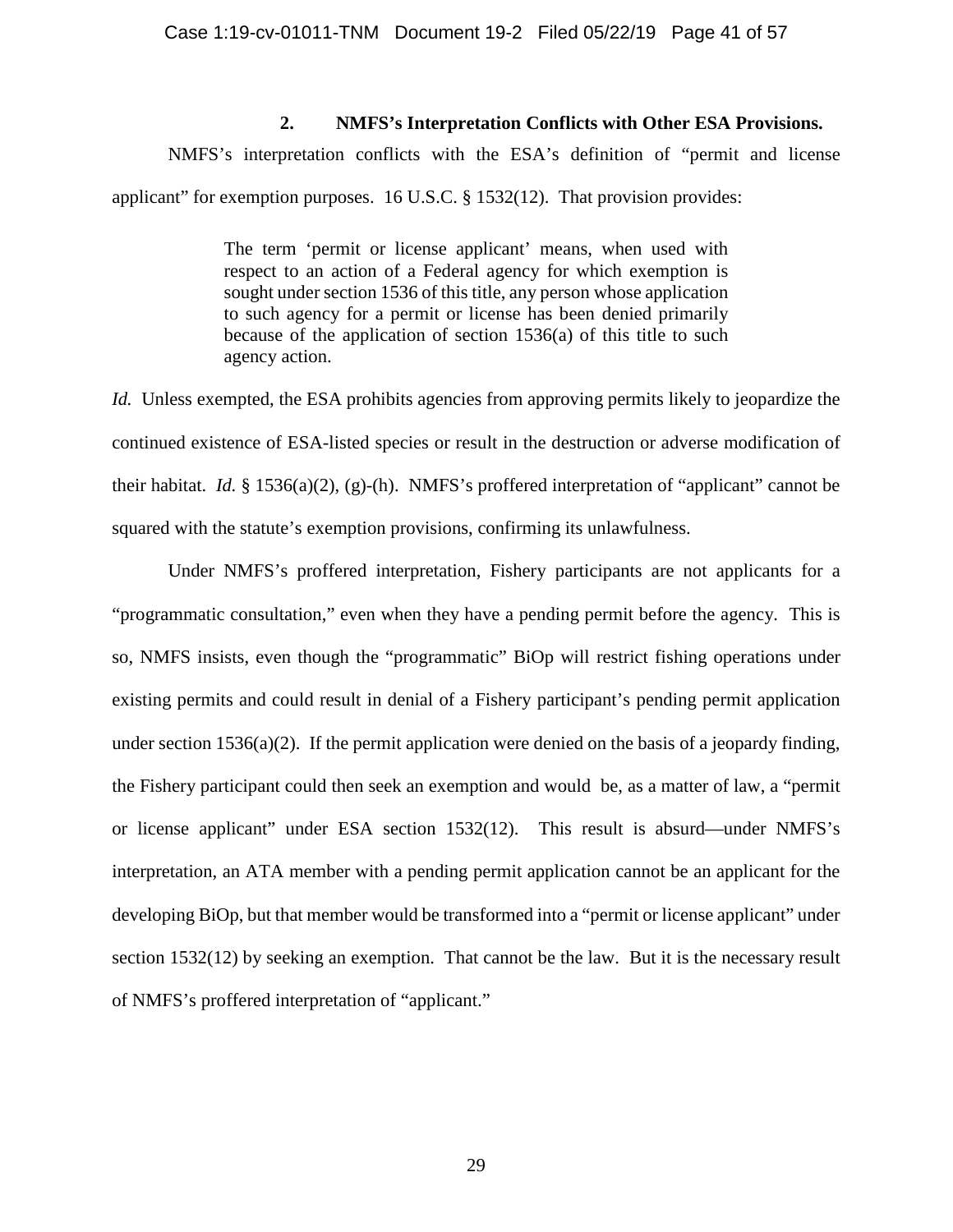### **3. NMFS's Interpretation Undermines the ESA's Mandate to Use the Best Scientific and Commercial Information Available.**

NMFS's interpretation also undermines the requirement that the agency "use the best scientific and commercial data available." 16 U.S.C. § 1536(a)(2). "While this no doubt serves to advance the ESA's overall goal of species preservation," it also "avoid[s] needless economic dislocation produced by agency officials zealously but unintelligently pursuing their environmental objectives." *Bennett*, 520 U.S. at 176–77.

Applicants' providing important scientific and commercial information brings a twofold benefit. It leads to a better-informed BiOp and installs a critical check to ensure agencies are not acting overzealously and/or unintelligently. The Consultation Handbook expressly acknowledges the importance of sharing, receiving, and discussing information with applicants. Consultation Handbook at xxii ("[A]pplicants should be fully informed and involved in the development of Reasonable and Prudent Alternatives, Reasonable and Prudent Measures, and Terms and Conditions to minimize the impacts of incidental take."); *id.* at 1-2 (NMFS "work[s] with applicants and agencies during this analytical process."); *id.* at 1-14 (providing "applicants an opportunity to discuss a developing biological opinion, preliminary opinion, or conference may result in productive discussions that may reduce or eliminate adverse effects"); *id.* 2-13 (NMFS will "seek the applicant's expertise in identifying reasonable and prudent alternatives"); *Id.* at 4-53 ("Reasonable and prudent measures and terms and conditions should be developed in coordination with the action agency and applicant, if any, *to ensure that the measures are reasonable*" (emphasis added)); *cf.* ECF No. 11, at 16, 25 (recognizing expertise of ATA and its members).

ATA and its members rightly question NMFS's practical knowledge and expertise about purse seine fishing operations. They also fear the agency's general disregard for the economic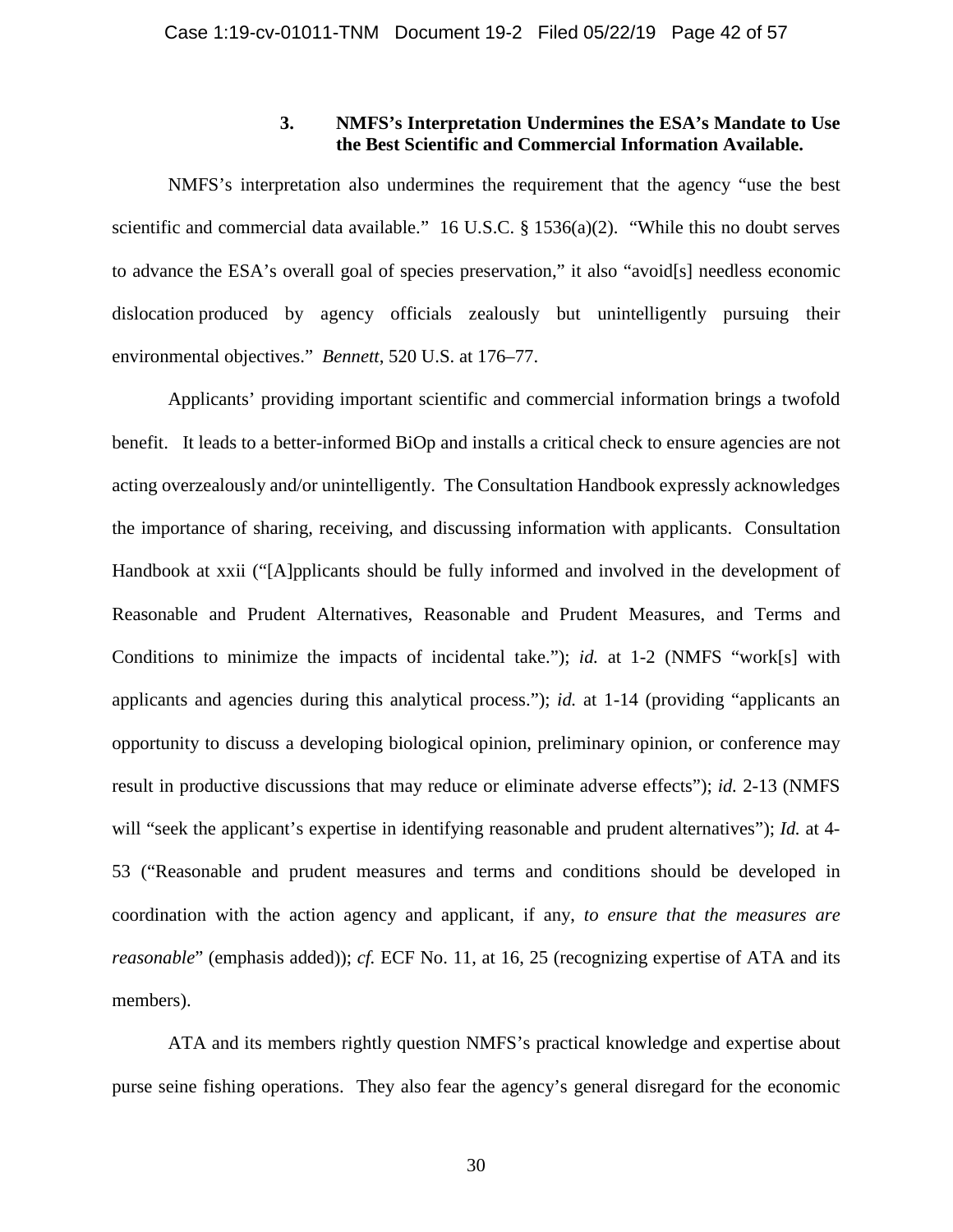#### Case 1:19-cv-01011-TNM Document 19-2 Filed 05/22/19 Page 43 of 57

consequences of conservation and other measures. Providing NMFS with practical perspectives is a vital role of applicants, a role that NMFS claims disappears when it addresses multiple individual actions "programmatically." Supp. Clarke Decl. ¶ 19. By aggregating individual actions into a "programmatic" action, NMFS closes itself off from receiving applicants' scientific and commercial expertise during the consultation process. Applicant information is especially important given that NMFS "has no affirmative obligation to conduct its own research to supplement existing data." *Otay Mesa Prop., L.P. v. U.S. Dep't of Interior*, 646 F.3d 914, 918 (D.C. Cir. 2011). This is yet another reason why Congress intended for applicant involvement "in all phases of the consultation procedures." 51 Fed. Reg. 19,926, 19,926-27.

### **C. NMFS's Interpretation of Applicant Is Inconsistent with Its Consultation Handbook.**

The inconsistencies between NMFS's proffered interpretation and the Consultation Handbook not already identified also confirm its unlawfulness. First, the Consultation Handbook acknowledges that "[i]f there is an applicant for a permit or license *related to* the [action]," then that person is an applicant. Consultation Handbook at 2-6 (emphasis added). NMFS's proffered interpretation does not comport with this statement. Once NMFS deems the consultation programmatic, regardless of permit applications pending before consultation begins or the submission of new applications during the consultation process, the permit applicants will not be deemed applicants for the consultation. Clarke Suppl. Decl., Ex. 1 (showing SPTC vessel permit application was filed during NMFS's ongoing consultation and SPTC was not made an applicant).

Second, NMFS's interpretation is inconsistent with the primary examples the agency relies on to support its proffered interpretation:

> Users of public resources (e.g. timber companies harvesting on National Forests) are not parties to programmatic section 7 consultations dealing with an agency's overall management operations, including land management planning and other program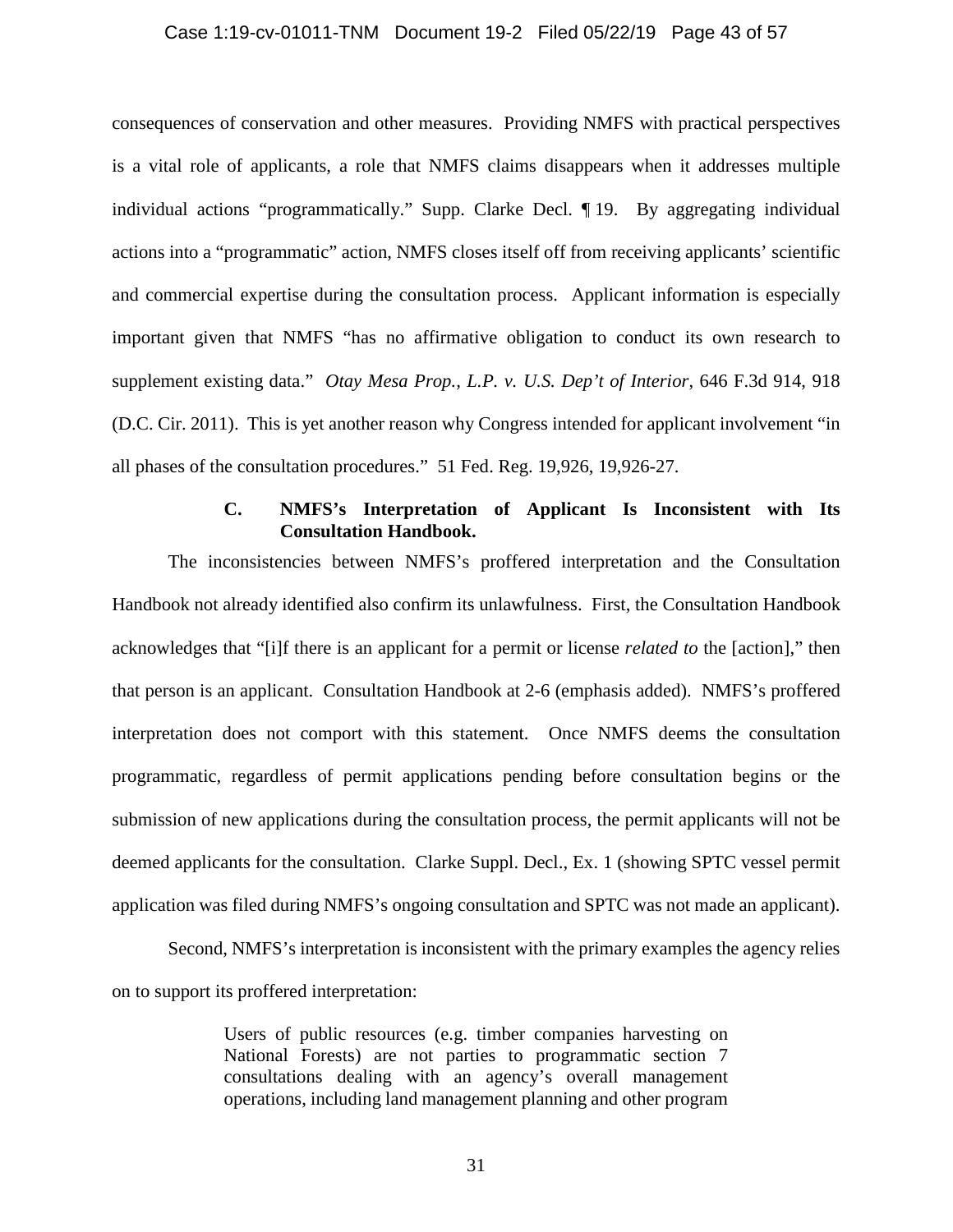level consultations. However, users who are party to a discrete action (i.e., where they are already the successful bidder on a timber sale that becomes the subject of later consultation or reinitiation when a new species is listed or new critical habitat is designated) may participate as applicants in the section 7 process.

Consultation Handbook at 2-12. These two examples are comparable to "framework programmatic actions" (*e.g.*, land management planning) and "mixed programmatic actions" (*e.g.*, successful bidder on a timber sale that becomes subject to later consultation). But NMFS's proffered interpretation treats them the same, despite the fact that the Consultation Handbook recognizes that there are applicants for mixed programmatic actions. This inconsistency renders NMFS's interpretation arbitrary.

# **D. NMFS's Interpretation of Applicant Is Inconsistent with the Court Decisions That Have Addressed the Issue.**

This court has already concluded that an association—like ATA—which represents all licensees in a fishery is an "applicant" for consultations under the ESA concerning that fishery. See generally HLA.<sup>11</sup> That interpretation is correct and there is no factual difference between the *HLA* case and this case that cuts against ATA's position. Although *HLA* involved a *post hoc*  rationale such that the court did not apply greater deference under *Auer*, its conclusions about NMFS's unlawful interpretation would apply even under *Auer* because the regulatory definition of "applicant" is unambiguous and NMFS's interpretation is plainly erroneous. *HLA*, 2002 WL 732363, at \*8 ("NMFS'[s] attempt to limit applicant status to consultations over a specific permit or license *contradicts the unambiguous and broad language of its regulations*." (emphasis added)). Moreover, unlike in *HLA*, this situation is far more discrete as the agency is consulting on the continued authorization of a fixed number of vessels engaged in fishing operations for a specific

<sup>&</sup>lt;sup>11</sup> Haw. Longline Ass'n v. NMFS, 281 F. Supp. 2d 1, 16 (D.D.C. 2003) (affirming the magistrate judge's recommendations and decision recognizing the Hawaii Longline Association's applicant status).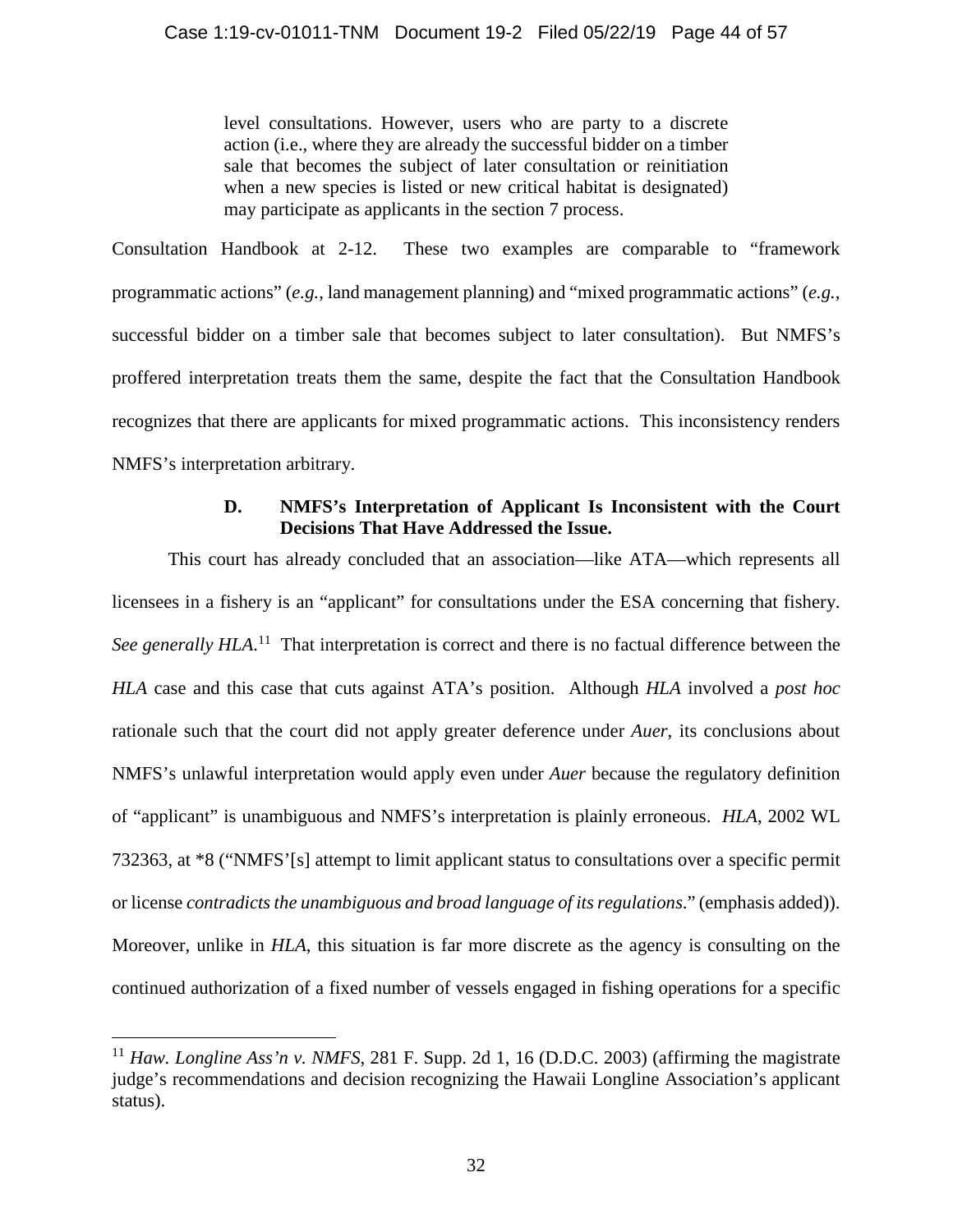#### Case 1:19-cv-01011-TNM Document 19-2 Filed 05/22/19 Page 45 of 57

gear type in a single geographic area. *See* AR000002 (consulting on the continued operation "of up to 40 purse seine vessels in the WCPO"). The U.S. District Court for the District of Oregon reached the same conclusion in a similar case and there was no *post hoc* rationale implicated in that decision. *See Oregon Nat. Desert Ass'n v. Tidwell*, 716 F. Supp. 2d 982, 1000-01 (D. Or. 2010) (concluding that holders of grazing permits were applicants for consultation on "grazing management program").

Although neither of these decisions is binding, both thoroughly analyze the ESA, NMFS regulations, and the Consultation Handbook. Tellingly, NMFS appealed neither decision and has not revised its regulatory definition of "applicant" or adopted any other regulations that limit the broad scope of that definition. These decisions and NMFS's post-decisional actions (or lack thereof) confirm the unlawfulness of NMFS's proffered interpretation of "applicant."

#### **E. NMFS's Interpretation of Applicant Deserves No Deference.**

Because the ESA itself does not include a separate definition of "applicant" for the consultation context, *see* 51 Fed. Reg. at 19,930, NMFS adopted its own definition contemporaneously explaining that applicant was "broadly defined." In these circumstances, where the statute does not itself define the term, the agency's regulatory definition of the term is to be upheld so long as it is reasonable. *Chevron, U.S.A., Inc. v. Nat. Res. Def. Council, Inc.,* 467 U.S. 837, 843 (1984). And ATA does not dispute that the broad regulatory definition of "applicant" is reasonable. Indeed, as noted above, NMFS's proffered interpretation of "applicant" would not survive *Chevron*'s step one if the agency tried to embody it by regulation. Thus, no reasonable basis for *Chevron* deference exists. Independently, *Chevron* deference does not apply because NMFS's interpretation, allegedly coming from an informal policy statement, lacks the force of law. *Orton Motor, Inc. v. U.S. Dep't of Health & Human Servs.*, 884 F.3d 1205, 1211 (D.C. Cir. 2018); *Fogo De Chao (Holdings) Inc.*, 769 F.3d at 1136.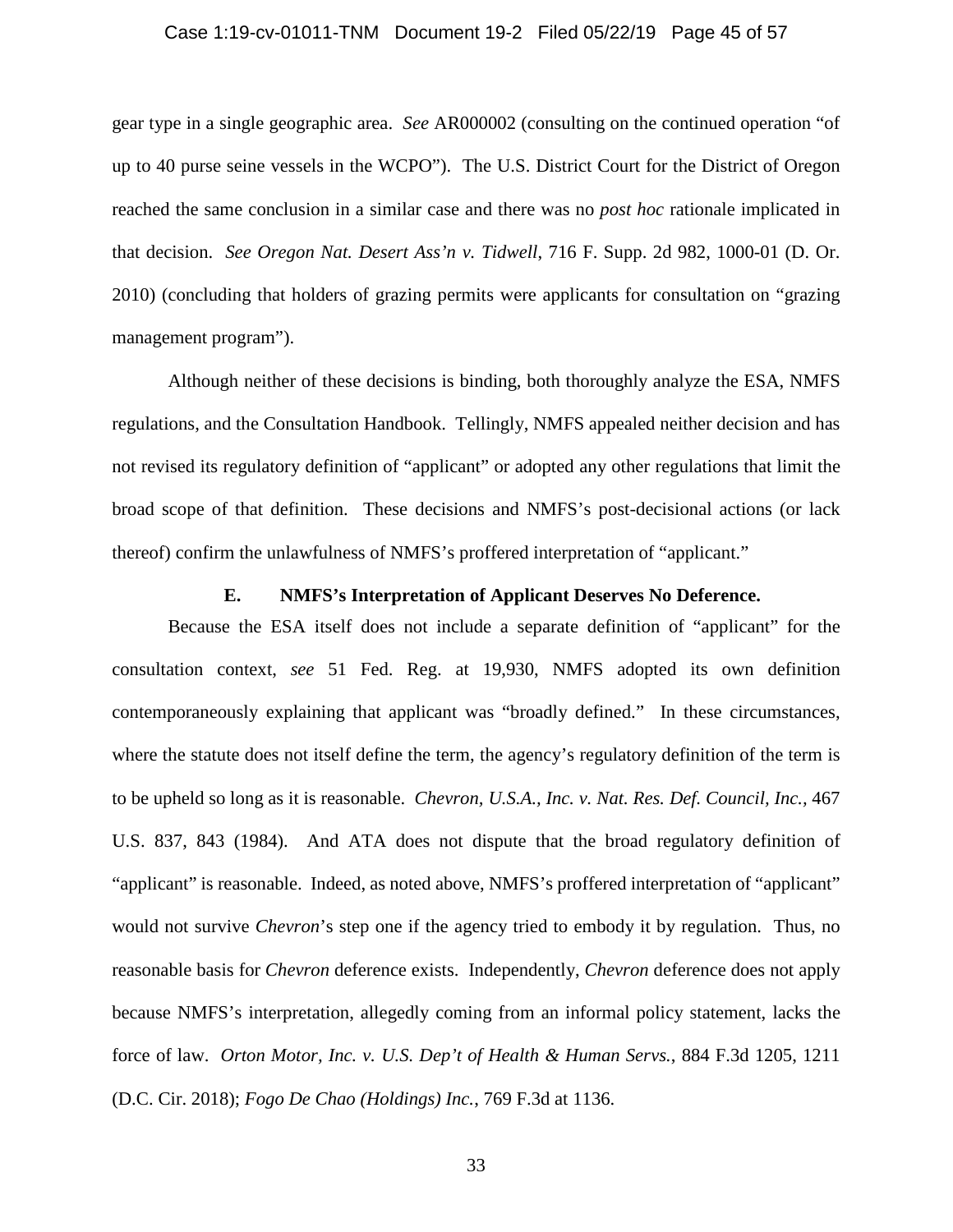#### Case 1:19-cv-01011-TNM Document 19-2 Filed 05/22/19 Page 46 of 57

Nor does *Auer* deference apply to NMFS's proffered interpretation. As explained above, NMFS's proffered interpretation conflicts with the agency's expressed intent at the time it adopted the regulation that "applicant" be interpreted broadly. *See supra* § II.A. *Mellow Partners v. Comm'r of Internal Revenue Serv.*, 890 F.3d 1070, 1079 (D.C. Cir. 2018); *AT&T Corp. v. FCC*, 841 F.3d 1047, 1054 (D.C. Cir. 2016) ("An interpretation at odds with the agency's expressed intent at the time of adoption enjoys no judicial deference."); *HLA*, 2002 WL 732363, at \*8 ("NMFS'[s] attempt to limit applicant status to consultations over a specific permit or license contradicts the unambiguous and broad language of its regulations."). Regardless of that intent, the regulatory definition of "applicant" is unambiguous and NMFS's interpretation is inconsistent with the plain its plain language. *See HLA*, 2002 WL 732363, at  $*8$  ("NMFS's attempt to limit applicant status to consultation over a specific permit or license contradicts the unambiguous and broad language of its regulations.").

What is more, *Auer* deference also does not apply because NMFS has inconsistently interpreted its regulatory definition of "applicant" as described below. "To defer to the [NMFS]'s position would be to permit the agency, under the guise of interpreting a regulation, to create *de facto* a new regulation." *Christensen v. Harris Cty.*, 529 U.S. 576, 587–88 (2000). Notably, even where *Auer* deference does apply, "it is the court that ultimately decides whether a given regulation means what the agency says." *Perez v. Mortg. Bankers Ass'n*, 135 S. Ct. 1199, 1208 n.4 (2015); *see also id.* ("*Auer* deference is not an inexorable command in all cases.").

Finally, none of the circumstances is presented here that would allow a court to give some weight to NMFS's proffered interpretation, even though that interpretation is not entitled to deference. *United States v. Mead Corp.*, 533 U.S. 218, 228 (2001); *Skidmore v. Swift & Co.*, 323 U.S. 134, 139-40 (1944). NMFS has exercised little care in dismissing the *HLA* case as "wrongly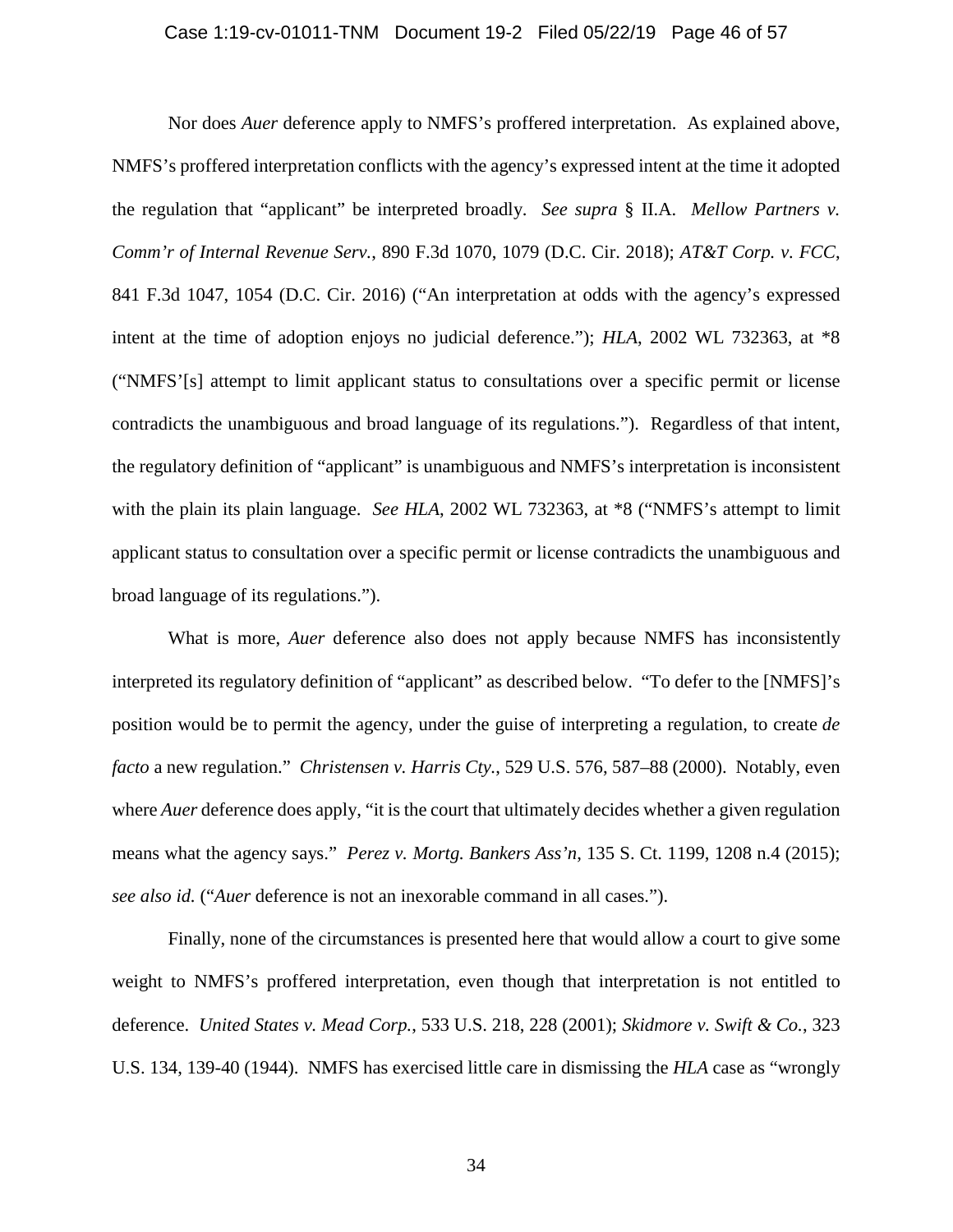#### Case 1:19-cv-01011-TNM Document 19-2 Filed 05/22/19 Page 47 of 57

decided," has taken an inconsistent position for ATA (given its treatment of HLA), has not taken this position through rulemaking procedures, demonstrates no expertise in construing statutes or regulations, and has taken an unpersuasive position. *HLA*, 2002 WL 732363, at \*7 ("Unfortunately for NMFS, its argument is not very persuasive at all.").

Based on the foregoing, NMFS's interpretation should receive neither any deference nor any weight from this Court.

#### **III. NMFS's Denial Decision Is Arbitrary and Capricious.**

NMFS's decision does not withstand scrutiny under the APA. First, ATA and its members easily qualify as applicants under NMFS's own regulations and this court has already held that associations like ATA qualify as applicants. Second, NMFS's denial cannot qualify as reasoned decision-making for several reasons—including its disparate treatment of ATA and its members.

# **A. ATA and Its Members Are Applicants Under the Plain, Unambiguous Language of NMFS's Regulations.**

NMFS's decision refusing to recognize ATA and its members as applicants under the ESA conflicts with the agency's regulations which NMFS "is not free to ignore or violate." *Nat'l Envtl. Dev. Ass'ns Clean Air Project*, 752 F.3d at 1011. "**Applicant** refers to any person, as defined in section 3(13) of the [ESA], who requires formal approval or authorization from a Federal agency as a prerequisite to conducting the action." 50 C.F.R. § 402.02 (emphasis added). This unambiguous, plain language clearly conveys the capacious meaning of "applicant," which the regulatory preamble confirms. *Tilden Mining Co. v. Sec'y of Labor*, 832 F.3d 317, 324 (D.C. Cir. 2016) ("[A] regulation's ambit comes from the natural import of its text."); 51 Fed. Reg. 19,926, 19,930 (confirming "rule broadly defines 'applicant'").

First, ATA and its members are "**persons**" as defined by section 3(13) of the ESA because each of them is either "an individual, corporation, partnership, trust, association, or [some] other private entity." 16 U.S.C. § 1532(13) (emphasis added). NMFS has not disputed this.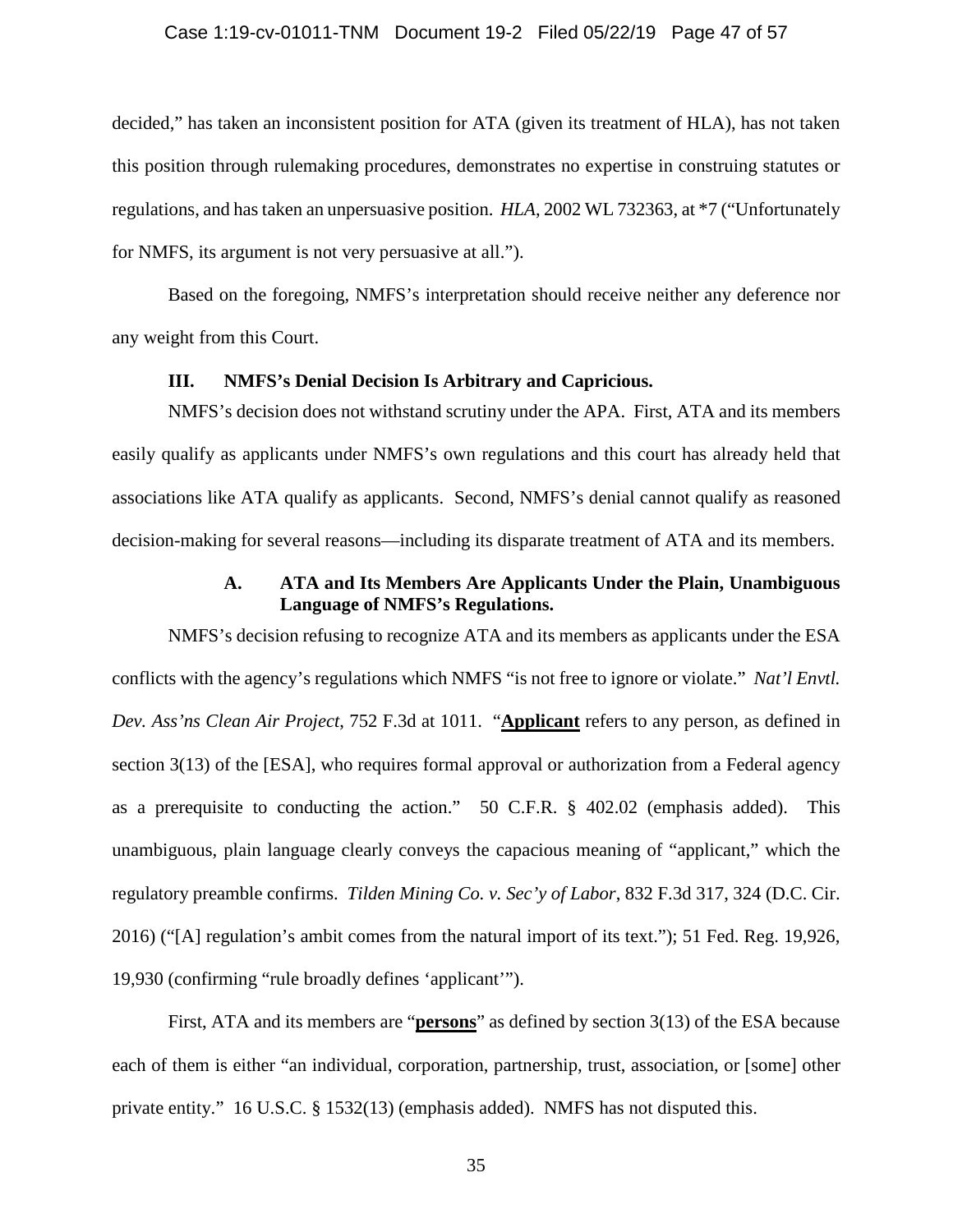#### Case 1:19-cv-01011-TNM Document 19-2 Filed 05/22/19 Page 48 of 57

Second, "**Action** means all activities or programs of any kind authorized, funded, or carried out, in whole or in part, by Federal agencies in the United States or upon the high seas" and includes, among other things, "the promulgation of regulations," "the granting of licenses, contracts, leases, easements, rights-of-way, permits, or grants-in-aid," and "actions intended to conserve listed species or their habitat*.*" *Id.* (emphasis added). The "action" for NMFS's ongoing consultation, as defined by NMFS in its most recent memorandum for the record, is "the continued operation of the [Fishery], as currently managed under NMFS regulations." AR000495.

Third, ATA members "require[] formal approval or authorization from a Federal agency as a prerequisite to" their continued operations. 50 C.F.R. § 402.02. As a prerequisite for beginning and continuing fishing operations, ATA members must obtain, maintain, and reobtain (upon their expiration) authorizations from NMFS. *See, e.g.*, Clarke Suppl. Decl., Ex. 1. Stated differently, ATA members cannot fish without permits and licenses issued by NMFS, and NMFS cannot issue these permits and licenses without an ITS covering ATA members' fishing activities. To lawfully fish under these permits and licenses, ATA members must continuously comply with, among other things, requirements established by the existing 2006 BiOp. *See, e.g.*, Clarke Suppl. Decl., Ex. 1; *see also* AR000160-161 (2006 BiOp) (providing that NMFS "has a continuing duty to regulate the activity covered by" the ITS and to "implement the terms and conditions" of the 2006 BiOp); AR000161-62 (2006 BiOp) (describing RPMs for authorized fishing operations related to sea turtles); *and* 50 C.F.R. § 300.223(f) ("purse seine fishing restrictions" implementing same). NMFS can suspend, modify, or revoke Fishery participants' permits for failing to comply with these requirements. *See generally* 50 C.F.R. § 300.212 (acknowledging that endorsement and permit may be suspended or revoked); *id.* § 300.333(i) (same).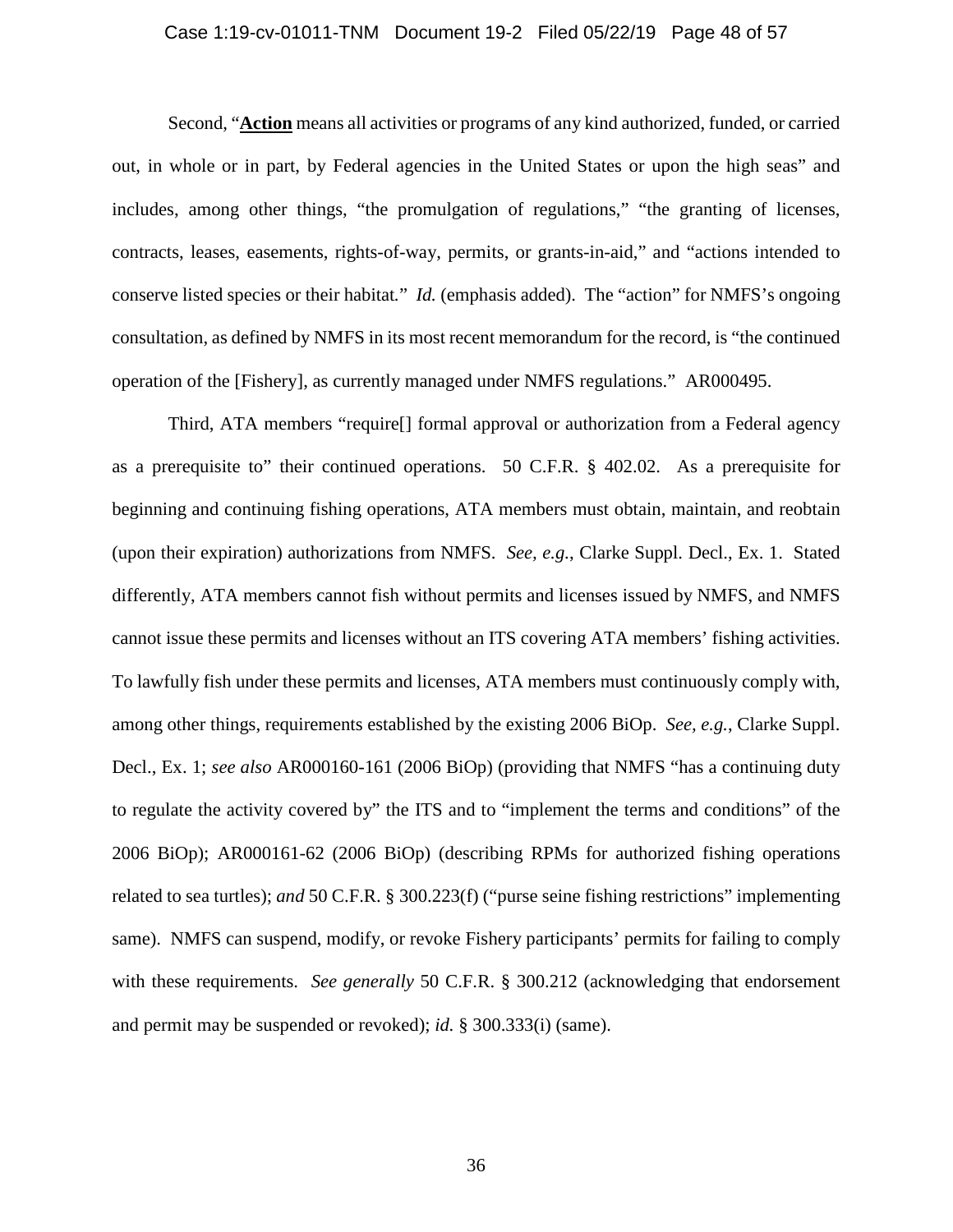#### Case 1:19-cv-01011-TNM Document 19-2 Filed 05/22/19 Page 49 of 57

Presently, NMFS is consulting on ATA members' existing and continued fishing activities, which the agency has characterized as the "continued authorization" of the Fishery. Like the 2006 BiOp, the new BiOp resulting from this consultation will include an ITS that provides requisite coverage for ATA members to continue lawfully fishing under their existing permits and licenses. But this coverage will be conditioned on *new* incidental take limits, *new* RPMs, *new* RPAs (if applicable), *new* terms and conditions, and other *new* requirements set forth in the new BiOp. In other words, the new ITS will condition ATA members' continued fishing activities on compliance with the new limitations and requirements established by the ITS. Therefore, not only do ATA members require authorizations from NMFS as a prerequisite to lawfully begin *and* continue their fishing activities, *see* 50 C.F.R. § 402.02 ("applicant" definition), they also must conduct their continued fishing activities in accordance with the new requirements set forth in the new ITS. ATA members (and ATA on their behalf) are thus applicants under NMFS regulations.

"So long as this regulation remains in force the Executive Branch is bound by it," *United States v. Nixon*, 418 U.S. 683, 696 (1974), and courts do not "allow [an agency] to ignore its own regulations in an attempt to save its imperfect/unsatisfactory decision-making." *Transactive Corp.*, 91 F.3d at 238–39. Accordingly, NMFS's denial decision violates the APA. Further, NMFS's decision flouts the APA because it is inconsistent with the ESA and the Consultation Handbook as described above. *Supra* § II.B.-C.

#### **B. This Court Has Already Resolved This Issue in ATA's Favor.**

An association like ATA, which represents the interests of fishery participants, is an "applicant" for consultation concerning the fishery. *See generally HLA*2002 WL 732363; *cf. Oregon Nat. Desert*, 716 F. Supp. 2d at 1000 (concluding that individual permit holders are applicants for new consultations implicating their existing permits). NMFS flouts *HLA* and identifies no distinction between *HLA* and the present case in its decision denying ATA applicant

37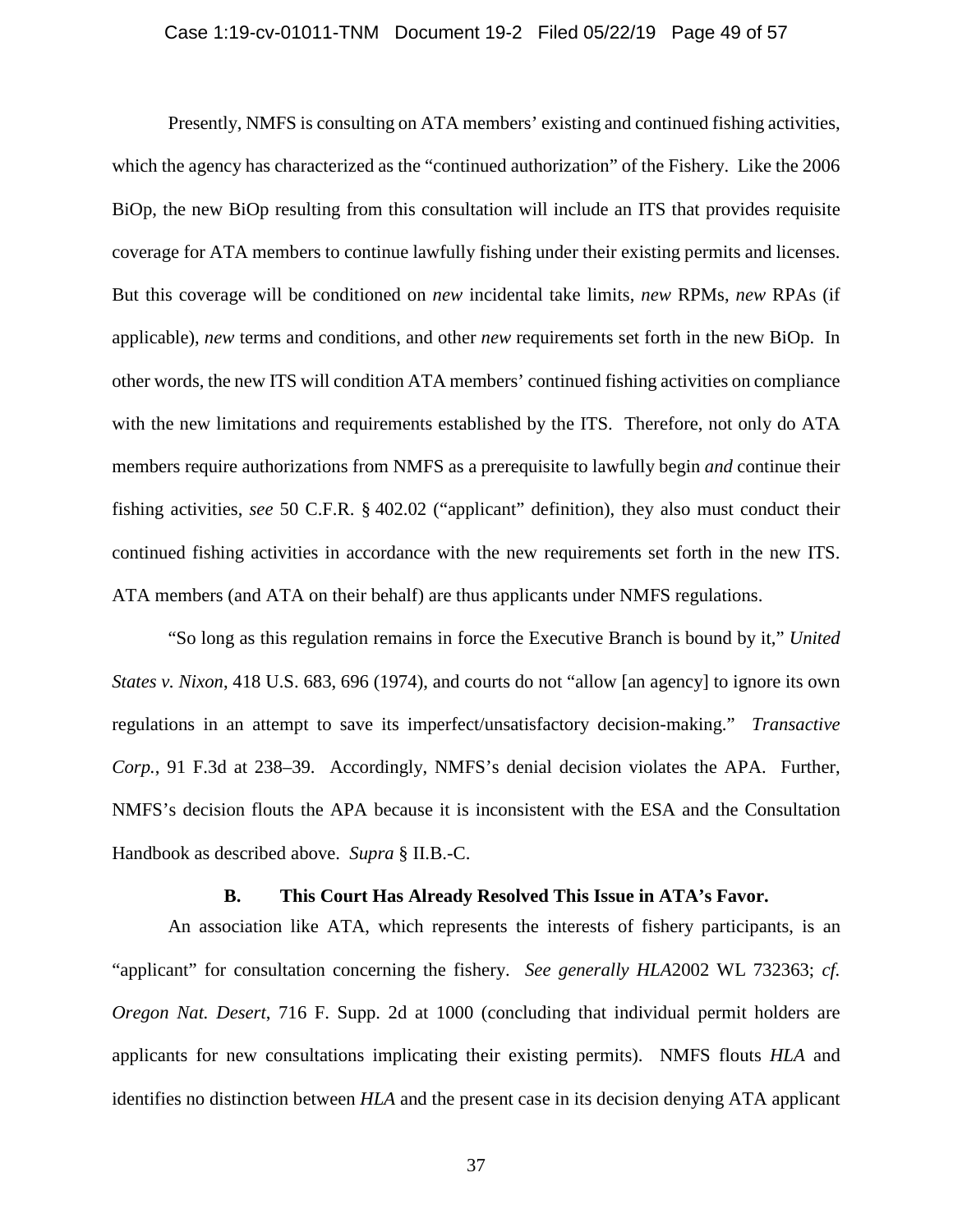#### Case 1:19-cv-01011-TNM Document 19-2 Filed 05/22/19 Page 50 of 57

status. In *HLA*, like here, consultation was not for an individual, pending permit application. This court rejected NMFS's attempt to excise applicant rights by considering a factor Congress did not intend for the agency to consider—whether NMFS was consulting on a group of permits, or what NMFS calls "programmatic consultation" *Nat'l Envtl. Dev. Ass'ns Clean Air Project*, 752 F.3d at 1009; *cf.* AR000666 (NMFS denying applicant status to fishing association without invoking "programmatic" rationale).

# **C. NMFS's Denial Decision Otherwise Does Not Constitute Reasoned Decision-Making Required by the APA**

When reviewing an agency decision under the APA, courts "focus on the reasons stated in the order[] under review" and do not supply "reasoning for the agency decision." *ANR Storage*, 904 F.3d at 1024. At a minimum, the agency decision itself must be "reasonable and reasonably explained." *Id.* "In particular, the decision must give a reasoned analysis to justify the disparate treatment of regulated parties that seem similarly situated, . . . and its reasoning cannot be internally inconsistent." *Id.*; *Cty. of Los Angeles v. Shalala*, 192 F.3d 1005, 1022 (D.C. Cir. 1999) ("A long line of precedent has established that an agency action is arbitrary when the agency offer[s] insufficient reasons for treating similar situations differently."). Courts do not accept conclusory statements as reasoned decision-making. *Encino Motorcars, LLC v. Navarro*, 136 S. Ct. 2117, 2127 (2016) (An agency's "conclusory statements do not suffice to explain its decision."); *Found. on Econ. Trends v. Heckler*, 756 F.2d 143, 154 (D.C. Cir. 1985).

NMFS's denial decision violates the "reasoned decision-making" requirement under the APA for several reasons. *First*, NMFS's decision simply states that the *HLA* case "was wrongly decided." AR000001. "This statement, however, is merely conclusory and does not explain why [NMFS] believes" *HLA* was wrongly decided. *WildEarth Guardians v. Salazar*, 741 F. Supp. 2d 89, 101–02 (D.D.C. 2010). This is not reasoned decision-making and is especially problematic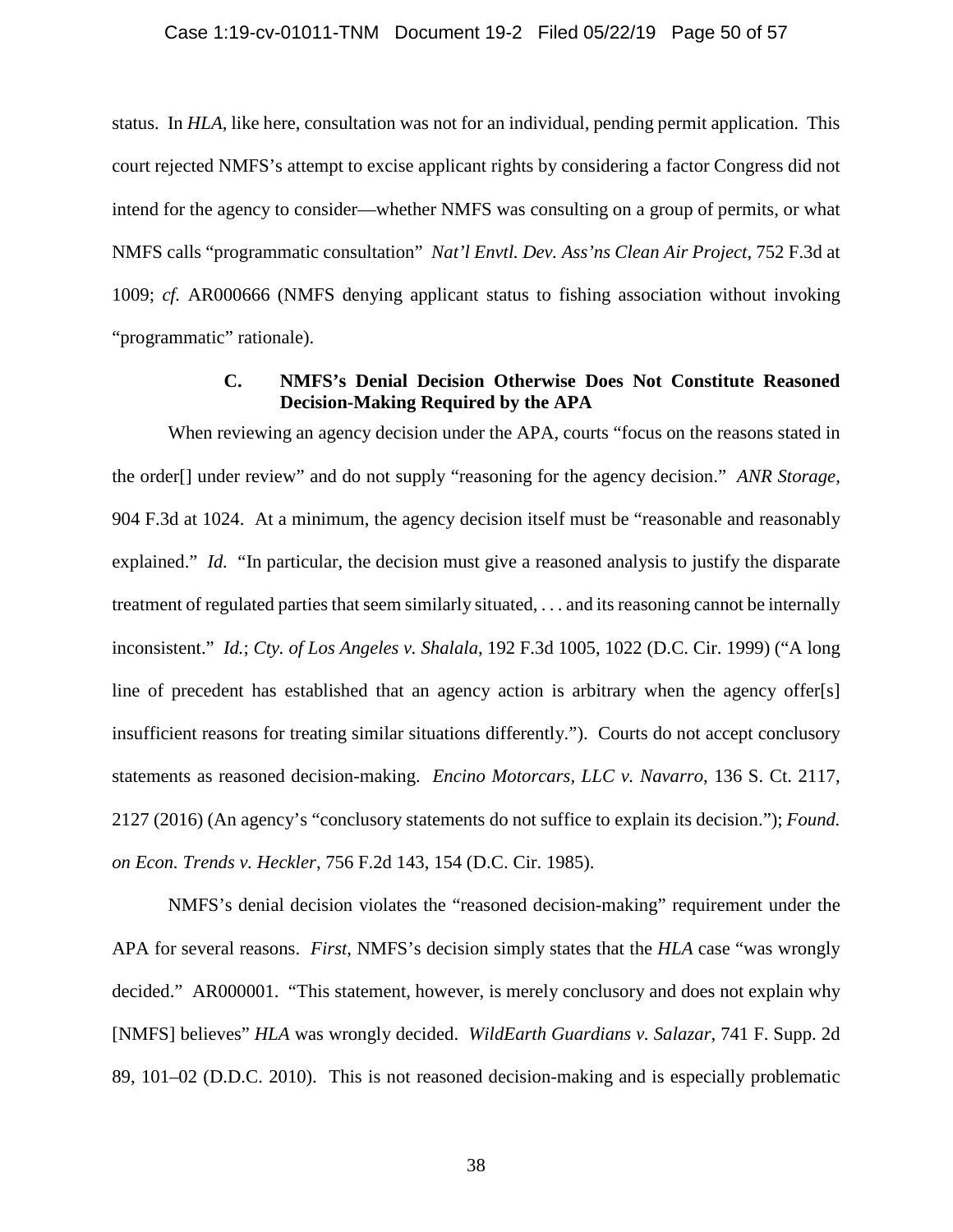#### Case 1:19-cv-01011-TNM Document 19-2 Filed 05/22/19 Page 51 of 57

given that other courts have recognized *HLA*'s validity. Neither NMFS's *post hoc* reasons nor judicial supplementation can fill this absence of explanation. *ANR Storage*, 904 F.3d at 1024; *Delaware Riverkeeper Network v. FERC*, 753 F.3d 1304, 1313 (D.C. Cir. 2014).

*Second*, NMFS's decision arbitrarily treats ATA different from similarly situated persons. For example, ATA and HLA are both associations representing their respective fisheries, but NMFS refuses to grant ATA applicant status and continues to grant HLA applicant status. AR000596; Clarke Decl. ¶ 14. NMFS states that it gives HLA applicant status based on the *HLA* decision and that the decision has no broader application. AR000001. But this is not reasoned.

NMFS cannot reasonably state that *HLA* was "wrongly decided" but then continue to apply it prospectively, especially considering NMFS emphasizes that the decision is not binding and was limited to a specific administrative record showing NMFS's decision denying HLA applicant status for the 2001 BiOp relied on a *post hoc* rationale. *Id.*; ECF 11, at 19-21; ECF No. 11-13, at 7. Yet NMFS unflinchingly continues to grant HLA applicant status for BiOps implicating the deep-set or shallow-set fisheries HLA represents. Although ATA agrees that HLA is an applicant, NMFS's reasoning (or lack thereof) for treating ATA differently than HLA is unsupportable. *Nat'l Envtl. Dev. Ass'ns Clean Air Project*, 752 F.3d at 1009 (stating agency action is arbitrary when its explanation runs counter to the evidence before the agency); *Erie Boulevard Hydropower, LP v. FERC*, 878 F.3d 258, 269 (D.C. Cir. 2017) ("An agency decision that departs from agency precedent without explanation is similarly arbitrary and capricious."); *ANR Storage*, 904 F.3d at 1024 (internally inconsistent agency decisions are arbitrary).

NMFS also unreasonably treats ATA members holding agency authorizations differently from persons holding agency authorizations in other industries. For example, the Consultation Handbook describes persons who have already received logging authorizations through timber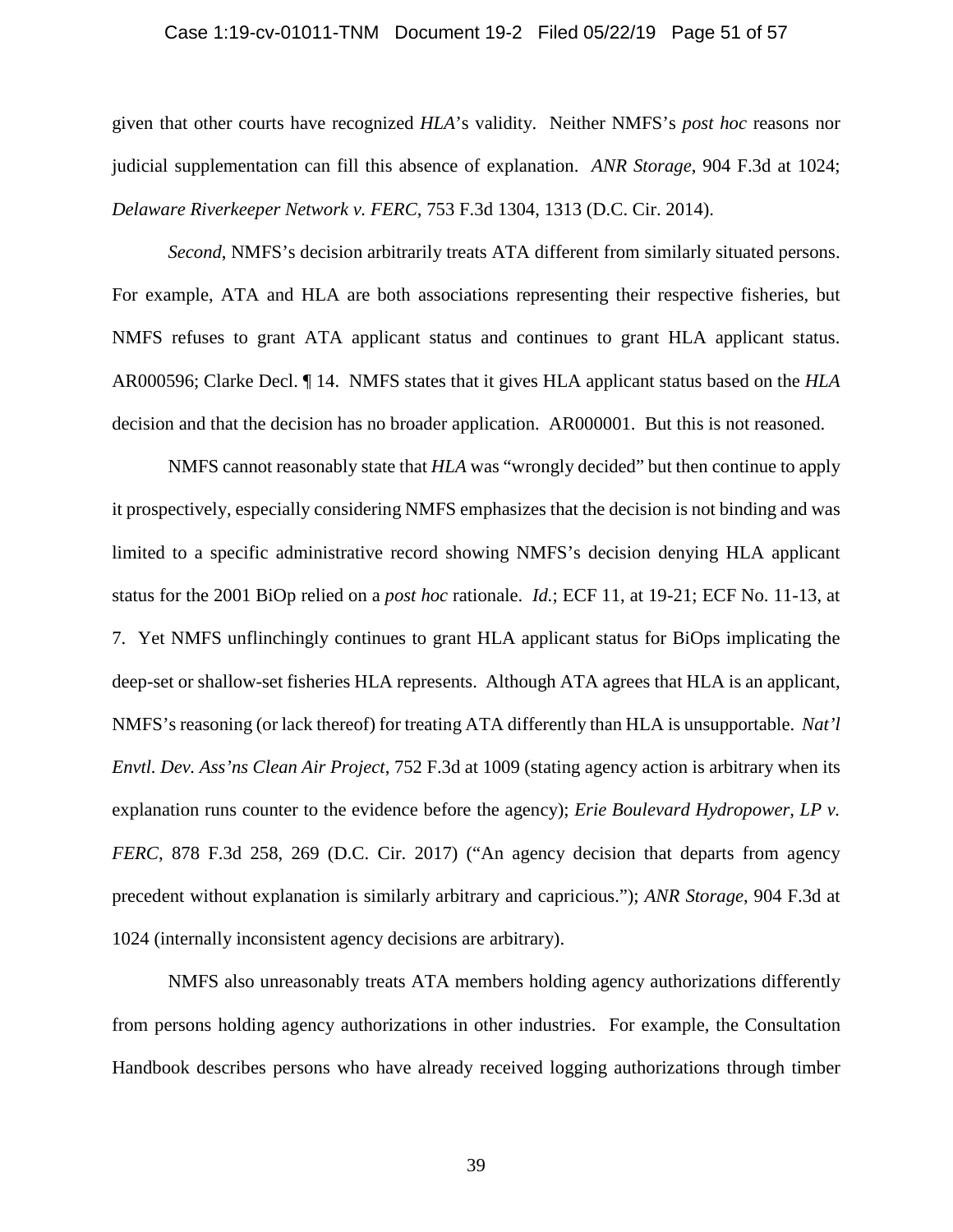#### Case 1:19-cv-01011-TNM Document 19-2 Filed 05/22/19 Page 52 of 57

sales in a national forest are treated as applicants for a subsequent consultation implicating those authorizations. But NMFS refuses to afford applicant status to Fishery participants who have already received authorizations (*i.e.*, fishing permits) in the Convention Area for a subsequent consultation implicating those authorizations. Consultation Handbook, at 2-12. NMFS "is treating similar cases dissimilarly, the paradigmatic arbitrary and capricious agency action." *SeaWorld of Fla., LLC v. Perez*, 748 F.3d 1202, 1221 (D.C. Cir. 2014) (Kavanaugh, J., dissenting); *Muwekma Ohlone Tribe v. Salazar,* 708 F.3d 209, 215–16 (D.C. Cir.2013). To compound the offense, NMFS refuses to acknowledge or explain this differential and changed treatment. *Encino Motorcars, LLC*, 136 S. Ct. at 2125-26.

*Third*, NMFS's decision arbitrarily equates ATA members, who already hold permits and licenses subject to NMFS's ongoing consultation, to "prospective permit applicants" who have no permits. AR000001-2. Any alleged limitation on prospective permittees does not apply to current permit or license holders in the Fishery, who will be immediately subject to the new BiOp's requirements after NMFS completes its ongoing consultation. Contrary to prospective permittees who hold no permits and must initiate early consultation, 50 C.F.R. § 402.11, ATA's members hold permits and are to be "involved in the consultation process *as a result of* [] specific permit or license application[s]" they hold. 51 Fed. Reg. at 19,930 (emphasis added); *cf.* Consultation Handbook at 2-12 (showing that holders of logging authorizations—*i.e.*, timber sales—are applicants for reinitiations of consultation implicating those authorizations).<sup>12</sup>

<sup>&</sup>lt;sup>12</sup> NMFS's denial decision unremarkably observes that not everyone is an applicant. AR000002. NMFS's example to support its decision to withhold applicant status from ATA and its members, which involves persons seeking funding without any connection to a permit or other authorization, is inapposite because the consultation for ongoing activities in the Fishery is coupled with agency authorizations.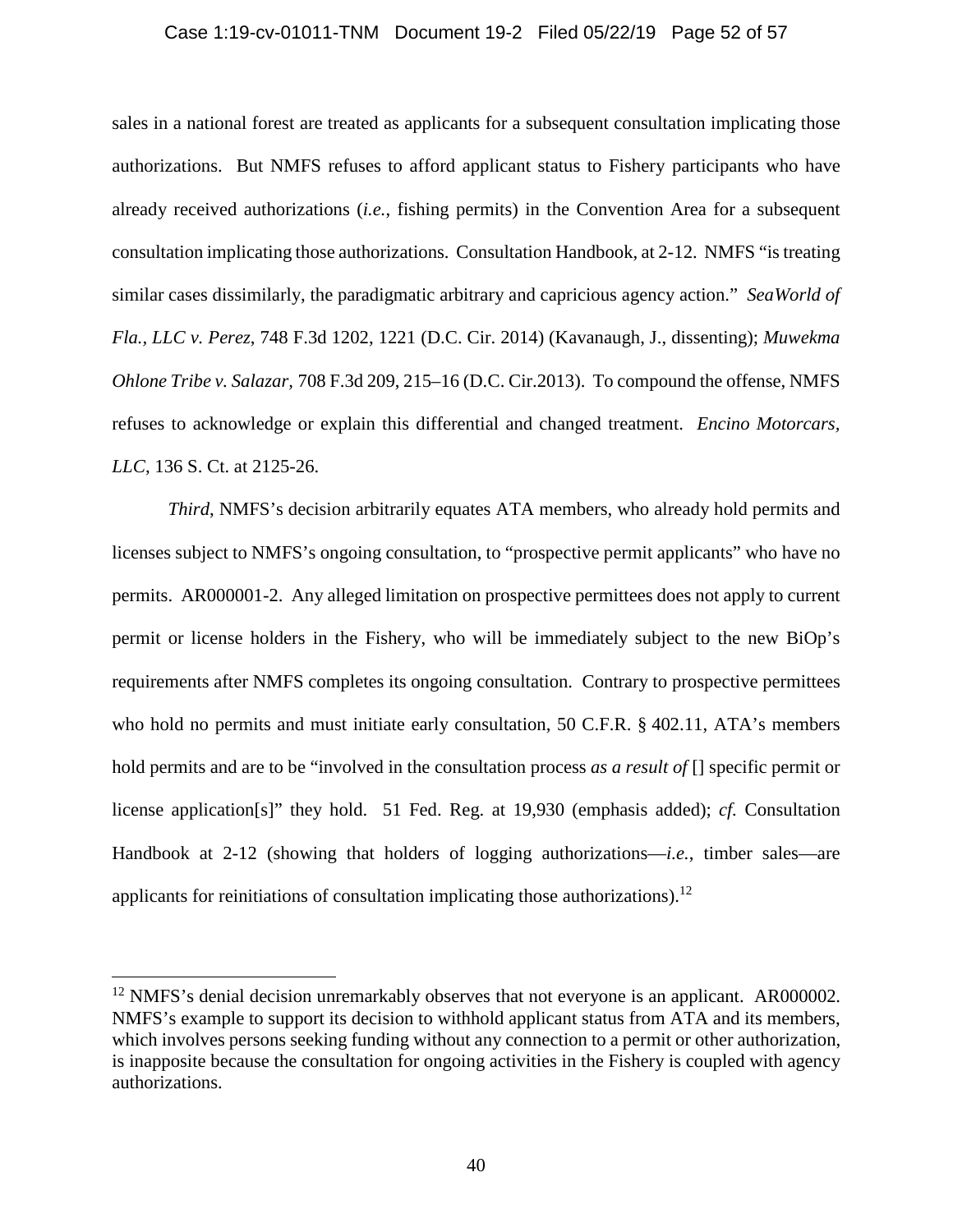#### Case 1:19-cv-01011-TNM Document 19-2 Filed 05/22/19 Page 53 of 57

*Fourth*, NMFS arbitrarily claims that ATA and its members are not applicants because there is no pending permit application such that they could influence terms and condition of that license. AR000002. But there have been numerous pending permit applications submitted to NMFS during its ongoing five-year consultation that will be governed by the new BiOp's requirements. *See, e.g.*, Clarke Suppl. Decl., Ex. 1; *see also Oregon Nat. Desert*, 716 F. Supp. 2d at 1003 ("The BiOp and ITS contain binding obligations on permittees requiring compliance with the conservation measures and those obligations are not hollow."). And if ATA and its members were made applicants, they would, in fact, have the opportunity to influence BiOp requirements that condition their continued operation under their existing permits in the Fishery. *Genuine Parts Co. v. EPA*, 890 F.3d 304, 312 (D.C. Cir. 2018) ("[A]n agency cannot ignore evidence that undercuts its judgment; and it may not minimize such evidence without adequate explanation.").

NMFS's refusal to consult on individual permit applications when they are submitted does not change the reality that its consultation on the ongoing operations of the Fishery is actually consultation on all existing, pending, and future permits for the Fishery, at least for the next 13 years until NMFS develops the next BiOp. NMFS's reasoning here and its systematic refusal to treat permit holders as applicants during the consultation are arbitrary. *HLA*, 2002 WL 732363, at \*8-9 (rejecting NMFS's attempt to shut applicant out of consultation by "drawing a rigid fence around the defined 'action'").

*Fifth*, NMFS's decision is arbitrary because it is internally inconsistent. NMFS suggests that it is denying ATA's applicant request because the consultation does not involve an individual permit application and the agency is engaged in a non-discrete programmatic action. AR000002. But the Consultation Handbook and the nature of this action refute NMFS's reasoning. The Consultation Handbook contemplates that more than one applicant can exist during a consultation, stating that "users who are party to a discrete action" are applicants and that "users party to a discrete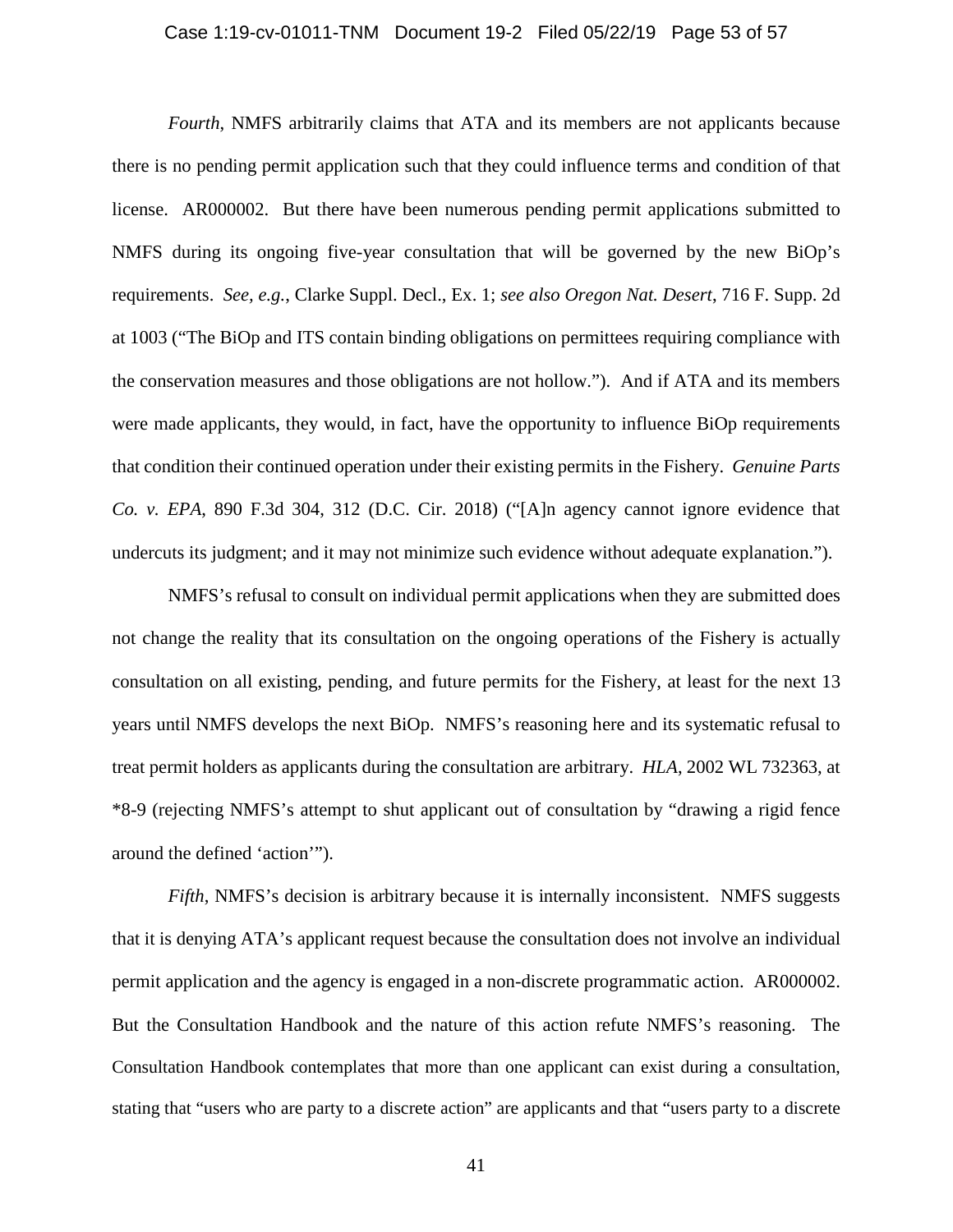#### Case 1:19-cv-01011-TNM Document 19-2 Filed 05/22/19 Page 54 of 57

action . . . may participate as applicants in the consultation." Consultation Handbook at 2-12. Additionally, as the administrative record and decision shows, this consultation is for a discrete action—the continued operation of 40 vessels using a specific gear type in the Convention Area. AR000002. The BiOp's requirements will condition the continued operations of each permit holder in the Fishery. NMFS's decision is therefore unreasonable.

Based on the foregoing, NMFS's decision violates the APA, and ATA's requested relief should be granted in full. Granting this relief will be an important first step in preventing NMFS from continuing to systematically and unlawfully exclude entire industries from participating as applicants during the consultation process.

# **IV. NMFS's Newfound Fear About Administrative Unworkability Is Easily Allayed.**

As a threshold matter, NMFS cannot rely on concerns about administrative efficiency to support its denial decision. *ANR Storage*, 904 F.3d at 1026 (explaining that courts may not rely on rationales "not asserted in the orders under review"). Thus, the Court need not even engage with this *post hoc* rationale.

Regardless, NMFS's concerns about "administrative convenience . . . cannot override" statutory or regulatory requirements. *EEOC v. Associated Dry Goods Corp.*, 449 U.S. 590, 604 (1981). Indeed, "such practical concerns do not trump express statutory directives," and an "agency is not free to ignore or violate its regulations while they remain in effect." *Hoopa Valley Tribe*, 913 F.3d at 1105; *Nat'l Envtl. Dev. Ass'ns Clean Air Project*, 752 F.3d at 1011.

But even if the Court considers NMFS's administrative-efficiency rationale, it is unpersuasive. Agencies like NMFS routinely receive information from, share information with, and otherwise engage with a multitude of persons during regulatory developments. Agencies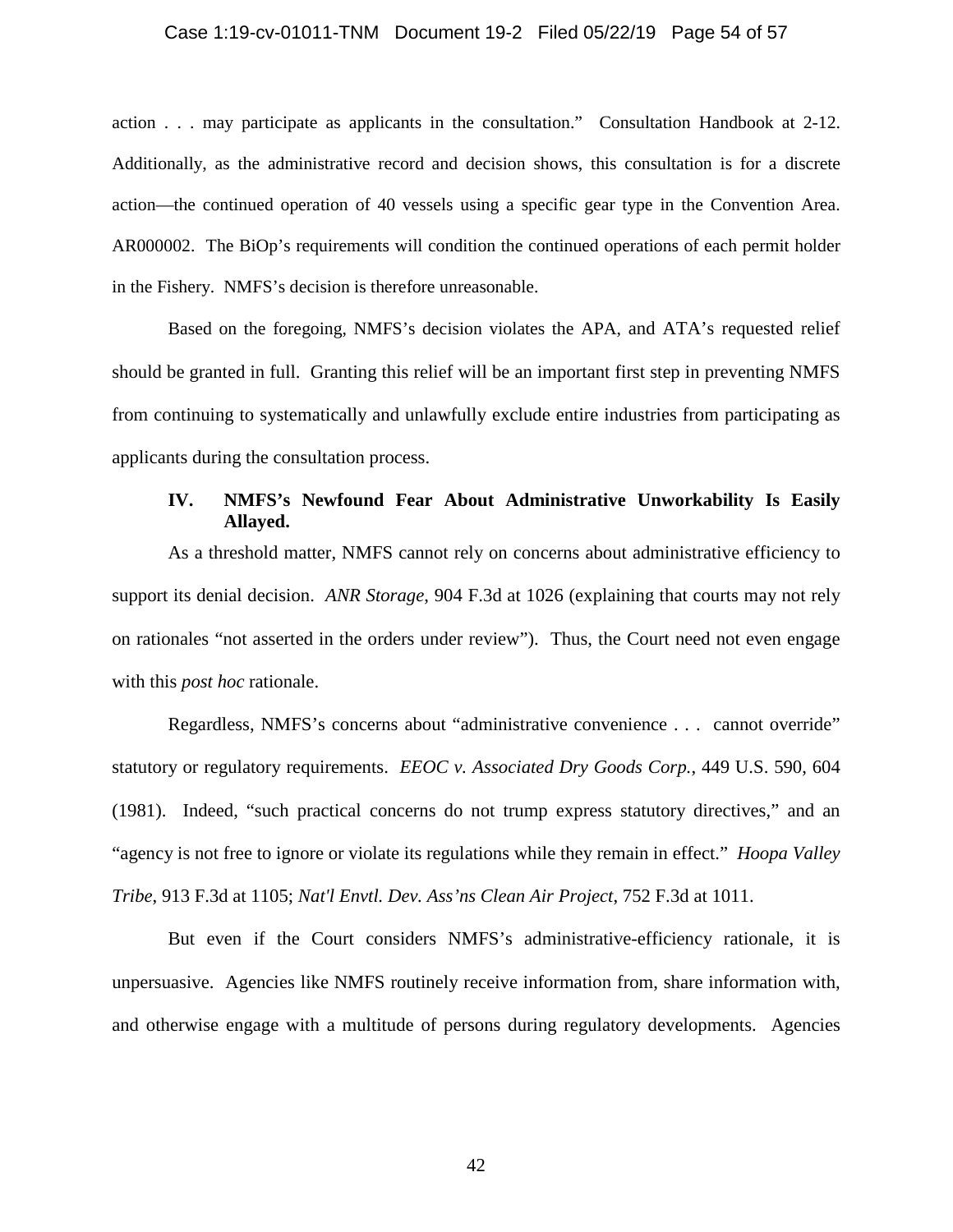#### Case 1:19-cv-01011-TNM Document 19-2 Filed 05/22/19 Page 55 of 57

sometimes receive, review, and respond to hundreds of thousands of comments.<sup>13</sup> Engaging with up to 31 applicants in NMFS's ongoing consultation on the Fishery hardly seems like a heavy lift, and engaging with a single association on their behalf would be significantly easier.

If necessary, NMFS could develop a seamless framework that ensures formal applicants may participate during "all phases of the consultation." 51 Fed. Reg. at 19,926-27. Here, that framework could include the following: (1) NMFS provides advance notice to Fishery participants that NMFS is preparing to reinitiate or begin a new consultation, which would allow interested applicants to begin reviewing and compiling relevant scientific and commercial information they would like NMFS to consider; (2) NMFS shares preliminary information on data sources, proxies, methodologies, and modes of analysis the agency plans to use with all applicants and requests feedback and informational submissions within a fixed period of time; (3) NMFS shares preliminary findings, conclusions, alternatives, measures, and terms and conditions with applicants in advance of holding a webinar in which they will be discussed; (4) NMFS provides applicants with the draft BiOp and a deadline for comments; and (5) NMFS shares the final BiOp with applicants. A straightforward process like this one would maintain administrative efficiency, provide for applicants' rights, and ultimately lead to a better-informed BiOp. Although the specter of increased administrative burdens appears to be a reasonable concern at first blush, a closer look confirms there is nothing to be worried about. NMFS's decision "by administrative fiat smacking of convenience of administration [and] not by properly balanced adjudication" should be invalidated. *Stuart v. F.C.C.*, 105 F.2d 788, 789 (D.C. Cir. 1939).

<sup>13</sup> *See, e.g.*, Administrative Docket for Removing the Gray Wolf from the List of Endangered Species, https://www.regulations.gov/document?D=FWS-HQ-ES-2018-0097-0001 (showing that NMFS's sister agency, FWS, received 635,074 public comments).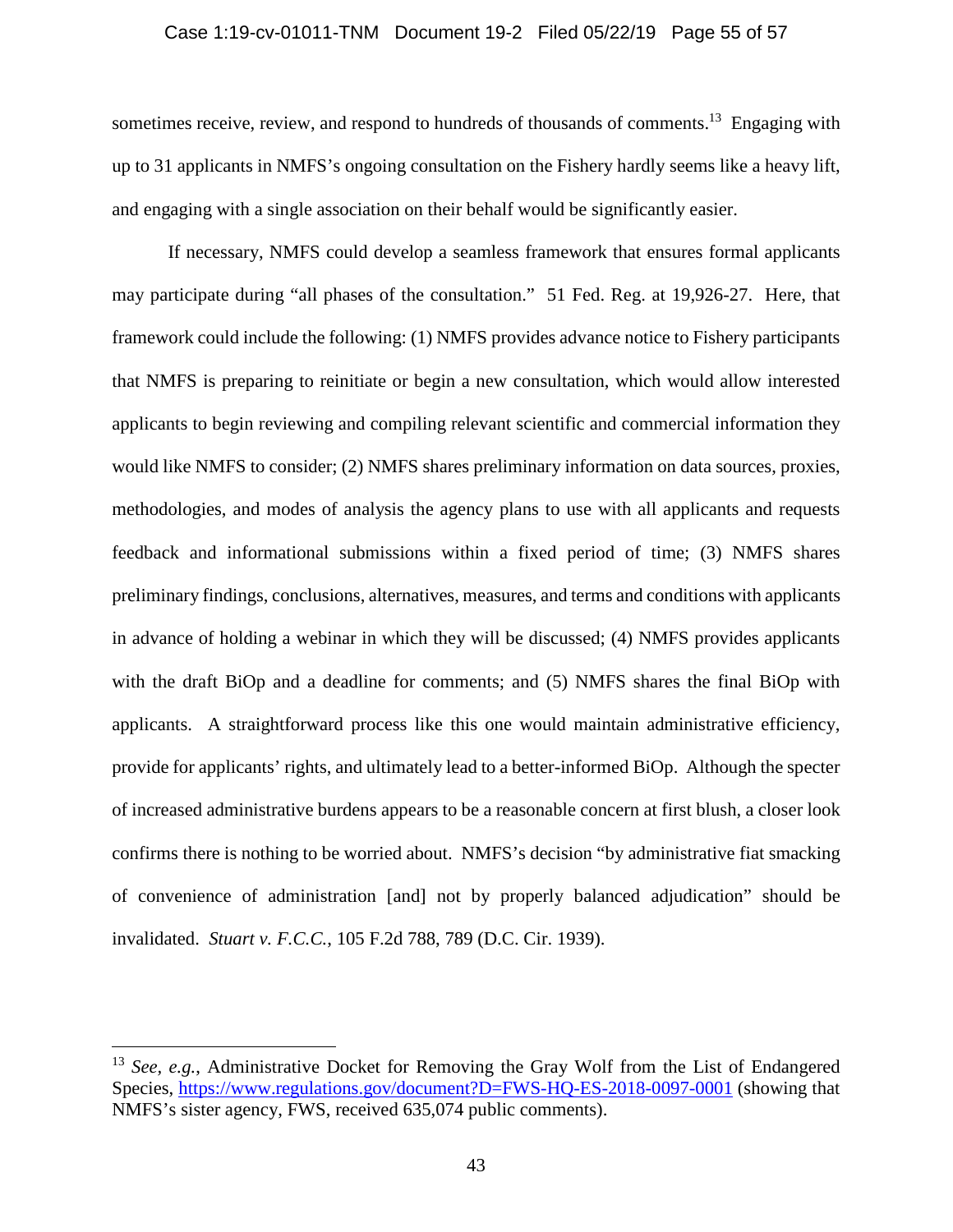#### **REMEDY**

Granting ATA's requested relief, including affording ATA 90 days to review and comment upon the draft BiOp, is an appropriate remedy. *See* 50 C.F.R. § 402.14(e) (generally requiring NMFS to complete BiOp in 90 days); *id.* § 402.14(g)(5) (providing applicant 45 days to review and submit comments on the BiOp). The ongoing consultation has dragged on for five years without input from ATA or its members and they should have been involved from the start.

NMFS has violated the ESA and its implementing regulations and issuing declaratory judgment to that effect is appropriate. 28 U.S.C. § 2201. The remainder of ATA's requested relief flows from NMFS's serious legal violations. First, the APA's default remedy is vacatur. 5 U.S.C. § 706. Regardless, the seriousness of NMFS's substantive errors described above is severe and vacating NMFS's order (informal adjudication) would not unduly disrupt any regulatory program. *See Comcast Corp. v. F.C.C.*, 579 F.3d 1, 9 (D.C. Cir. 2009); *see also Humane Soc'y of United States v. Zinke*, 865 F.3d 585, 614-15 (D.C. Cir. 2017). Second, the requested injunctive relief is warranted and necessary to protect ATA's and its members' rights as applicants related to NMFS's ongoing consultation concerning the Fishery and for future consultations. *See* 5 U.S.C. § 706(1) (requiring courts to compel unlawfully withheld agency action); ECF Nos. 2-1; 13; *see generally* Hallman Decl.; Supp. Hallman Decl.; Clarke Decl.; Supp. Clarke Decl.; *cf. Ridgely v. Lew*, 55 F. Supp. 3d 89, 98 (D.D.C. 2014) (identifying permanent injunction factors and holding that such an injunction was warranted to prevent unlawful agency action).

Third, courts routinely order agencies to take or refrain from taking actions based on specified time periods. *See, e.g.*, *Am. Gas Ass'n v. FERC*, 888 F.2d 136, 153 (D.C. Cir. 1989); *Nat'l Coal. Against the Misuse of Pesticides v. Thomas*, 809 F.2d 875, 884-85 (D.C. Cir. 1987); *Izaak Walton League of Am. v. Marsh*, 655 F.2d 346, 364 (D.C. Cir. 1981); *Poett v. United States*, 847 F. Supp. 2d 1, 4 (D.D.C. 2012); *Ctr. for Auto Safety v. Tiemann*, 428 F. Supp. 118, 122 (D.D.C.